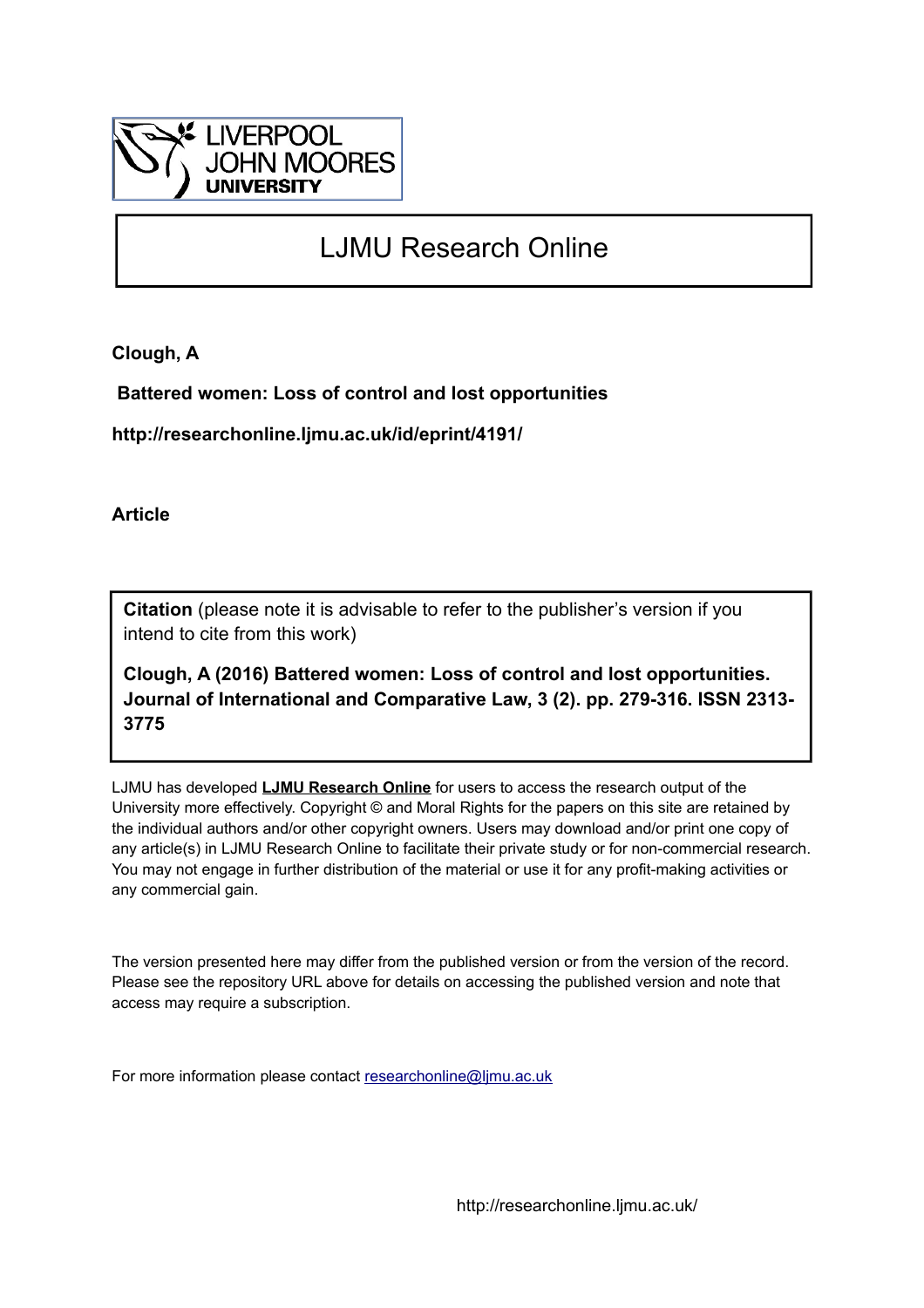#### **Battered Women: Loss of Control and Lost Opportunities**

#### Amanda Clough

**Abstract:** Battered women who kill their abuser and the problem they create in regards to access to justice has been discussed for many years by many academics. The English legal system has attempted to update partial defences to murder to remedy the situation, through the abolition of the problematic and gendered provocation defence, replacing it with another based upon loss of control contained within the Coroners and Justice Act 2009. This work considers these updates, how effective they may be, and considers through comparative analysis with other jurisdictions if other solutions are available, and how English law should proceed.

**Key Words:** *Murder, loss of control, battered women, partial defences, manslaughter, comparative reform options*

#### **I. Introduction**

The issue of battered women who kill was unarguably one of the most compelling reasons for replacing the law of provocation in England and Wales.<sup>1</sup> The new defence contained in the Coroners and Justice Act 2009 is the first attempt made to give these women an adequate defence to murder, albeit partial. In order to understand if these issues have been resolved by the new provisions,<sup>2</sup> it is important to recognise the problems the provocation defence caused for such cases, and question if there were other, more appropriate, avenues for change. For example, by considering the efforts made by other jurisdictions to address the problem battered women who kill present. This work will consider these routes to justice in such cases of self-preservation, and question if the partial defence of loss of control is the solution it claims to be, with recommendations for more suitable reform.

Battered women who kill their abuser, often in non-confrontational circumstances, has long been discussed, debated and deliberated over.<sup>3</sup> It is the assumption being made by the defendant in such cases that is most problematic; in a pre-emptive attack, how can we be sure there would have been further violence? Even with self-defence, we are dealing with actions that are "inherently

<sup>&</sup>lt;sup>1</sup> See generally Susan Edwards, "Mr Justice Devlin's Legacy: Duffy - a Battered Woman "Caught" In Time" (2009) 12 Criminal Law Review 851; Celia Wells, "Provocation: The Case For Abolition" Chapter 6, Barry Mitchell and Andrew Ashworth, *Rethinking English Homicide Law* ( Oxford University Press, 2000) 87 <sup>2</sup> Both Edwards and Norrie, for example, speculate that they have not, Susan Edwards, *"*Anger and Fear as Justifiable Preludes For Loss of Self-Control" (2010) 74 Journal of Criminal Law 223; Alan Norrie, "The Coroner's and Justice Act 2009 – Partial Defences To Murder (1) Loss Of Control" (2010) 4 Criminal Law Review 275 <sup>3</sup> Elizabeth Kenny, *"*Battered Women Who Kill: The Fight Against Patriarchy" (2007) 13 UCL Justice Review 17; Amanda Clough, "Loss of Control as a Defence: The Key to Replacing Provocation" (2010) 74 Journal of Criminal Law 118; Susan Edwards, "Descent Into Murder: Provocation's Structure – The Prognosis For Women Who Kill Men Who Abuse Them" (2007) 71 Journal Criminal Law 342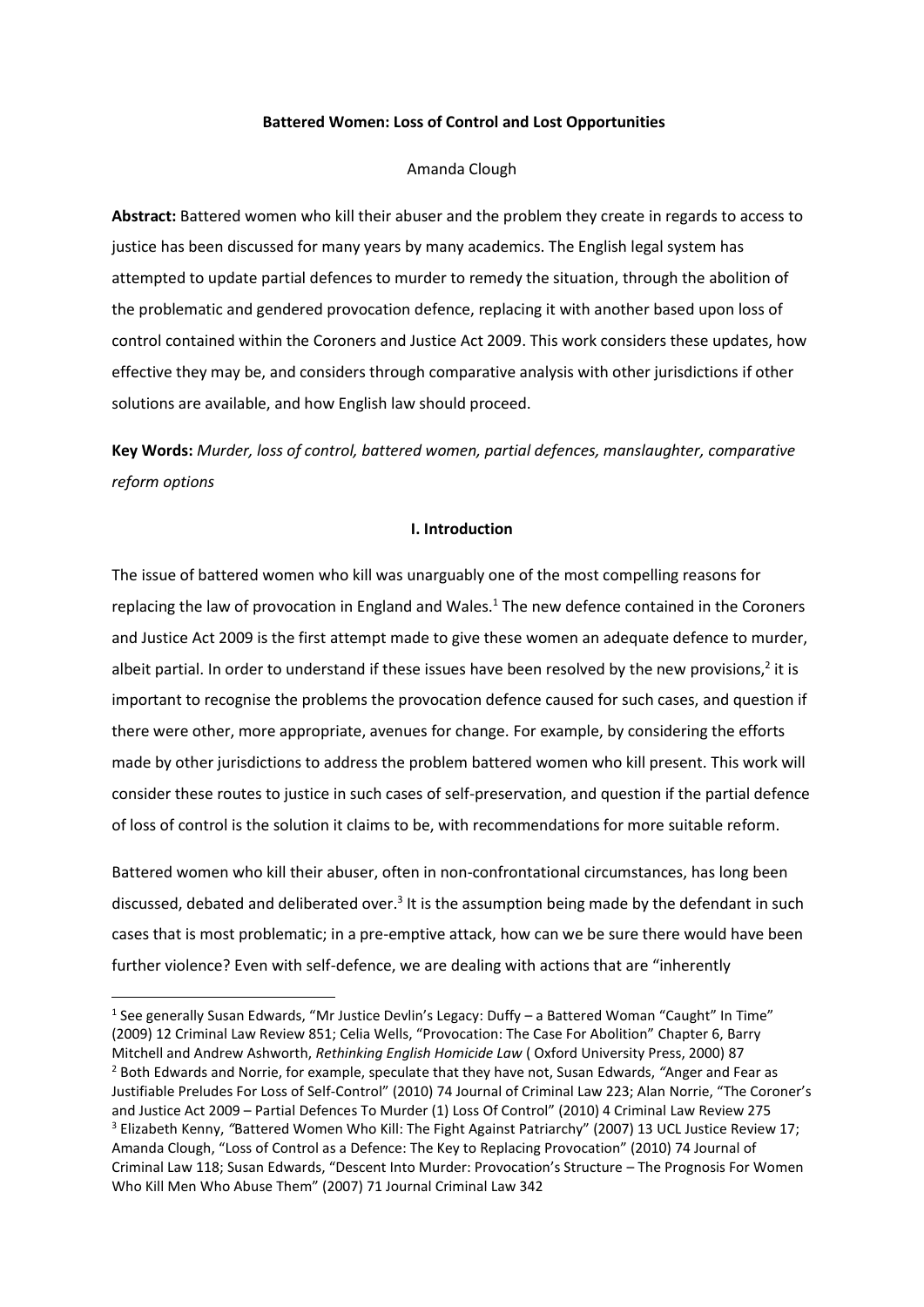predictive", and so seeking to excuse of justify her actions proves difficult.<sup>4</sup> Of course, it would seem that deeming these women murderers is completely inappropriate; but no complete or partial defence seemed to cover them in even a remotely adequate manner before the attempts made by the Coroners and Justice Act 2009.<sup>5</sup> Their plight would mostly fall short of the rules of self-defence, because battered women who kill their abuser tend to act when no immediate physical threat is present. Diminished responsibility would deem them irrational beings, which is an erroneous label to apply to such situations.<sup>6</sup> The most likely candidate did seem to be the partial defence of provocation. However, even this defence was impractical for the circumstances of these cases, and a great driver in its abolition and replacement. We must remember that battered women killing their abuser have not created a problem in the law; they have simply prompted us to consider problems with the law which have always existed. $7$ 

To explore the issues surrounding battered women who kill, one must ask not only what problems they have experienced in the past in trying to defend their actions under the old law, but what other solutions have been applied to the problem, not only in this jurisdiction but others too.<sup>8</sup> This work theorises how a battered woman might use the partial defence of loss of control, and aims to challenge two misconceptions. The first is that the fear of serious violence trigger to the new partial defence provides an adequate pathway for battered women who kill to have murder reduced to manslaughter. The second is that it is this first qualifying trigger alone which is applicable to cases of battered women who kill their abuser. From a theory demonstrating their heightened sense of fear to the acceptance of cumulative provocation, the road to justice in this area of the law has been a long one.<sup>9</sup> The aim of this article is to deduce if we are at the destination yet, based on how satisfactorily the new partial defence of loss of control will deal with battered women who kill after a prolonged period of abuse.

#### **II. The Problem**

<sup>4</sup> Kimberley Ferzan, *"*Justifying Self-Defence" (2005) 24 Law and Philosophy 711, 715

<sup>5</sup> See (n.3)

 $6$  As Edwards has noted, abused women should not be constructed in court through a psychological prism, Susan Edwards, (n.3) p346

<sup>&</sup>lt;sup>7</sup> The provocation defence was always a concession to anger-related killings, and has long attracted criticism due to its various components, before the most famous of battered women who kill cases came to light in the early 1990s. See case comment 'You Started It' (1989) 62 Police Journal 343; case comment 'Provocation – Not Part of Defence' (1989) Criminal Law Review 831

<sup>&</sup>lt;sup>8</sup> For example, Queensland's partial defence Killing for Preservation in an abusive domestic relationship, contained within Queensland Criminal Code Act 1889, section 304B

<sup>9</sup> The first notable case of a battered women who killed her abuser being convicted of murder is that of *Duffy* [1949] 1 All ER 932, over 65 years ago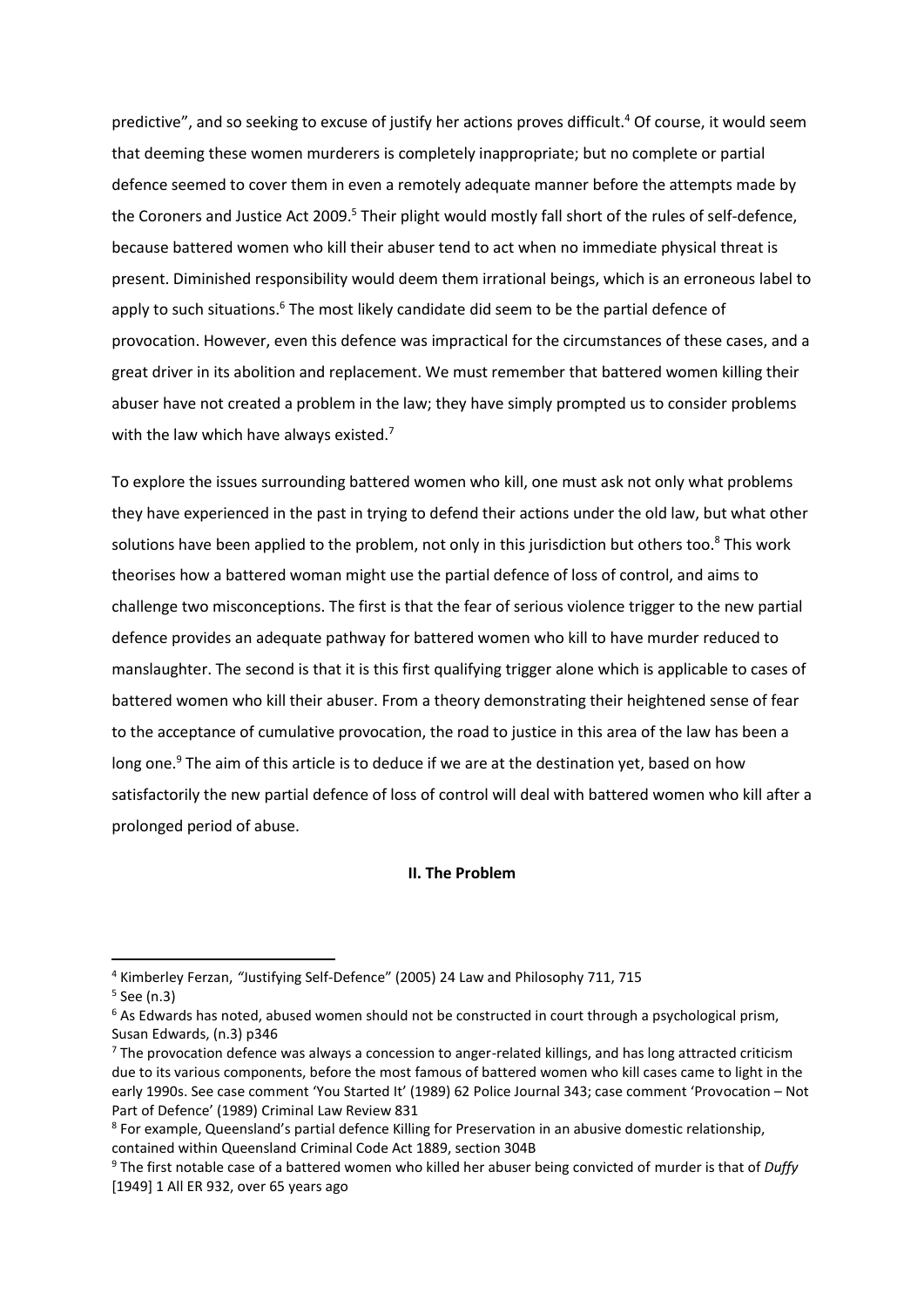One of the biggest problems with the old provocation partial defence was its gender-biased nature, resulting in many women being denied access to legally relevant defences.<sup>10</sup> Most notably; the defence lending itself towards men acting out of anger. Women acting out of fear and desperation were left without adequate protection from a murder conviction and accompanying mandatory life sentence. In particular, the most significant problems to emerge were cases of battered women killing their abuser*.* The early 1990's saw a stream of appeal cases involving women acting in such circumstances<sup>11</sup>. In most cases, the appeals were allowed and the murder verdict was substituted for one of manslaughter, although not necessarily on grounds of provocation. This situation was not unique to English law. A Canadian judge's report found cause for concern noting that some women serving life sentences may have actually killed in self-defence, with some entering a guilty plea due to feeling remorseful rather than based on the merits of the case.<sup>12</sup> Regardless of that, it seemed that finally, in English law, the plight of the battered woman killing in a final and desperate act of self-preservation was being noticed<sup>13</sup>.

The reason as to why women in such cases had not originally been convicted of manslaughter stemmed from various components of s3 of the Homicide Act 1957, barring them access to a successful partial defence plea of provocation. Not only was a loss of self-control mandatory, but the objective element to the defence required that a reasonable person might have taken the same actions.<sup>14</sup> Add to this the "suddenness" requirement that remained good law since the case of *Duffy*<sup>15</sup>, and the situation for battered women was unfair and capricious. As Hemming has asserted:

## "*Why Should the Defence of provocation put a premium on homicidally violent anger through the requirement to have lost self-control?"<sup>16</sup>*

Each case of battered women killing their abuser is unique, but there is much common ground. For example, the outwardly calm manner displayed by the woman when she commits the fatal act. She does not necessarily go berserk or wild, and she does not fly at him in a rage<sup>17</sup>. She most likely does

<sup>&</sup>lt;sup>10</sup> Rebecca Bromwich "Defending Battered Women on Trial" (2014) 5 Western Journal of Legal Studies 3, 9 <sup>11</sup> See *Thornton* (No1) [1992] 1 All ER 306, *Thornton* (No2) [1996] 2 All ER 1023, *Ahluwalia* [1992] 4 All ER 889, *Rossiter* [1994] 2 All ER 752, *Humphreys* [1995] 4 All ER 1008.

<sup>12</sup> Judge Lynn Ratushny *Report on Sentencing for Manslaughter in Cases Involving Intimate Relationships, Department of Justice* Canada, March 2003 @84

<sup>13</sup> Although the first important case where such issues were discussed was long before this – see *Duffy* [1949] 1 All ER 932

<sup>&</sup>lt;sup>14</sup> Homicide Act 1957 s3 states "the question whether the provocation was enough to make a reasonable man do as he did shall be left to be determined by the jury"

<sup>15</sup> *Duffy* [1949] 1 All ER 932, despite being left out of the wording of the act eight years later

<sup>&</sup>lt;sup>16</sup> Andrew Hemming, "A Totally Flawed Defence That Has No Place InAustralian Criminal Law Irrespective of Sentencing Regime" (2010) 14 University of Western Sydney Law Review 1, 18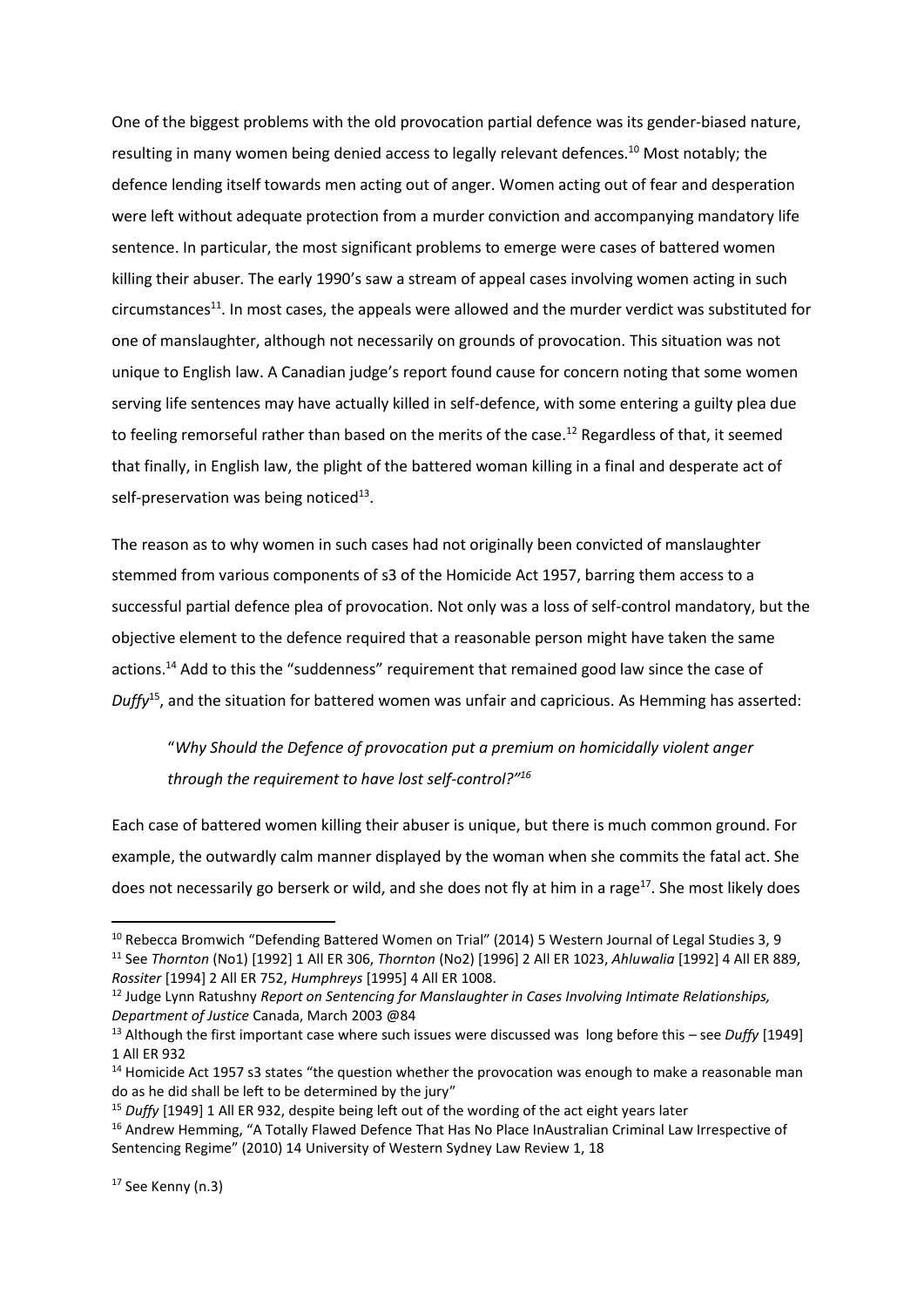not even act during a confrontation<sup>18</sup>. She might wait until he is sleeping<sup>19</sup>. She might arm herself<sup>20</sup>. These things negate both the 'suddenness' and the loss of self-control requirements without much more thought. In relation to the objective test, it would be difficult for a jury to say that she acted the way a reasonable person would have without any immediate threat; without any final provocative act. Unless the reasonable person had been subject to prolonged abuse, and could therefore accurately predict a violent episode, they would be highly unlikely to attack a person as they slept. She is therefore deemed irrational. On closer inspection we can see that such cases cannot be taken at face value. What is actually happening is a very different state of affairs. Possibly, her response is a slow-burn reaction to the straw that broke the camel's back, and rather than the time between the last provocative act and the fatal act being one of cooling down and reflection, it may well have been a period of heating up as her fear and anger consume her. Immediate threat is also a concept open to interpretation, as we shall discuss. Convicting battered women who kill their abuser could readily be said to be, in reality, the result of the state's failure to protect women leaving an abusive relationship.<sup>21</sup>

Another problem was the courts' reluctance to adequately accommodate the domestic violence history<sup>22</sup>. After all, the history of such a case reads much the same as a history of violence and turbulent affairs.<sup>23</sup> One answer could be for these women to try and use the diminished responsibility defence<sup>24</sup>, but it seems unfair to try and compel these women to say they are not rational beings<sup>25</sup>. Why should they be labelled sick or unstable for defending their physical and emotional selves?<sup>26</sup>

The law had seemed to make some minor progress with the early 1990's appeal cases, mostly by bringing their predicament to the courts' attention, but the fact remained that the cases of battered women killing their abusers were still being shoe-horned into a defence which was much more

<sup>&</sup>lt;sup>18</sup> If she did, the complete defence of self-defence would most likely be successful

<sup>19</sup> See *Ahluwalia* [1992] 4 All ER 889. In this case the defendant waited until her husband was sleeping before pouring petrol over his feet and setting it alight.

<sup>20</sup> See *Thornton* (No1) [1992] 1 All ER 306. Sarah Thornton fetched a knife from the kitchen before returning to her partner in the living room.

<sup>&</sup>lt;sup>21</sup> Debra Parkes and Emma Cunliffe"Women and Wrongful Convictions: Concepts and Challenges" (2015) 11 International Journal of Law in Context 219 @224

<sup>&</sup>lt;sup>22</sup> Rebecca Bradfield, "Women Who Kill: Lack of Intent and Diminished Responsibility As The Other Defences To Spousal Homicide" (2001) 13 Current Issues Criminal Justice 143

<sup>&</sup>lt;sup>23</sup> Alex Kirsta, *Deadlier Than The Male: Violence and Aggression in Women* (London, HarperCollins, 1994) <sup>24</sup> Previously accommodated by Homicide Act 1957, s2

<sup>25</sup> See John Gardner, 'The Mark of Responsibility*'* (2003), 23 Oxford Journal of Legal Studies 157

<sup>26</sup> Kirsta (n. 23) 192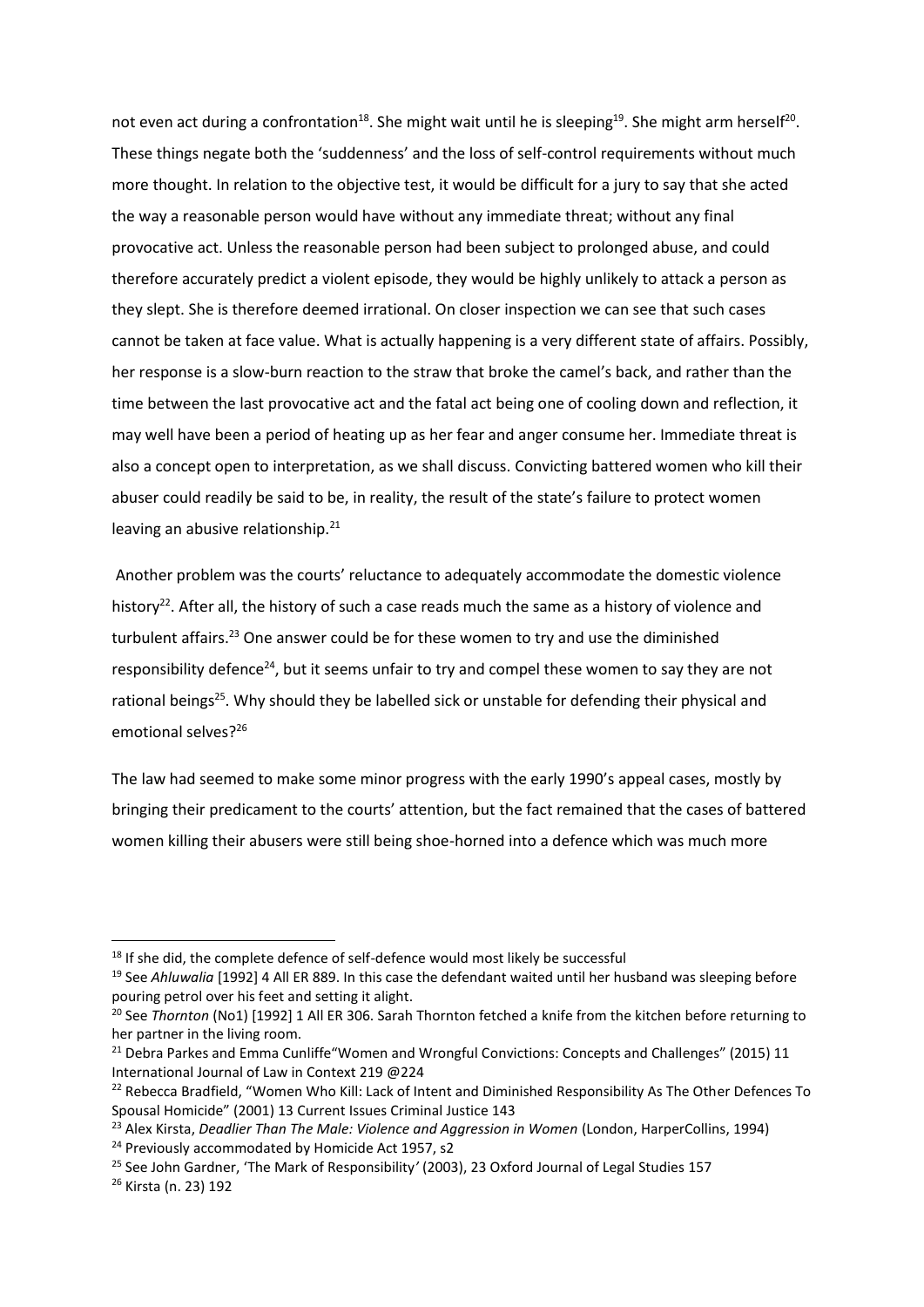readily associated with anger<sup>27</sup>. Above all, the requirement of an outward display of loss of selfcontrol was wholly inconsistent with the traits of fear and despair. There was a progression from the *Duffy* suddenness requirement to a slow-born response, which was a small victory. As Kirsta has noted:

## *"They may be slower to arouse to anger, but once enraged the fire may smoulder and burn longer"<sup>28</sup>*

This was still a far stretch from accommodating the desperate emotions felt. This development was described by Yeo as a movement towards allowing an eruption of loss of control rather than an instant reaction to provocative conduct<sup>29</sup>; providing an instructive interpretation of practical reality. Alongside these cases of battered women which were reaching the headlines, instances of provocation being accepted in cases of male defendants over the most trivial of matters made for an unjust backdrop to compare against the predicament of battered women. For example, in 1991, Joseph McGrail was found guilty of manslaughter on the grounds of provocation and given a suspended sentence. He killed the victim, his partner of ten years, by kicking, punching and beating her. She was an alcoholic who could be violent on occasion, and in his judgment Justice Popplewell claimed that the victim would have tried the patience of a saint.<sup>30</sup> This occurred two days after the failed appeal of Sara Thornton, a woman routinely and cruelly subject to physical and mental abuse. Equally as appalling, in 1987, Thomas Corlett killed his wife and was sentenced to a mere three year imprisonment for manslaughter by reason of provocation after she put the mustard on the wrong side of his dinner plate.<sup>31</sup> In the most heinous of circumstances, Nicholas Boyce killed his wife for nagging him in 1985. After the fatal act, he then proceeded to dismember her body. He cooked parts so that it would not look like human flesh, before dumping it in several bags around London. Provocation was accepted, and his sentence was a meagre six year custodial sentence.<sup>32</sup> Sentences have at times been lenient for battered women, or at least reduced upon appeal,<sup>33</sup> but this kind of regard for the nonsensical reasons men have often given as provoking conduct shows the doctrinal hindrance the partial defence of provocation had become.

<sup>&</sup>lt;sup>27</sup> The loss of self-control concept meshes well with outward displays of anger rather than emotions such as fear and despair

<sup>28</sup> Kirsta (n.23) 200

<sup>&</sup>lt;sup>29</sup> Stanlev Yeo, "The Role of Gender In The Law Of Provocation" (1997) 26 Anglo-American Law Review 431, 437

 $30$  See www.bbc.co.uk 29<sup>th</sup> July 2008, accessed 4<sup>th</sup> august 2014 and Kirsta (n.23) 195

 $31$  Se[e www.theguardian.com](http://www.theguardian.com/) 25<sup>th</sup> July 2008, accessed 4<sup>th</sup> august 2014 and Kirsta (n.23) 195

<sup>&</sup>lt;sup>32</sup> [www.theguardian.com](http://www.theguardian.com/) 10<sup>th</sup> Sept 2007, accessed 4<sup>th</sup> august 2014 and Kirsta (n.23) 196

<sup>33</sup> For example, in the case of *Gardner* (1993) 14 Cr App R 364, the defendants 5 year custodial sentence was reduced to a probation order. She was convicted of manslaughter by reason of provocation after killing her abusive partner during an altercation in which he attacked her and hit her head against the door frame.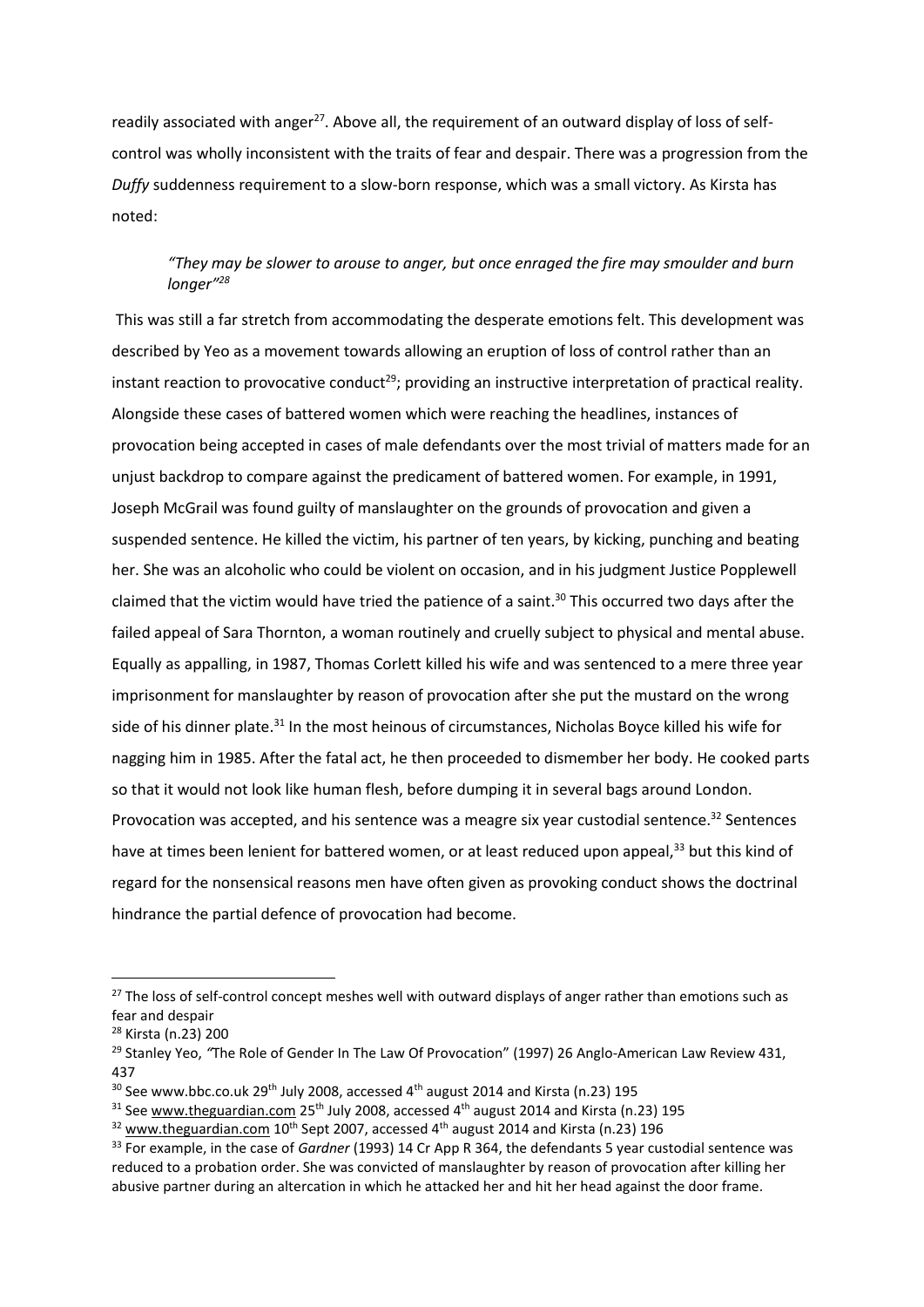Contrasting the facts of the above cases to the stark realities of the lives of battered women who have killed their abuser shows the reality of the provocation problem. Amelia Rossiter had endured sexual abuse and threats from her husband, such as that he would garrotte her. $34$  On the day she killed him, he had hit her with a rolling pin. She was initially convicted of murder, although this was substituted for manslaughter on appeal. Emma Humphreys was treated as a prostitute, beaten routinely, and subject to humiliation and excessive taunting after attempting to commit suicide. On the night she killed her abuser she feared he was going to force her to have intercourse with him and others.<sup>35</sup> Kiranjit Ahluwalia was subject to sexual, mental, emotional and physical abuse for a number of years, with her husband having her believe that she herself was to blame for her circumstances. He had knocked her unconscious, and her doctor's notes refer to her having been beaten with a telephone. He had also attempted to run her over in his car at a family wedding, and threatened to burn her face with an iron.<sup>36</sup> These matters were neither trivial nor insignificant. Yet they did not, in the first instance at least, receive the same amount of mitigation afforded to the above mentioned cases of male defendants and 'nagging' female victims.

The final straw seemed to be reached in the case of *Holley*<sup>37</sup>, with the majority acknowledging that battered women would need to use diminished responsibility in order to have a chance at a partial defence, whether this was just or not.<sup>38</sup> This overtook the progress made by the previous decision in the case of *Morgan Smith*<sup>39</sup>, which had allowed attributing characteristics of the defendant when deliberating the reasonable person test. Capacity for self-control was returned to a rigid and uncompromising standard, without any scope for the flexibility the courts had been using to accommodate cases such as battered women. The only variables contributable to capacity for selfcontrol were, once again, age and gender.<sup>40</sup>

With this dilemma now well-known, the solution eluded the courts. The characteristics of cases where battered women had killed their abuser simply did not fit appropriately within any partial defence. Reform of the law was the only solution, and evidently a considerable factor in abolishing provocation in favour of a new partial defence.

#### **III. Why Not Self-Defence?**

<sup>34</sup> *Rossiter* [1994] 2 All ER 752

<sup>35</sup> *Humphreys* [1995] 4 All ER 1008

<sup>36</sup> *Ahluwalia* [1992] 4 All ER 889

<sup>37</sup> *Holley* [2005] 2 AC 580

<sup>38</sup> *Holley* [2005] 2 AC 580, see G Virgo, *'*Provocation Restrained' (2005) 64 Criminal Law Journal 532

<sup>39</sup> *Smith (Morgan James)* [2001] 1 AC 146

<sup>40</sup> GR Sullivan, AP Simester, JP Spencer and GJ Virgo, *Simester and Sullivan's Criminal Law: Theory and Doctrine* (Oxford, Hart Publishing, 2010) 393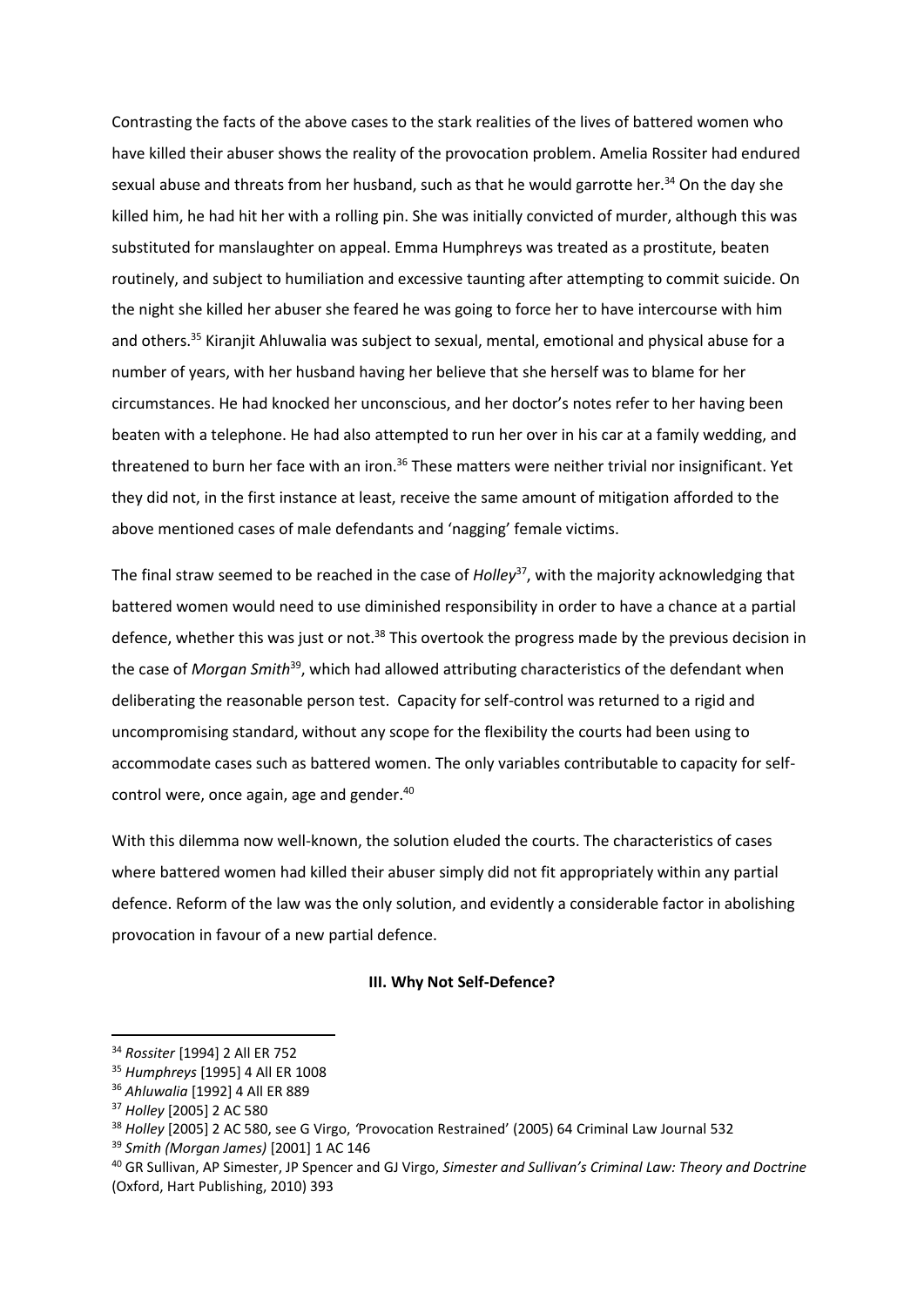The complete defence of self-defence is beyond the reach of the battered woman acting preemptively without the setting of an ongoing attack. This is because the defence relies predominantly on three components – imminence, necessity and proportionality. All three of these elements are questionable in the case of the battered woman. Lack of an imminent threat from an abuser who is off-guard or sleeping makes it difficult to show both that there was an immediate threat and that the actions were necessary. Proportionality is equally problematic, with battered women often choosing to arm themselves rather than face their attacker with bare fists<sup>41</sup>. This often makes the violence a battered woman uses to defend herself seem 'excessive', when she is really resorting to a form of 'violent self-help'.<sup>42</sup>

It is unfortunate that self-defence has an all-or-nothing approach. The defence either succeeds, resulting in acquittal, or fails, resulting in a murder conviction. In a 1996 report,<sup>43</sup> the Home Office stipulated that the benefits of introducing the half-way house partial defence of excessive force selfdefence are heavily outweighed by the complexities it would introduce. This was refuted by Lacey, who described excessive force self-defence 'as compelling as the current defences on almost any conceivable conceptual, moral or practical basis'.<sup>44</sup> Without this partial defence to fall back on if a self-defence plea fails because of disproportionate force, it makes it a very risky plea for battered women<sup>45</sup>. Some jurisdictions have been fortunate enough to have a defence of excessive force selfdefence, transforming the risky and troublesome self-defence plea into a much more attractive option which may render a defendant guilty of manslaughter if the violence used was merely disproportionate to the threat, as discussed later in this chapter. It is a shame that the defence cannot merely be based on necessity, rather than situations only of an immediate emergency. This urgency of action seems to be the factor which negates all defences, complete or partial, for battered women who kill their abusers.

It has been argued that the courts really should be taking into consideration the difference in size and strength between the defendant and the victim and the affect this would have upon the

<sup>&</sup>lt;sup>41</sup> Sara Thornton, for example, retrieved a knife from the kitchen and returned to the living room with it 42 Elizabeth Sheehy, Julie Stubbs, Julia Tolmie, "Defences to Homicide: Battered Women: A Comparative

Analysis of laws in Australia, Canada and New Zealand" (2012) 34 Syndey Law Review 467, 468 <sup>43</sup> *Report of the Interdepartmental Review of the Law on the Use of Lethal Force in Self-Defence on the Prevention of Crime* (Home Office, London, 1996) see also Andrew Ashworth, and Barry Mitchell, '*Introduction',* Chapter 1, Barry Mitchell and Andrew Ashworth, *Rethinking English Homicide Law*,( Oxford University Press, 2000) 14

<sup>44</sup> Nicola Lacey, '*Partial Defences to Homicide: Questions of Power and Principle in Imperfect and Less Perfect Worlds',* Chapter 5, B Mitchell and A Ashworth, *Rethinking English Homicide Law*,( Oxford University Press, 2000) 113

<sup>45</sup> Nicola Wake, "Battered Women, Startled Householders and Psychological Self-Defence: Anglo-Australian Perspectives" (2013) 77 Journal of Criminal Law 433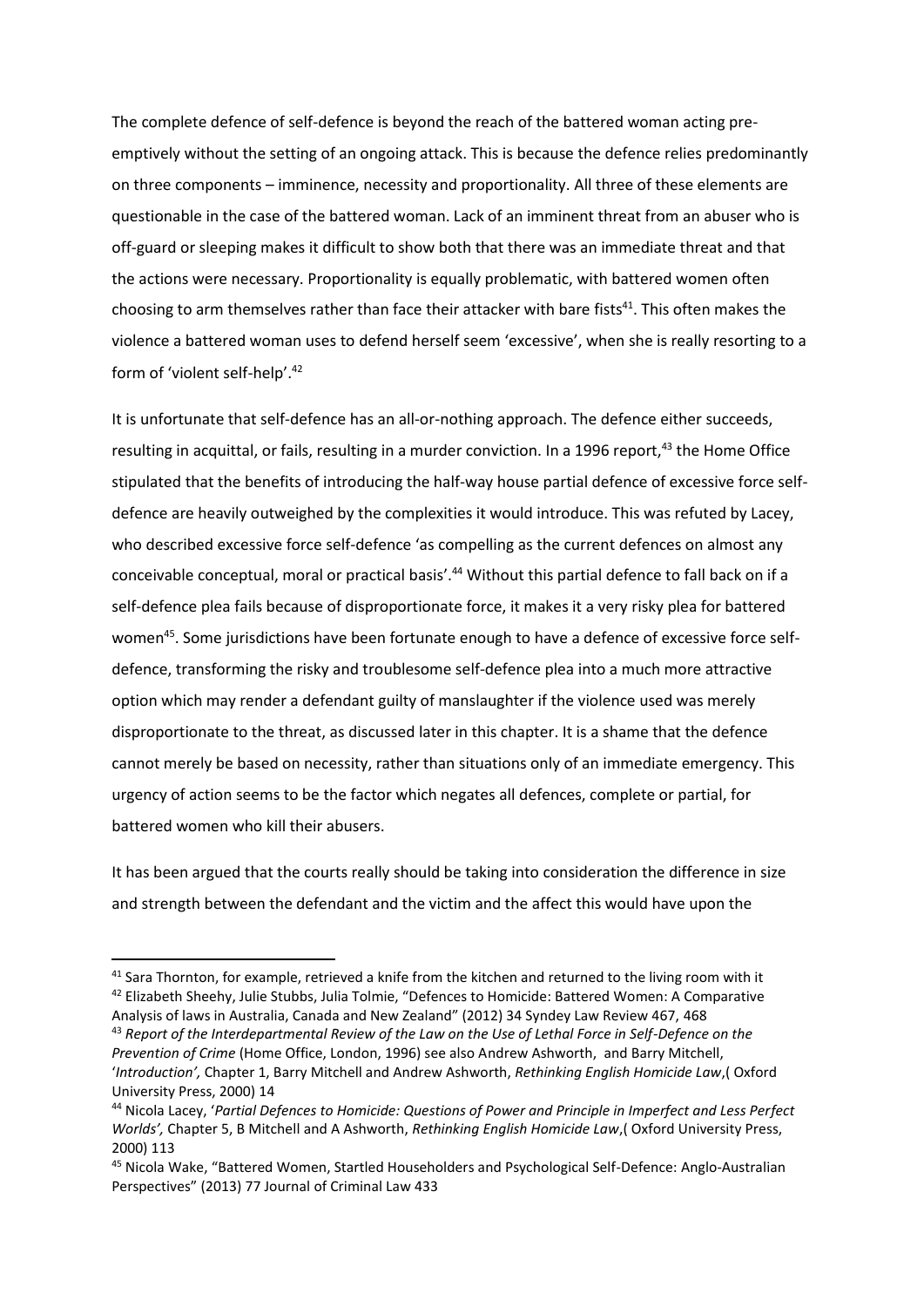defendant's apprehension of danger<sup>46</sup>, which would at least account for a woman who arms herself or attacks perhaps when the victim is slightly off-guard. Nevertheless, the imminence requirement will always be of importance to make sure this complete defence succeeds only in cases where the actions were absolutely necessary. In Canadian law, the Criminal Code 1985<sup>47</sup> in regards to selfdefence did not refer to imminence, with the Supreme Court instead stating that imminence was merely a proxy for assessing if the act was wholly necessary.<sup>48</sup> This has since been updated,<sup>49</sup> with new self-defence rules stating that person will not be guilty if they believed on reasonable grounds that there was a threat of force, they were defending themselves from that threat and the act was reasonable in the circumstances.<sup>50</sup> To assess if it is reasonable, a list of factors are given, including the nature of the threat, if it was imminent or retreat was available, proportionality, physical abilities of both parties and the nature of any relationship between them.<sup>51</sup> This advancement in the full defence takes a very significant leap forward for battered women who kill their abuser.

#### **IV. Battered Woman Syndrome and Walker's Theory**

Lenore Walker was the first to coin the phrase 'battered women's syndrome'<sup>52</sup>, and explains it through the theory of 'learned helplessness'. In short, the battered woman experiences a perpetual cycle involving three phases. This includes a build up to the violence where she continuously anticipates it, the violent period, and the aftermath in which the abuser appears sorry for his actions and may make false promises not to act that way again. It is seen by most as something akin to post traumatic stress disorder<sup>53</sup>:

*"The theory of learned helplessness explains how people lose the ability to predict whether their natural responses will protect them after they experience inescapable pain in what appear to be random and variable situations"<sup>54</sup>*

In Walker's opinion, the effect of this cycle on the battered woman's mind is that she feels she is in constant risk of danger; it is always imminent. As a result of this, she leaves in a state of constant dread, panic and apprehension. Many academics have sought to explain this state and how the woman herself has such knowledge of her abuser and his habits that she knows when violence is

<sup>46</sup> Amir Pichhadze, "Proposals for Reforming the Law of Self-Defence" (2008) Journal of Criminal Law 409, 410 <sup>47</sup> Canada Criminal Code RSC 1985 c46 s34

<sup>48</sup> Lavelle (1990) 1 SCR 852, R v Petel (1994) 1 SCR 3

<sup>49</sup> Citizen's Arrest and Self-Defence Act S.C. 2012 c9, replacing s34 Criminal Code

<sup>50</sup> *Ibid* s34(1)

<sup>51</sup> *Ibid* s34(2)

<sup>52</sup> See Lenore Walker, *Terrifying Love – Why Battered Women Kill and How Society Responds* (New York, HarperCollins, 1994). Walker has given evidence at several court appearances in the U.S in cases of battered women who have killed their abuser, relation to battered women's syndrome

<sup>53</sup> Kirsta (n.23) 205

<sup>54</sup> Walker (n.52) 36.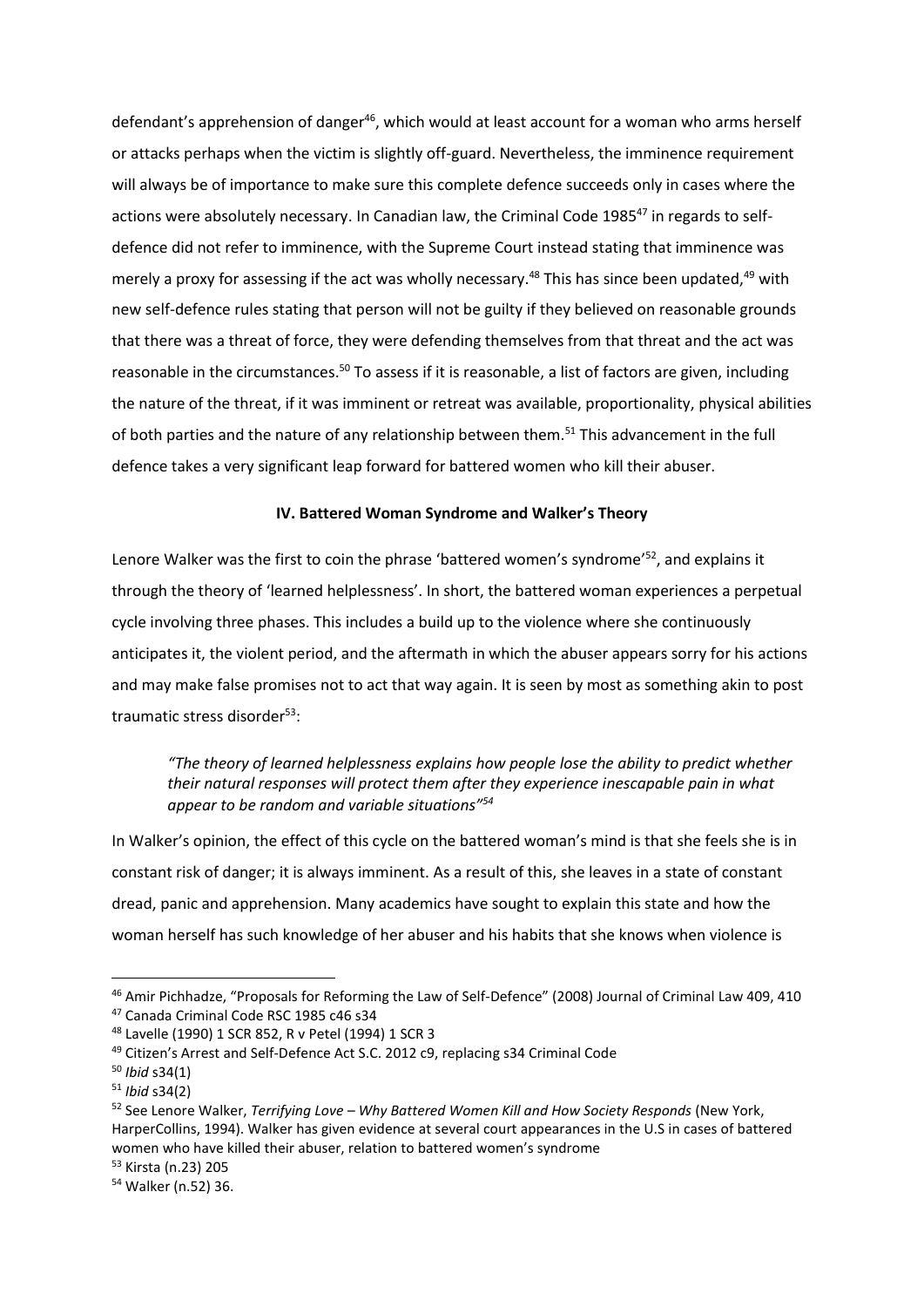coming; even if there have been no threats. It is this feature of the battered women cases which provokes the most controversy. If a woman strikes when her abuser is sleeping, or at the table eating dinner, how can we say any threat was present? Yes, we may use the battered woman syndrome to say she always feels apprehensive because she knows violence is always just around the corner, but can that ever be an excuse for killing someone while they sleep? It will be left for the courts to determine whether the fear of serious violence qualifying trigger<sup>55</sup> contained within the new partial defence will be met when the abuser could be seen in no way as being a threat at the present time. Evidently, there is no requirement under the new act that the defendant act suddenly after some incidence or threat of violence, however, a loss of self-control is still required, which signifies some impulsive action is still required.

What is troublesome in dealing with the syndrome is that we have no real test for deciding which battered women do suffer from battered women's syndrome, and which are using it in large part to meet the elements of the defence; a difficulty noted by Roberts<sup>56</sup>. It is possible that by using Walker's theory we are merely grouping together all these women without much regard for individual circumstances, as long as domestic violence was the setting in which the defendant and victim lived. We must keep in mind that domestic violence alone does not suffice as satisfying the requirements for a partial defence to murder.

Dressler discusses the immediacy point at some length, deeming these non-confrontational homicides as morally flawed<sup>57</sup>. He speculates that even in the light of Walker's theories; the notion that a sleeping abuser presents an immediate threat to the life of a reasonable woman with battered woman syndrome is still unacceptable from a moral standpoint. He focuses on the premise that, no matter how you put it, what she did was not justified<sup>58</sup>. After all, the victim has rights too. Dressler does point out that duress and coercion, which might be phrases adequately used to sum up the situation of battered women who kill, result in the defendant having no fair opportunity to act in accordance with the law. Although her conduct is wrong, most would deem it rational, and he also speculates that coercion goes further than creating hard choices in that it actually incites some diminished rationality.<sup>59</sup> Let us again consider the new partial defence of loss of control and its first

<sup>55</sup> Coroners and Justice Act 2009, s54(3)

<sup>&</sup>lt;sup>56</sup> John W Roberts, "Between The Heat Of Passion and Cold Blood: Battered Woman's Syndrome As An Excuse For Self-Defense In Non-Confrontational Homicides" (2003) 27 Law and Psychology Review 135 <sup>57</sup> Joshua Dressler, *"*Battered Women and Sleeping Abusers: Some Reflections" (2005) 3 Ohio State Journal of Criminal Law 457

<sup>58</sup> Although she may be partially excused for it, see Dressler n(47) 463

<sup>59</sup> Joshua Dressler, "*Why Keep The Provocation Defence: Some Reflections on a Difficult Subject"* (2001-2002) 86 Minnesota Law Review, 256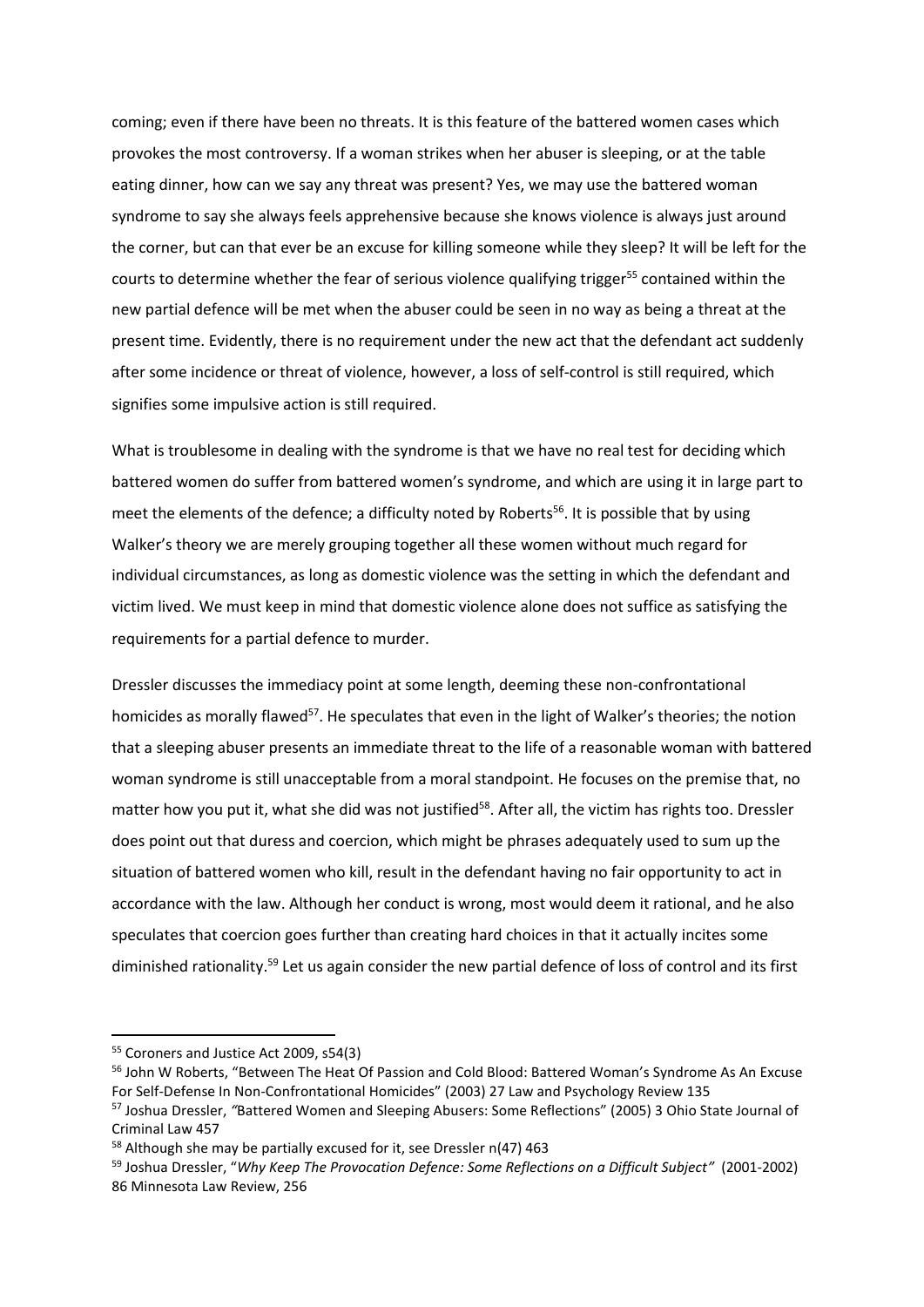limb, a fear of serious violence<sup>60</sup>. If a woman kills on the basis that he would one day kill her, obviously the courts aren't going to say her actions are justifiable, but will we even be able to excuse them using this trigger? The more we delve into this problem, the more unlikely it seems.

Evidently, not everyone agrees with Dressler's view on non-confrontational homicide. Krause explains that, in her opinion, Dressler's view of imminent danger is much too literal<sup>61</sup>. His contention is that battered women's syndrome effectively explains why she viewed an attack as imminent even in the case of a sleeping abuser, and therefore juries need to hear this to better understand this more liberal analysis of imminence. Naturally, if a woman has frequently been subject to violence after her abuser has had a nap, she would not be deemed unreasonable to fear serious violence the second he awakes, which could be at any moment. She knows the threat he poses to her and she becomes familiar to when violence is most likely to occur. Basically, her survival is dependent upon her knowledge of her abuser<sup>62</sup>. Perhaps all we should be looking for is violence that is inevitable, and we should be open to her account of being in fear of immediate harm. She is an expert of her situation, and better equipped than anyone else to assess when danger is looming, in the same way that a cardiologist might better predict when a heart problem might occur than a general practitioner. The battered woman has an in-depth knowledge of her abuser that a woman without these experiences does not have.

In consideration of the above the ultimate question is do we really need a "syndrome" to explain the actions of such women at all? Should we say her state of mind has been altered because of the eternal danger she feels she is in? Or should we say she is giving a normal and rational response to an abnormal and terrifying situation? The vital thing to remember is whichever of these reasons we use to excuse her actions, neither explains why she appears not to have lost her self-control, and that is the key feature of the new act. As Edwards notes<sup>63</sup>, women will still be required to lose selfcontrol "in the conventional way", and 'learned helplessness' has never managed to explain why the battered woman is suddenly so empowered as to kill<sup>64</sup>. Tolmie asserts that the nature of battered woman syndrome evidence is unlikely to be successful in adapting the self-defence doctrine to

<sup>60</sup> Coroners and Justice Act 2009 s54(3)

<sup>61</sup> Joan H Krause, *"*Distorted Reflections of Battered Women Who Kill: A Response To Professor Dressler" (2006) 4 Ohio State Journal of Criminal Law 555

<sup>62</sup> See Edwards (n.2)

<sup>63</sup> Susan Edwards 'Loss of Self-Control': When His Anger is Worth More Than Her Fear'Chapter 6, Reed and Bohlander, *Loss of Control and Diminished Responsibility: Domestic, Comparative and International Perspectives,* (Ashgate, Surrey, 2011) 79.

<sup>64</sup> See Kenny (n14) p25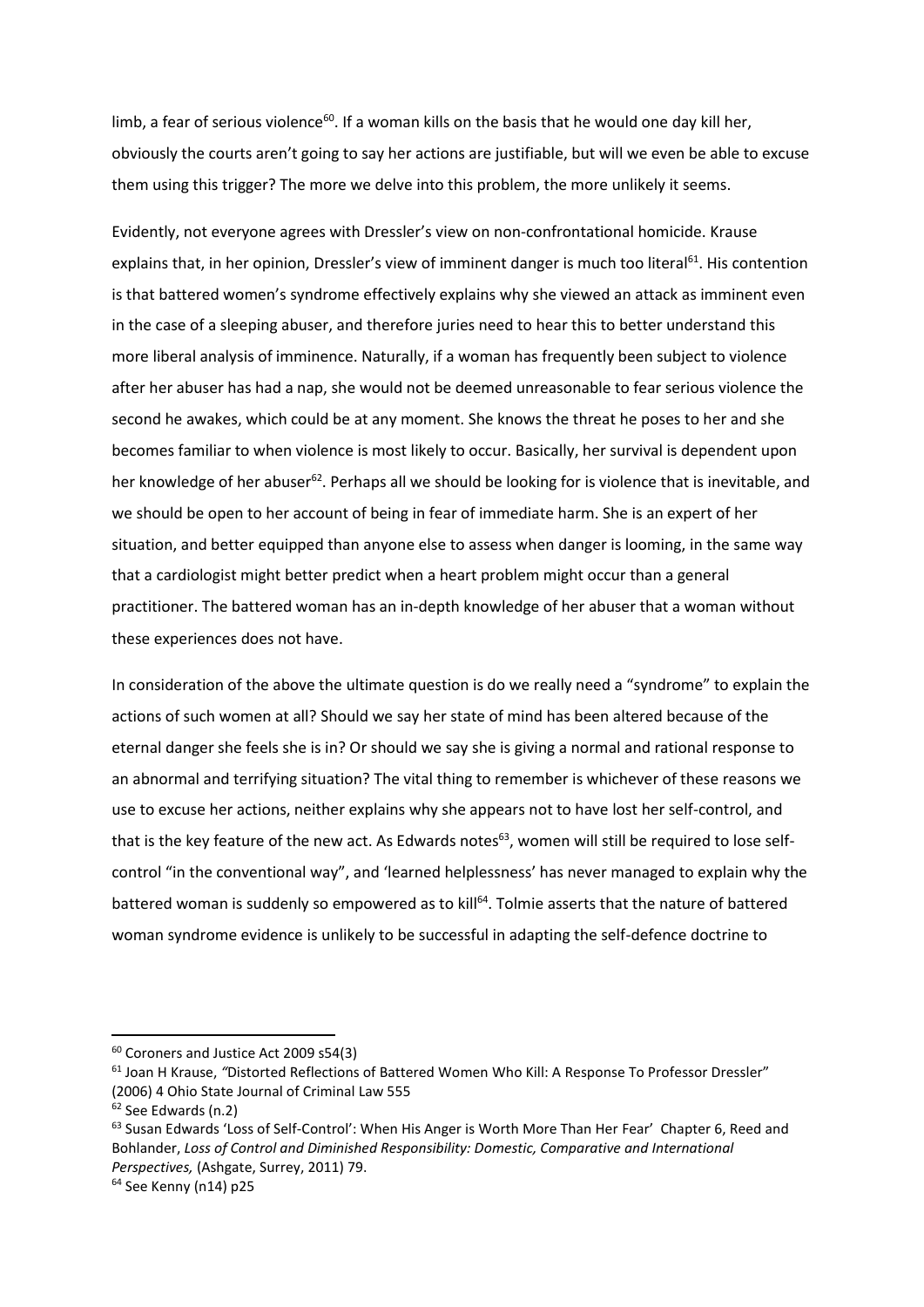accommodate the experiences of battered women, and it is safe to assume that the partial defences will suffer the same fate.<sup>65</sup>

#### *A. Diminished Responsibility*

Diminished responsibility was the partial defence ultimately utilised to have some of the most famous cases see a reduction in conviction from murder to manslaughter.<sup>66</sup> It was also recognised in the judgment of *Holley* as the route to be taken by battered women who kill their abuser.<sup>67</sup> This option does not sufficiently explain the circumstances of a battered woman, and again tries to deem the defendant an irrational being, rather than recognising that it is the situation which is abnormal, and she is merely responding to this egregious situation. Kirsta described diminished responsibility as a defence fundamentally designed to distinguish psychopaths from the insane.<sup>68</sup> It is not a certainty that a battered woman is mentally abnormal simply because she has managed to continue surviving and even living a productive life in the face of the most insufferable odds. A defence of diminished responsibility would also likely negate any plea of self-defence being presented concurrently, because the constraints of self-defence demand some level of reasonableness. A defendant operating at a diminished capacity is not reasonable. This might also be the reason why many battered women themselves are reluctant to plead diminished responsibility, worrying of the repercussions such a formal acknowledgement of irrational actions might have on keeping custody of their children. The defence of diminished responsibility was narrowed by the Coroners and Justice Act 2009, now requiring a recognised medical condition for a successful plea.<sup>69</sup> If battered women who kill are unable to use the partial defence of loss of control due to that very concept, it is likely they will also find diminished responsibility unavailable unless they have had some kind of medical diagnosis to explain their actions.

#### **V. Time-Lapse, Considered Desire for Revenge, and Her Reluctance to Leave**

A question many jurors dealing with battered women cases will have asked is why she did not simply leave the abuser and distance herself from the situation. This question is asked as if this is as simple as the ability to retreat as a man in a bar fight might have. There are other courses of action which are available without any certain level of reprisal. The real question we should be asking is whether or not she in fact had fair opportunity to do so. Did she manage to successfully gain help from the

<sup>&</sup>lt;sup>65</sup> Julia Tolmie "Battered Defendants and the Criminal Defences to Murder – Lessons from Overseas" (2002) 10 Waikato Law Review 91, 99

 $66$  For example, Ahluwalia's conviction was substituted for a manslaughter verdict by reason if diminished responsibility

<sup>67</sup> *Holley* [2005] 2 AC 580

<sup>68</sup> Kirsta (n.23) p203

<sup>69</sup> Coroners and Justice Act 2009 s52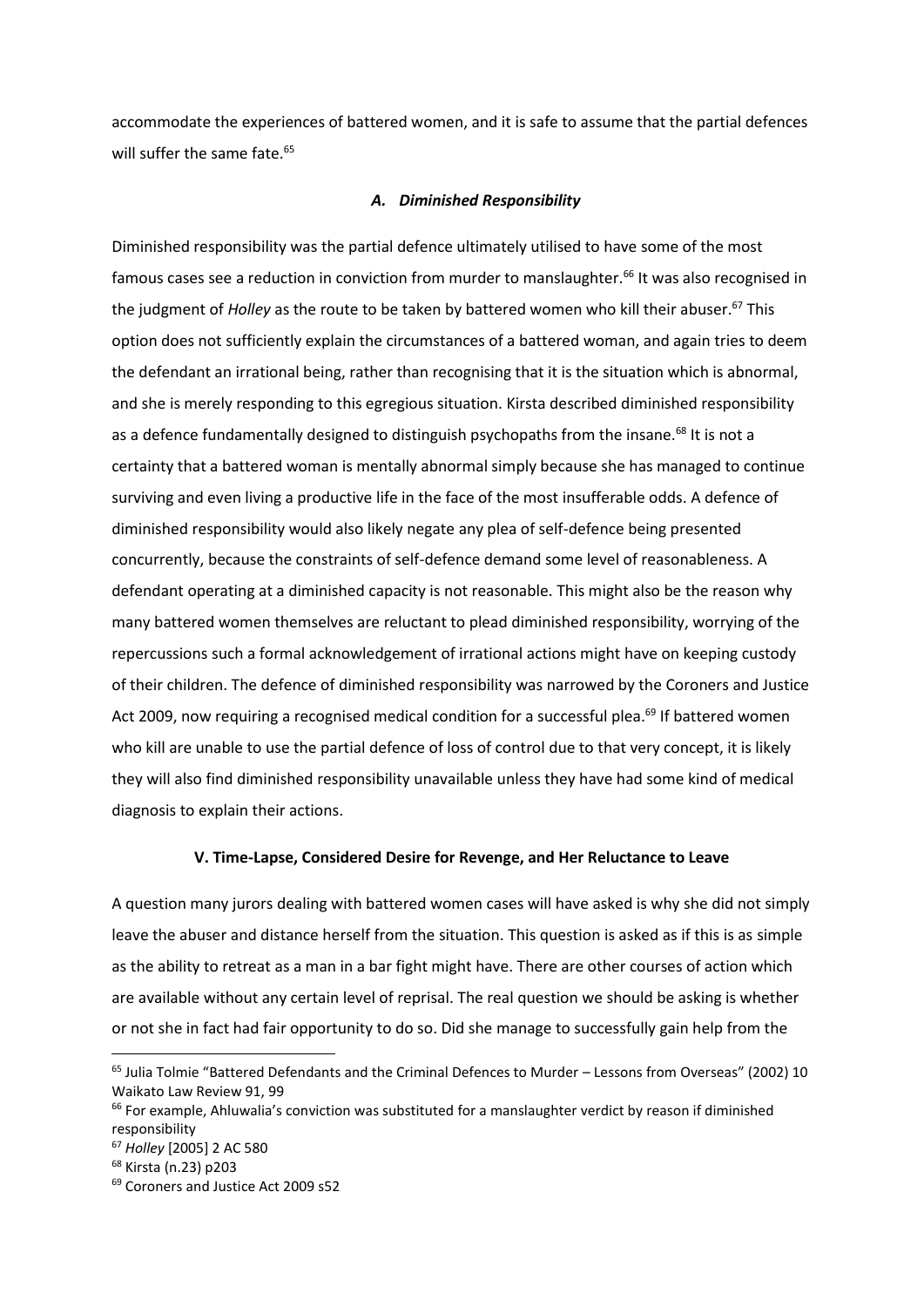authorities, giving her the peace of mind that if he pursued her they would intervene? Was there a woman's refuge in the area? Most importantly, if she had children, where could she take them and how would she support them?<sup>70</sup>Other factors could include harm to her loved ones, lack of money, the belief that the abuser will change, and ultimately, that she still loves him. There is also a significant fear of retribution if she is found, with battered women often being threatened with all kinds of violence, and death, should they try to leave or end the relationship.<sup>71</sup> As Ewing has noted:

## *"Violence against battered women often escalates any time they attempt to take any control over their lives or the battering relationship".<sup>72</sup>*

The relationship may be devastating, but she may still love him<sup>73</sup>. Perhaps, rather than asking why she did not leave, what should be asked is why he did not let her go. This is a question which seems to be overlooked time and time again<sup>74</sup>.

This feature to the cases of battered women who kill is not the only one which raises questions. As discussed, one of the key characteristics of cases involving battered women killing their abuser is a lapse of time between the last violent incident and the fatal act. Under the old law<sup>75</sup>, this was most problematic because the retaliation was not sudden<sup>76</sup>, and any period of time between the provocative act and the fatal blow would give the defendant opportunity to calm down and resume rational thinking. It has even been suggested that such a time lapse gives the defendant an opportunity to take another course of action<sup>77</sup>. The Coroners and Justice Act 2009 does not include a requirement that the actions be sudden, but it does still require that troublesome loss of self-control element, even for the fear of serious violence limb. One might ask if it is possible to lose self-control in any manner other than suddenly, as loss of control implies an element of unexpected impulse.<sup>78</sup> Therefore although the new partial defence expressly articulates that 'suddenness' is no longer a requirement, the retention of an emotion-based response which is inherently instantaneous implies that it is still present.

<sup>&</sup>lt;sup>70</sup> It seems highly irrelevant to consider a scenario of a woman leaving the children with her abuser, fearing the same fate would befall them.

<sup>71</sup> For example, *State v Kelly*, 478 A. 2d 364, 369 (N.J. 1984) In this case the victim threatened to kill the defendant or cut off her body parts if she left him.

<sup>72</sup> Charles P Ewing, *Battered Women Who Kill* (Massachusetts, Lexington Books, 1987) 13 <sup>73</sup> *Ibid*

<sup>74</sup> See Caroline Forell and Donna Matthews, *A Law Of Her Own* (New York University Press, 2000) 162

<sup>75</sup> Homicide Act 1957, s3

<sup>76</sup> As *Duffy* [1949] 1 All ER 932 set out

<sup>77</sup> Dressler (n.57)

<sup>78</sup> It was also noted in the case of *Dawes* (2013) EWCA Crim 322, that cumulative cases will be dealt with in the same way as cases where the loss of control arose suddenly. See Andrew Ashworth, "R v Dawes: Homicide – Murder – Coroners and Justice Act 2009 ss54, 55" (2013) Criminal Law Review 770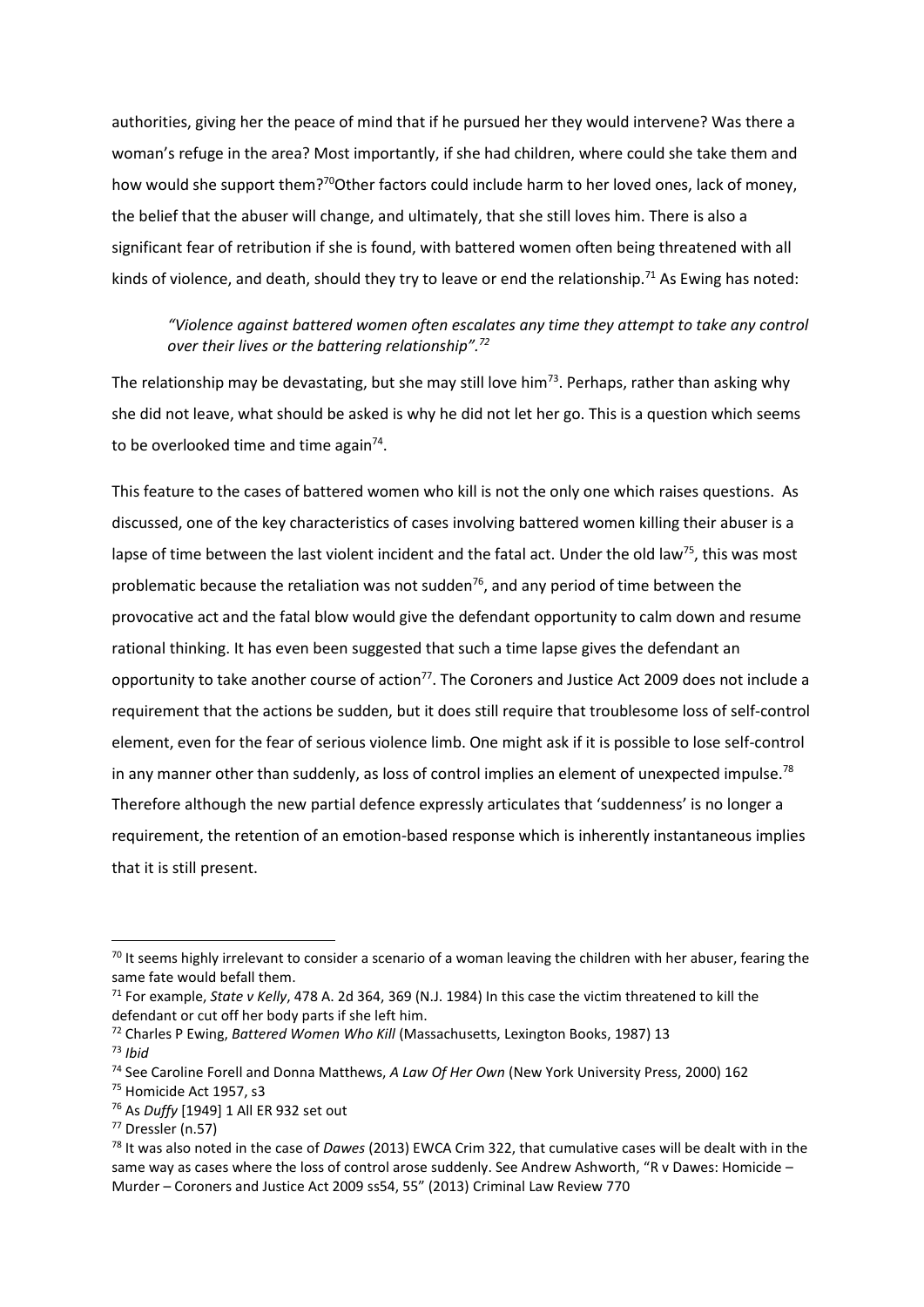For this reason, it has been noted that the considered desire for revenge exclusion<sup>79</sup>might come into play for cases involving battered women, particularly in relation to the 'sleeping abusers' scenario<sup>80</sup>. She might be seen as seeking revenge for the way she has been treated, rather than acting in selfpreservation. If she arms herself, it might be viewed as evidence of premeditation, rather than seeking to defend her physical self adequately, knowing her fists are no match for his superior strength in retaliation. It may be that she has armed herself for a reason other than planning to kill – to scare him for example<sup>81</sup>. If her emotional state accounts for her picking up a knife, negating not only a desire for revenge but possibly *mens rea*, there is still a question of her intent at the time of plunging the knife in while he lies still and motionless sleeping. A valid point to consider is that, if she had in fact premeditated killing her abuser, it would be reasonable to assume she would attempt to cover her tracks, if she considers his previous violence will prevent her from a murder conviction. In many cases, the woman calls for an ambulance<sup>82</sup>, and gives herself up freely<sup>83</sup>.

We might also contemplate the calm manner the battered woman often appears to portray. Not only does it contrast with the explosive loss of self-control we can all easily identify, but it can also make the act seem even more calculated. The possibility remains that, rather than expressing their anger, these women suppress it until they are so terrified of what will happen if they continue to do so, they realise the situation has reached an ultimatum: kill or be killed.<sup>84</sup> As Kirsta notes, battered women may take a much longer time to become angry than their male counterparts, but "once enraged the fire may smoulder and burn longer"<sup>85</sup>. It might be days, or even weeks, since the last episode of serious violence, but such an incident may stay at the forefront of the battered woman's mind for a lot longer than the next few moments after it occurred. This point is made by Kiranjit Ahluwalia in her autobiography:

*"I was settling into a pattern. Deepak would be violent, I would cry in response, then after four or five days I would cool down, but I would remain depressed".<sup>86</sup>*

Not only does she state that it would take her 'four of five days' to cool down after a violent episode, but even after that time she would continue to suffer as a result. This means that at any point during

<sup>79</sup> Coroners and Justice Act 2009, s54(4)

<sup>80</sup> See Edwards (n.2) 89

<sup>81</sup> Bradfield (n.22) p153

<sup>82</sup> *Hobson* (1998) 1 Cr App R 31

<sup>83</sup> *Thornton* (No2) [1996] 1 WLR 1174

<sup>84</sup> Such as the case of *State v Norman* 324 N.C. 253, 378 S.E. 2d 8, 1989, she believes her life is at stake every day, and this belief can result in suicide attempts. See Ewing n(60) 11

<sup>85</sup> Kirsta (n.23) p200

<sup>86</sup> Kiranjit Ahluwalia and Ritu Gupta, *Provoked: The Story of Kiranjit Ahluwalia* ( London, HarperCollins, 2007) 109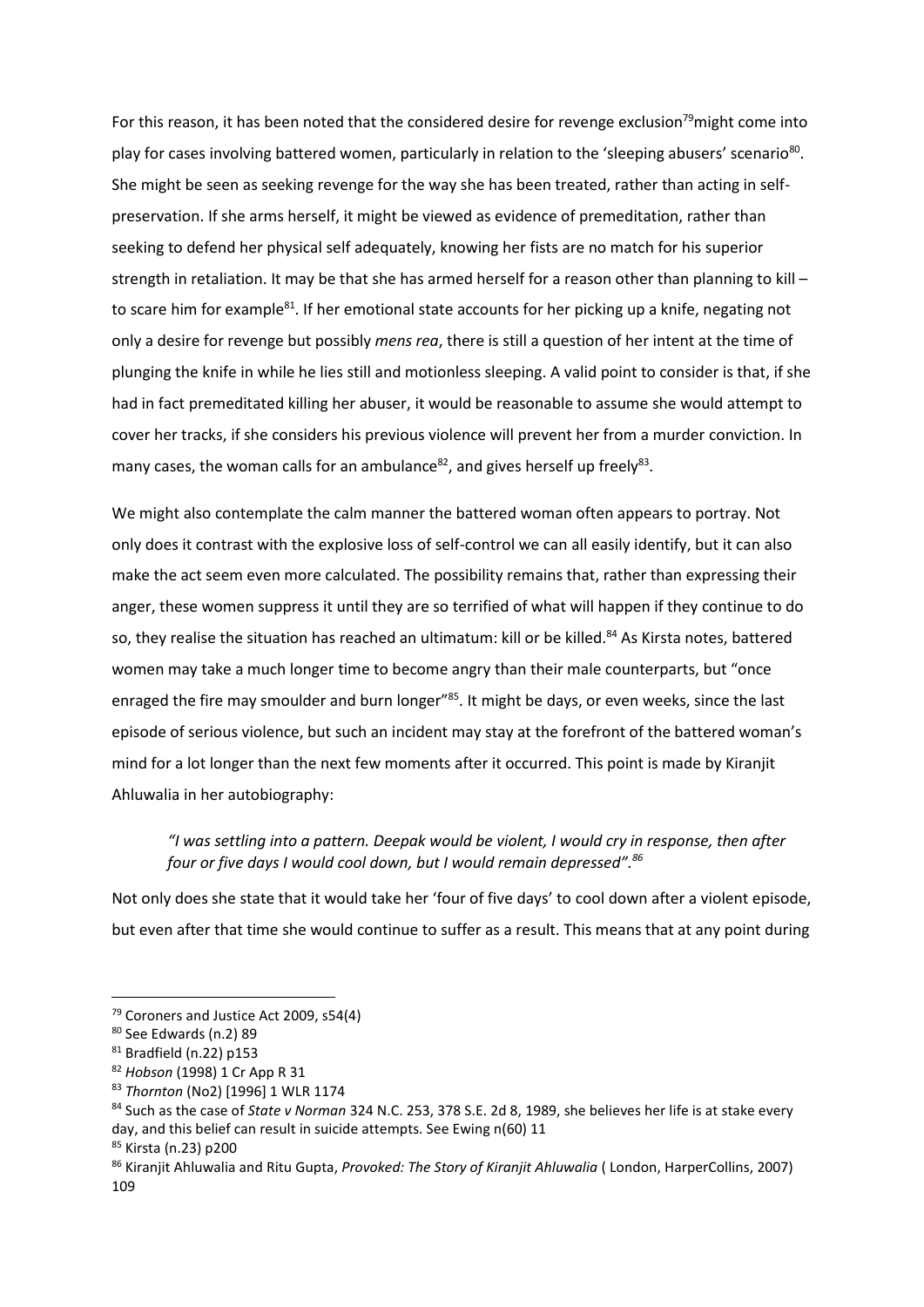the next few days after the last triggering incident, her emotions were still under the influence of that incident, and she could have reacted to it.

The problem battered woman most commonly encounter is that acting in the middle of a confrontation creates an enormous risk to her; but she instinctively knows that the longer she waits after sensing that there will be another attack soon, the more of a risk she takes that she will not be able to defend herself adequately when the time comes<sup>87</sup>. Assuming, after consideration of the theories surrounding battered woman's syndrome, that she does have a heightened sense of perception when it comes to judging if an attack will be soon, she is sure to assess such risk in a more imperative manner, and this in turn will affect at what point she chooses to act.<sup>88</sup>

## **VI. Cumulative Provocation and Loss of Self-Control**

One of the issues evident in the courts throughout the break-through cases of battered women<sup>89</sup>is that of cumulative provocation. It was even touched upon in the case of *Duffy,* with Devlin J referring to a "series of acts"<sup>90</sup>.Unfortunately for battered women, the most recent provocative incident is not always the most severe; often it is only the tip of the iceberg.<sup>91</sup> Yet the traditional provocation defence did not allow us to dive under the surface and view it in its entirety.<sup>92</sup> It had failed dismally to consider the cumulative effects of several violent and emotionally abusive episodes over a period of time. These cases demonstrated that it was possible for a series of incidents to build up, eventually resulting in the defendant taking action; and the courts noted not only this but also that loss of self-control could be slow-burning rather than immediate<sup>93</sup>. Rather than loss of self-control, the actuality of the circumstances of a battered woman killing her abuser might be more adequately described as a wearing down of self-restraint until none remains, the last shred being diminished by the most recent provocative incident, however trivial it may seem in comparison to other abusive episodes.<sup>94</sup>

It appears that the cumulative provocation issue is one that has been resolved by the new partial defence. Instead of considering characteristics, we will now look to the "circumstances of D" when

<sup>87</sup> Ferzan (n.4) p719

<sup>88</sup> See generally, Walker (n.52) also, Edwards (n63) p228

<sup>89</sup> See cases described n(10)

<sup>90</sup> *Duffy* [1949] 1 All ER 932

 $91$  Edwards has noted that the last incident is often not sufficiently grave to meet the requirements of a qualifying trigger Edwards (n.63) p233; this point was also made by Wells )n.1) p89

<sup>92</sup> Even though a 'series of incidents' was referred to in *Duffy* [1949] 1 All ER 932 by Devlin J, cumulative provocation was not included in the Homicide Act 1957 s3

<sup>93</sup> *Ahluwalia* [1992] 4 All ER 889

<sup>94</sup> See (n.91)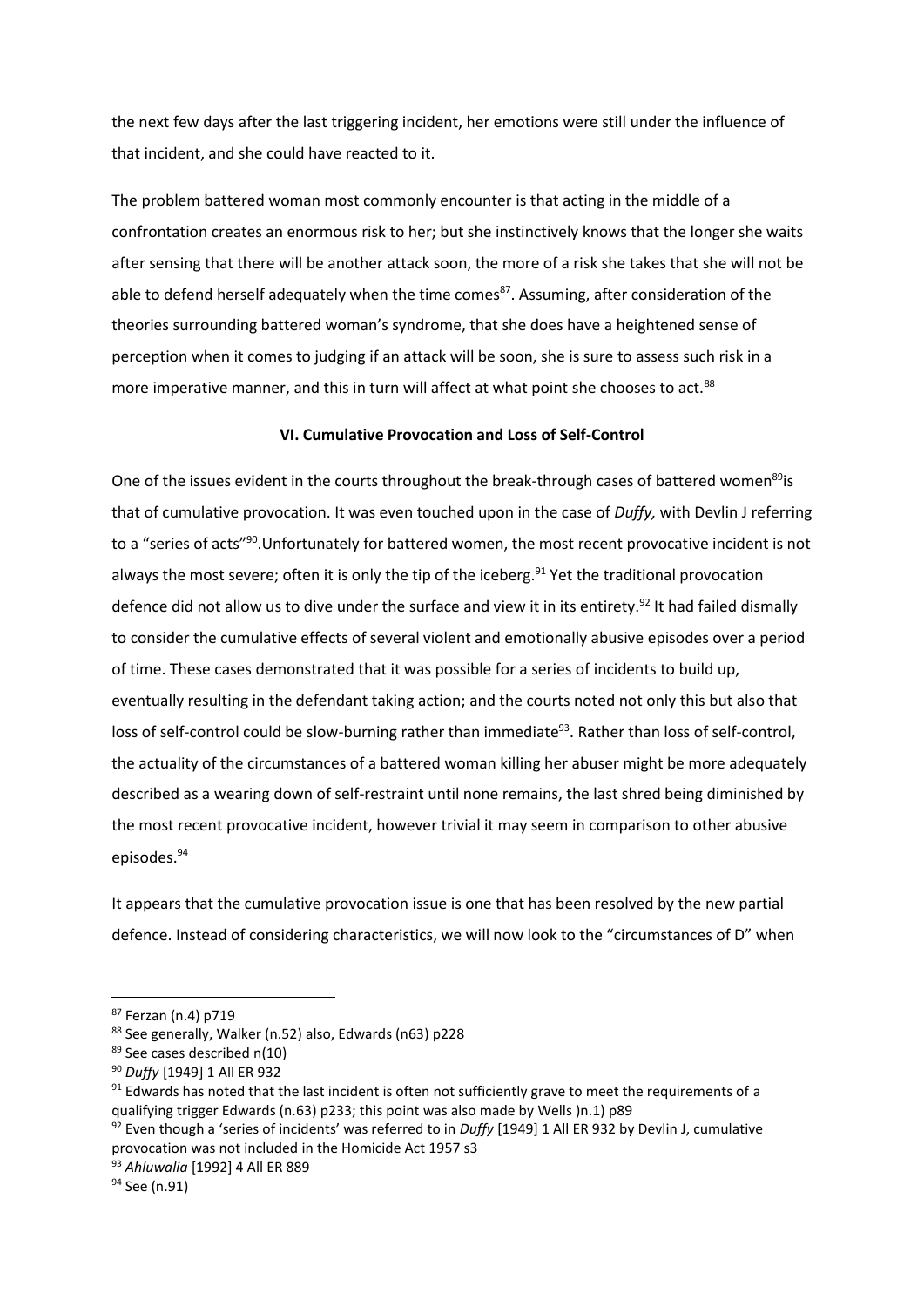considering the defendant's actions<sup>95</sup> against the gravity of the situation. Surely, any history of domestic violence will be considered as the defendant's circumstances, as 'circumstances' indicates external factors as opposed to the word 'characteristics', which signifies internal traits. This is a victory for battered women who kill their abuser. Statements given by the defendant often show a whole regime of fear, with the defendant's behaviour carefully planned in an attempt to avoid violence. For example, in the Australian High Court case of *Osland,<sup>96</sup>* the defendant and her son would stand at the window every day watching for the victim to come home. His behaviour and demeanour as he got out of the car would indicate to them what kind of mood he was in, and what kind of night they would have. A routine like this is now relevant in trying to establish how someone in the defendant's position might have acted, and the last provocative actions of the victim can now be viewed within the context of the other ways in which the deceased had seriously wronged the defendant and treated them over time.

The real problem that remains for battered women is the concept of loss of self-control. The updated law in England and Wales has seen the inclusion of this element despite the Law Commission's recommendations to omit it from any reformed version of the provocation defence<sup>97</sup>. It appears this anger-related behaviour is here to stay. It must be seriously questioned whether or not this is necessary. As Wells has observed:

## *"An excuse based on loss of self-control seems to imply an underlying aggression in all of us which is capable of release under certain circumstances".<sup>98</sup>*

It is fair to say that most people are capable of an angry outburst in the face of extreme provocation, although not necessarily a violent retaliatory action, and it is fairly straightforward to see its attachment to the second limb of the defence. It would not be considered unusual for someone, in circumstances of extremely grave character with the feeling of being seriously wronged, to act impulsively and rashly in a manner related to losing self-control.<sup>99</sup> It would, however, be erroneous to say this is the course of events for someone who fears they are about to be subject to serious violence.<sup>100</sup> They may act instinctively, but this concept is somewhat different<sup>101</sup>. As Norrie

 $95$  Coroners and Justice Act, s54(1)(c)

<sup>96</sup> *Osland* (1998) 73 ALJR 173, 178 statement quoted by Callinan J

<sup>97</sup> Law Commission for England and Wales, *Partial Defences to Murder* (Report No 290, 2004), Law Commission for England and Wales, *Murder, Manslaughter and Infanticide* (Report No 304, 2006) See Norrie (n.2) <sup>98</sup> Wells (n.1) p87

<sup>99</sup> For example, *Camplin* (1978) A.C. 705

<sup>100</sup> See generally, Edwards (n.63)

<sup>101</sup>See Cara Cookson, *"*Confronting Our Fear: Legislating Beyond Battered Woman Syndrome And The Law Of Self-Defense In Vermont" (2009), 34 Vermont Law Review 415, 441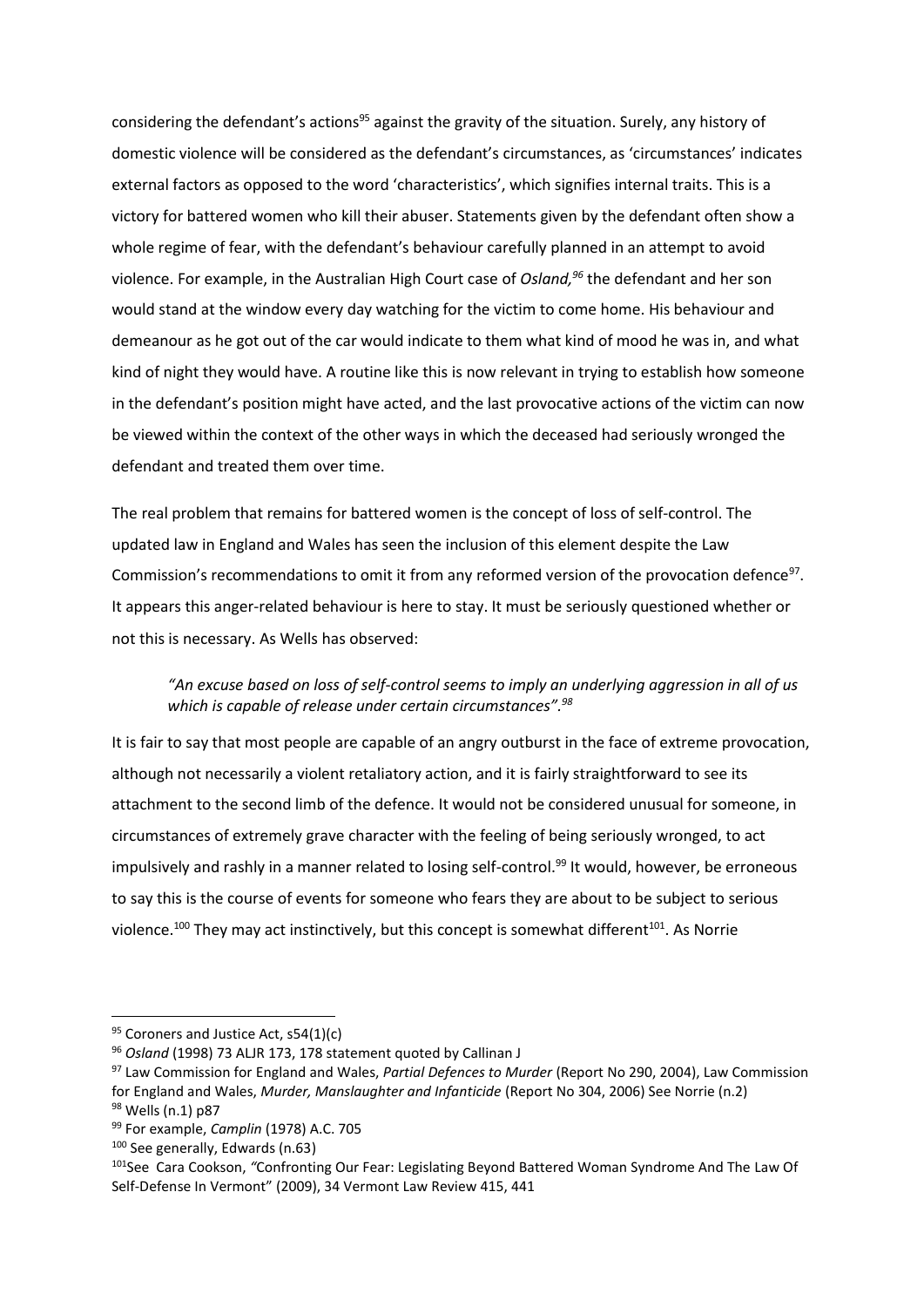speculates, the fear of serious violence trigger may be nothing but a tool to encompass cases not covered by self-defence<sup>102</sup>, and self-defence does not demand any kind of loss of control.

It is likely the courts will now need to establish some behavioural markers associated with fear and desperation which can be deemed evidence of her inward loss of control over the situation. It is a much needed course of action if the loss of control concept is to remain. Horder described a woman being left in a state of emotional disturbance which makes her take "retaliatory action" when the provoker is "off his guard"<sup>103</sup>, but how exactly the courts will define fear and terror is yet to be seen. The most effective way would most certainly be to look at previous cases and try to identify some common actions by women acting out of fear. The most common seems their choice, subconscious as it may be, to tackle their abusers while unprepared rather than during one of many altercations. While attacking the sleeping abuser is problematic in itself (as discussed previously), it may simply show the almost universal thought process of the battered woman – she is so affected by terror that she does not dare to approach him at any other time. Another suggested means of discovering evidence of loss of self-control is the defendant's lack of concern for their own welfare. Why would they commit an act knowing they could spend a considerable amount of time in prison if they were thinking rationally? If the woman had put gloves on before picking up a weapon in order to prevent having her finger prints on it, this person is acting rationally to avoid detection. This differs to a person who takes action to ensure they succeed in killing the victim by loading a gun<sup>104</sup>. Herring offers an excellent explanation of loss of self-control caused by an emotion other than anger:

## "*We are not looking for a defendant driven 'crazy' by anger, but a defendant battling conflicting emotions and where control is lost over which emotion is to determine her actions"<sup>105</sup> .*

The courts will need to give the concept a very liberal meaning in order to honour such a rationalisation of the very foundation the new defence is built upon. An additional important aspect to cases of battered women who kill their abuser is that they don't attempt to lie about the situation by pretending he was about to attack her, or that he had just threatened to do so. Such actions would suggest some level of premeditation.

<sup>102</sup> Norrie (n.2) p284. He notes that this will not only cover battered women but also a householder shooting an intruder, or a policeman shooting an unarmed assailant

<sup>103</sup> Jeremy Horder, *"*Reshaping The Subjective Element In The Provocation Defence*"* (2005), 25 Oxford Journal of Legal Studies 123

<sup>104</sup> Richard Holton and Stephen Shute, *"*Self-Control In The Modern Provocation Defence" (2007), 27 Oxford Journal of Legal Studies 49

<sup>105</sup> Jonathan Herring, *'*The Serious Wrong of Domestic Abuse and the Loss Of Control Defence' Chapter 5, Reed and Bohlander, *Loss of Control and Diminished Responsibility: Domestic, Comparative and International Perspectives* (Surrey, Ashgate, 2011) 68.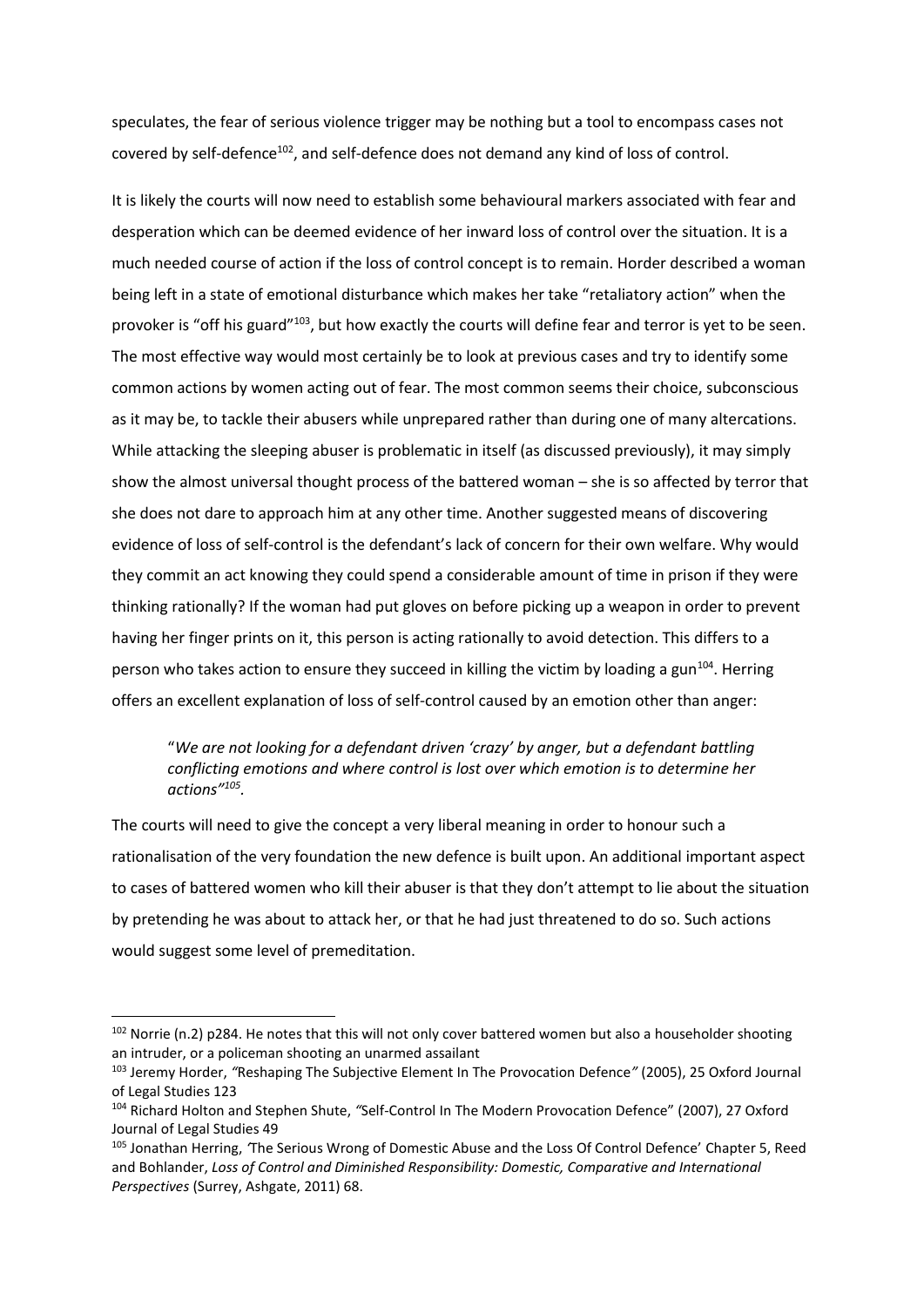#### **VII. Other Jurisdictions and Their Treatment of Abused Women Who Kill**

Clearly we are not the only jurisdiction to experience a problem in trying to deal with battered women who kill their abusers. What is apparent is the way in which we have dealt with it; it seems to differ, in some cases quite vastly, to other jurisdictions. It is certain that law reform in the areas of partial defences to murder and self-defence in many jurisdictions has had a very distinct focus on accommodating battered women who kill.<sup>106</sup>

## *A. The United States of America*

It is extremely difficult to talk of 'America's' position on this issue, as each individual state is a jurisdiction in itself. It would also be just as difficult to examine each state individually so as to establish what kind of defences are available to battered women who kill their abuser, complete or otherwise. Each state has some kind of determinate sentencing, and this is an important factor in what defences are available, having little scope for mitigating factors at the sentencing stage<sup>107</sup>.

It might be more appropriate to look at the most relevant and prevailing schools of thought in the area; one of which is the Model Penal Code's partial defence of extreme mental or emotional disturbance<sup>108</sup>. The Model Penal Code has been described as the 'greatest single influence'<sup>109</sup>on many state codes:

*"The success of the Model Penal Code has been stunning. Largely under its influence, well over half the states have adopted revised penal codes, creating a veritable renaissance of criminal law reform unparalleled in history"<sup>110</sup>*

For this reason, we might look at this Code as the closest thing there is to an American criminal code, even though it is neither the first nor the most ambitious attempt to codify the law<sup>111</sup>. As Robinson has pointed out, the Model Penal Code has served as a platform for updating existing criminal law, "in almost three-quarters of the states" $112$ . The other notable concept which has led to much academic debate is stretching the complete defence of self-defence to accommodate battered women who kill, especially in cases of 'sleeping abusers'.

 $106$  (n.42) p467

<sup>&</sup>lt;sup>107</sup> See Caroline Forell, "The Gender Equality, Social Values and Provocation in Canada, Australia and The United States" (2006) 14 American University Journal of Gender, Social Policy and the Law 27, 43 <sup>108</sup> American Law Institute Model Penal Code (1981) 210.3 (1) (b)

<sup>109</sup> Sanford Kadish, *"*The Model Penal Code's Historical Antecedents" (1988) 19 Rutgers Law Journal 521, 521 <sup>110</sup> Ibid., 538. See Paul H Robinson and Markus D Dubber *"*The American Model Penal Code: A Brief Overview" (2007) 10 New Criminal Law Review 319, 326 for a list of the 34 states recodifications in the two decades following the Model Penal Code

<sup>111</sup> *Ibid*., 320

<sup>112</sup> Paul H Robinson, 'Abnormal Mental State Mitigations of Murder: The US Perspective' Chapter 17, Reed and Bohlander, *Loss of Control and Diminished Responsibility: Domestic, Comparative and International Perspectives* (Surrey, Ashgate, 2011) 292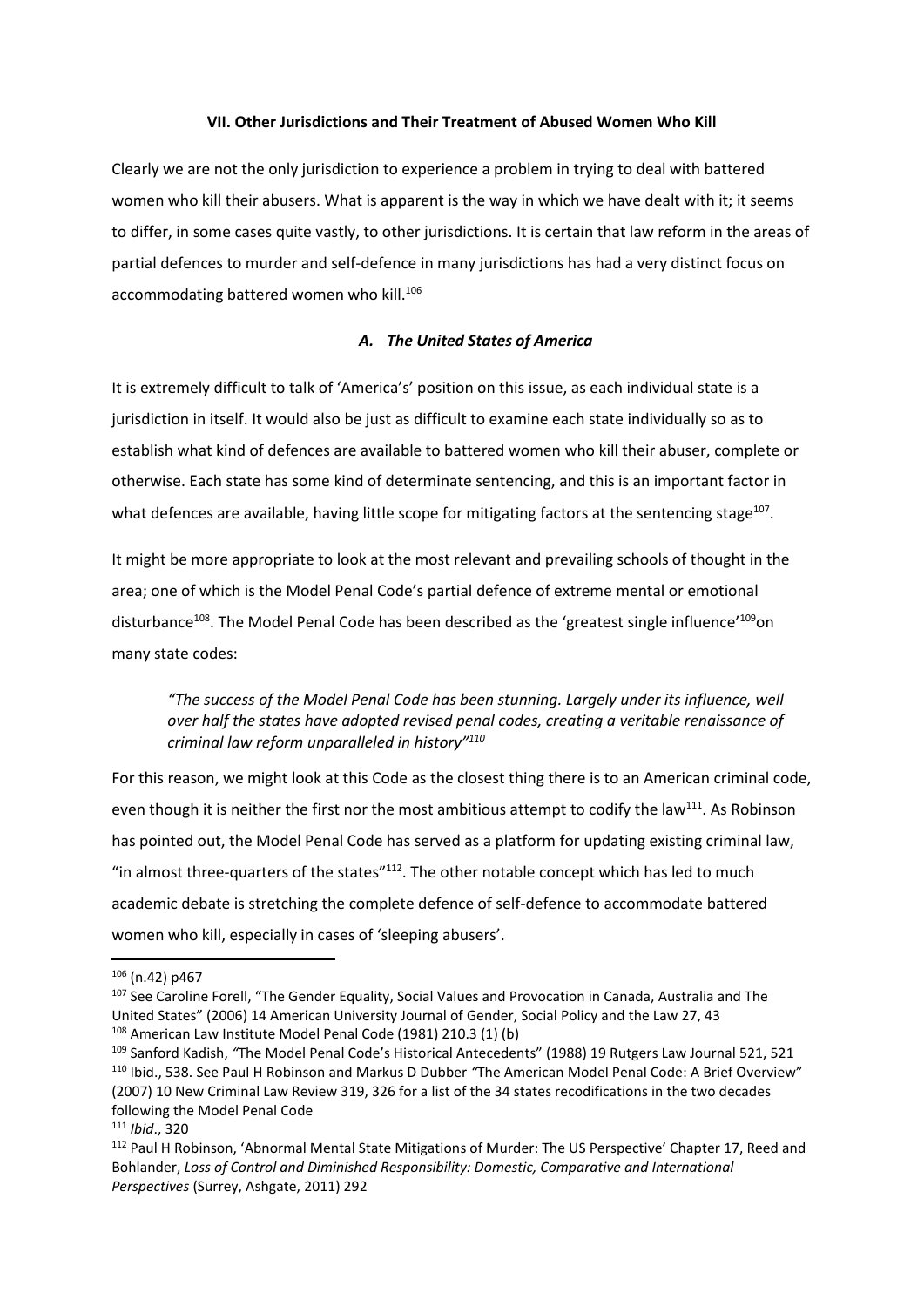#### *B. The Preoccupation with Extending Self-Defence*

In the United States, the majority of states seem to be dealing with such cases in the same manner – stretching self-defence to accommodate the circumstances, even to the extent of acquitting in cases of non-confrontational homicides<sup>113</sup>. In some states there are even specific guidelines for jury instructions in a case where a battered woman claims she acted in self-defence<sup>114</sup>. Not only this, but several woman have in fact been granted clemency after being convicted of killing their abuser<sup>115</sup>. In one particular case in Manitoba, a woman was acquitted of murdering her abusive partner on grounds of self-defence after almost accepting a twelve year sentence pleading guilty to manslaughter.<sup>116</sup> Perhaps this is the right path. We might take the view that the imminent danger element to self-defence is merely a safeguard in ensuring killing was necessary, and because these women knew their abusers' likelihood of causing them serious bodily harm in the near future, it was prevalent. Nourse describes imminence as the 'quintessential definition of objectivity<sup>'117</sup>.

Consider the moral message this sends, and whether or not we should justify a woman killing a sleeping abuser, rather than agreeing her actions were wrong but excusing them. It must be remembered that there was some element of choice, at least in the literal sense; therefore some level of culpability is warranted<sup>118</sup>. Without getting too deep into the debate over the moral standing for different defences; that is, if they are justificatory or excusatory in nature, it is imperative to keep in mind that self-defence is considered a justificatory defence. We are justifying the actions because they were seen as sensible, good or permissible. Actions which would have been wrong in other circumstances are deemed tolerable. It would be a very far stretch to say this is true of the battered woman who kills her sleeping abuser. Particularly in English law, we much more see this as behaviour as partially 'excused', which is why an acquittal would be unacceptable, even if any tough punishment is not warranted. This is because the defendant acts retrospectively in some sense, to events already occurred, which touches on a form of retribution. Even a battered woman who kills her sleeping abuser in a pre-emptive strike to stop further violence is not acting purely

<sup>113</sup> For example *Bechtel v State* 840 P. 2d 1,6 (Okla. Crim App 1992), See Dressler (n 37) 458

<sup>114</sup> See California jury instructions – criminal 9.35.1 (2009) and Georgia suggested pattern for jury instruction, Vol II: Criminal cases 3.10.14 //94th Edition, 2008)

<sup>115</sup> Ohio Governor Richard Celeste granted clemency to twenty-five battered women in December 1990. See Christine M Belew, *"*Killing One's Abuser: Premeditation, Pathology or Provocation?" (2009) 59 Emory Law Journal 769, 771, and Kirsta (n.23) p204

<sup>&</sup>lt;sup>116</sup> Kim Kendejewski case, as discussed by Elizabeth Sheehy "Battered Women and Mandatory Minimum Sentences" (2001) 39 Osgoode Hall Law Jounral 529, 548

<sup>117</sup> Victoria Nourse, *"*Self-Defense and Subjectivity" (2001) 68 University of Chicago Law Review 1235, 1236 <sup>118</sup> Sanford Kadish, *"*Excusing Crime" (1987) 75 California Law Review 257, 259.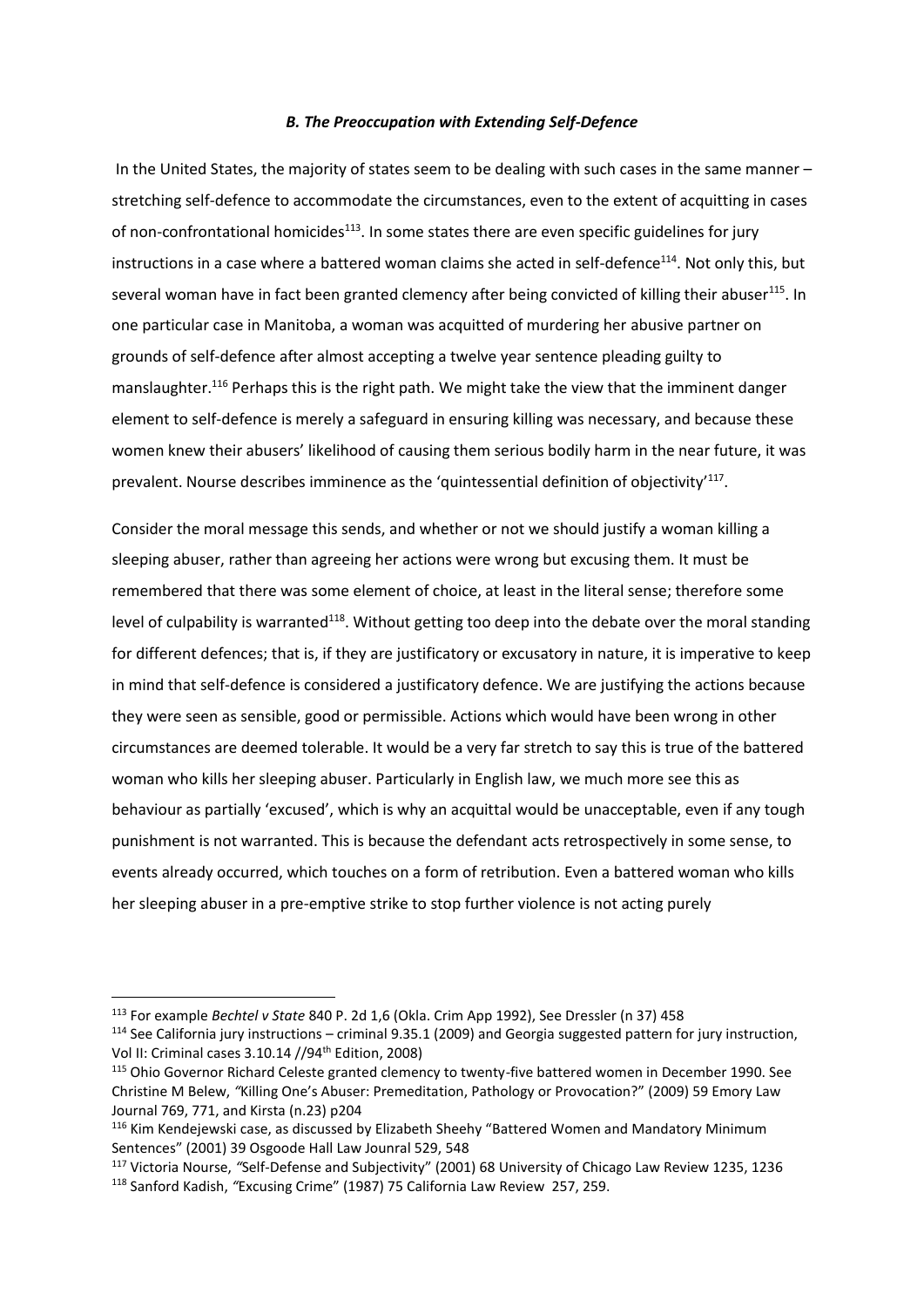prospectively<sup>119</sup>. A remarkably interesting point made by Dressler<sup>120</sup> is the often overlooked issue of why we are excusing – is it because of the victim's actions causing their own demise, or due to compassion for her passionate outburst?

The true question to ask rather than if violence was imminent was whether violence could have been avoided completely, remembering that the obligation is not for her to leave the relationship, but for him to cease his violent outbursts. Taking this view, violence is inevitable. It would be a definite step forward to view imminence subjectively as to how a battered woman's perception perceives imminence .It is apparent that courts seeking to extend self-defence in such circumstances are making such allowances.<sup>121</sup> The battered woman feels she lives in a continuing state of confrontation.<sup>122</sup>

This differs significantly to our approach, trying to squeeze these cases into the boundaries of an anger-fuelled partial defence which will still result in a manslaughter conviction. It would seem we are intent on still assigning these women some fraction of culpability which the American courts feel is unnecessary.<sup>123</sup> Our courts are plainly unwilling to bend the rules of a complete defence. Nonconfrontational homicides are at the core of this debate because of their outwardly pacifist nature; where the fatal blow is dealt in a situation where the risk of harm appears minimal.<sup>124</sup> Confrontational homicides involving battered women striking their abusers is much more akin to self-defence, depending on the severity of the circumstances.

#### *C. EMED*

Despite this approach being adopted in some cases, there is also a partial defence which will reduce murder to manslaughter. Contained in the Model Penal Code<sup>125</sup>, it is applicable if a person commits homicide whilst under the influence of extreme mental or emotional disturbance for which there is a reasonable explanation. Whether or not there is reasonable explanation is then determined from the viewpoint of the defendant's situation. Eleven states have adopted the Code with this partial

<sup>119</sup> See Jeremy Horder, *"*Reasons For Anger: A Response To Narayan And Von Hirson's Provocation Theory" (1996) 15 Criminal Justice Ethics 63

<sup>120</sup> Joshua Dressler, *"*Foreword – Justifications and Excuses: A Brief Review of The Concepts And The Literature" (1987) 33 Wayne Law Review 1155

<sup>121</sup> For example, *Bechtel v State* 840 P.2d 1,6 (Okla Crim App 1992) a case which, happened very close to the time Kiranjit Ahluwalia was convicted of murder, *Ahluwalia* [1992] 4 All ER 889 *Ahluwalia* [1992] 4 All ER 889  $122$  Walker (n.52) also, Edwards (n.63) 228

<sup>123</sup> *Bechtel v State* 840 P.2d 1,6 (Okla Crim App 1992)

<sup>124</sup> Wells (n.1) 89

<sup>&</sup>lt;sup>125</sup> The Model Penal Code 5 states adopted this provision omitting the word 'mental', whilst a dozen more adopted at least some features but requiring a provocative act. See Law Commission for England and Wales, *Partial Defences to Murder* (Report No 290, 2004) Appendix F by Sanford Kadish, in particular Annex A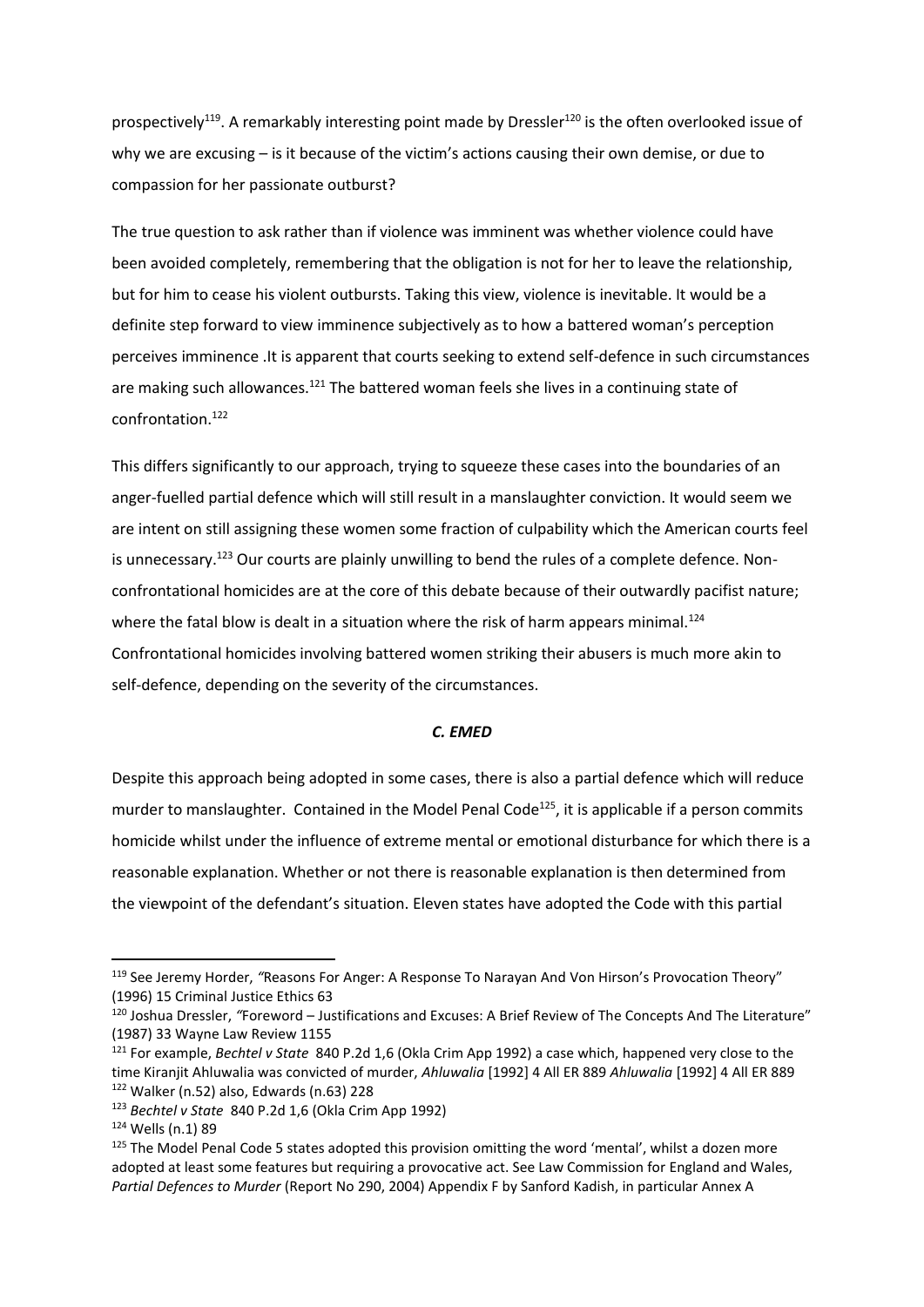defence specifically<sup>126</sup>, while a further twenty-three adopted the Code without extreme mental or emotional disturbance, but retaining variations of the common law provocation defence<sup>127</sup>.

At first glance this defence seems very appealing for battered women. Overwhelmed by emotions of fear and desperation to the point of overriding reason, she commits the fatal act. No final provocative act is necessary; no loss of self-control or behaviour associated with anger is needed. Not only this, but the objective string to this defence's bow appears to allow reasonableness to be judged from the viewpoint of a battered woman. This move away from a 'reasonable man' standard means more attention is paid to the actor's situation. In fact, it almost makes it seem as though it is the situation, rather than the actor, that is the true culprit.<sup>128</sup>

In reality, and unlikely as it may seem in an academic sense, the defence has actually been widely used by men in situations of jealousy and possessiveness<sup>129</sup>. The defence is, therefore, described by Drogin and Marin as "broad", although having in reality a fairly narrow purpose<sup>130</sup>. It has even been suggested that this partial defence might be appropriate for battered women to use in cases where there is an anger element; for example sexual infidelity has played a part and this provokes the woman into finally taking action<sup>131</sup>.

One example of a state which has adopted this defence is Hawaii<sup>132</sup>. Their traditional common law doctrine of heat of passion was much akin to our provocation defence, with both an objective and subjective component. With EMED in this state, there are three real elements to the defence; there are circumstances the defendant is exposed to; that reasonably upsets their emotional state; and this causes a loss of self-control. This loss of self-control element is most interesting. It is not contained in the wording of the Model Penal Code or Hawaii's Revised Statutes; however it has been

<sup>126</sup> Arkansas, Conneticut, Delaware, New York, Hawaii, Kentucky, Maine, Montana, North Dakota, Oregon, Utah. See Robinson n(65) 302

<sup>127</sup> Alabama, Alaska, Arizona, Colorado, Florida, Georgia, Illinois, Indiana, Iowa, Kansas, Minnesota, Missouri, Nebraska, New Hampshire, New Jersey, New Mexico, Ohio, Pennsylvania, South Daktoa, Texas, Virginia, Washington, Wyoming. See Robinson n(65)302

<sup>128</sup> Susan Edwards, "Battered Women – In Fear of Luc's Shadow" (1997) 12 Dennings Law Journal 75, Edwards notes that the situation for battered women who kill is less about syndromisation and more about common sense.

<sup>129</sup> Stephen J Morse, *"*The Irreducibly Normative Nature of Provocation/Passion" (2009-10) 23 University of Michigan Journal of Law Reform 193, the author also notes that EMED could be available for reckless homicides with no intention

<sup>&</sup>lt;sup>130</sup> Eric Y Drogin and Ryan Marin, "Extreme Emotional Disturbance, Heat of Passion and Provocation: A Jurisprudent Science Perspective" (2008) 36 Journal of Psychiatry and Law 133, 142.

<sup>131</sup> W Lucibelle, *"*Seeking Truth, Preserving Rights – Battered Women's Syndrome/ Extreme Emotional Distress: Abuse Excuse or Syndrome Defence" (2003) 24 Pace Law Review 259, 261

<sup>132</sup> Section 707-702 (2) Hawaii Revised Statutes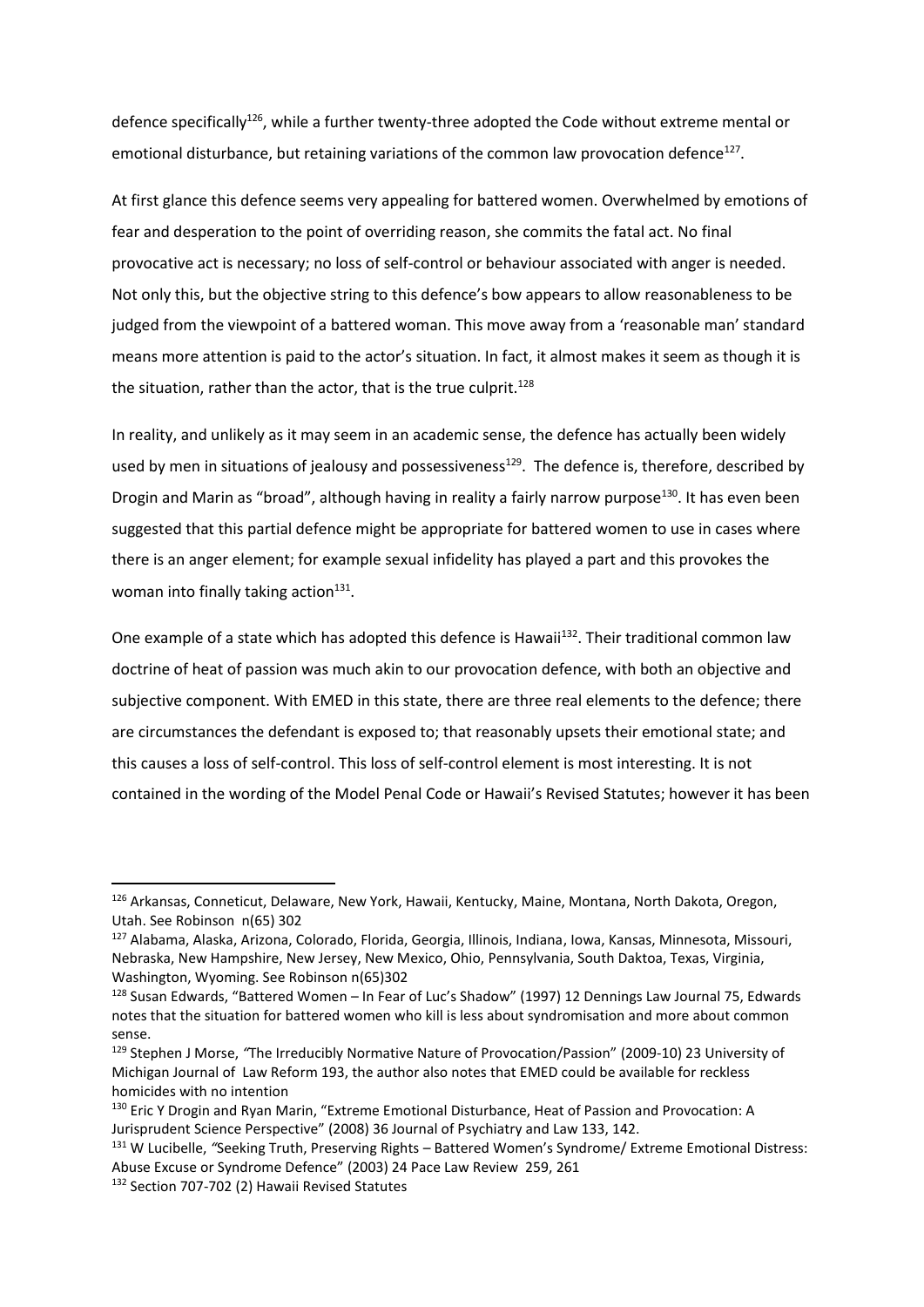established through the courts that the element exists<sup>133</sup>, leading some to describe loss of selfcontrol as being an "indispensable element" to the defence<sup>134</sup>. It is fascinating that this element has become a requirement in this state. It makes Hawaii's defence virtually an amalgam of the Model Penal Code's EMED and our loss of self-control defence. One might ask if self-control is really necessary when the defence is wholly based upon someone acting in a frenzied emotional state: the same question we should be asking of our own new partial defence.

EMED is not without criticism. Kadish, $135$  whilst commending the wide scope for assessing the "reasonable explanation" aspect (which is not dissimilar from our own flexible approach to the provocation defence under the *Morgan Smith<sup>136</sup>* precedent), is less enthusiastic in regards to the wide scope given in assessing the "actor's situation". Nourse<sup>137</sup>is also critical. Whilst noting that the defence has somewhat rejected the reasonable man concept in favour of a much more liberal defence which focuses on the actor's unique situation, there is still a remaining question of which emotional responses merit the protection of the law:

## *"Ultimately, the code offers an institutional solution: It tells us that the jury should decide whether the situation merits compassion"<sup>138</sup>*

As purposeful as this might sound, it remains that there is no instruction in the defence itself on which emotion-fuelled incidents should be left to the jury in the first place, albeit it is obvious it will not be limited to anger-related violence.

Several states adopted some form of the EMED defence, but the outcome of this varied considerably from state to state. At the other end of the spectrum to the approach taken by Hawaii, Kentucky had abandoned their common law provocation defence (much similar to ours) for one of extreme emotional disturbance<sup>139</sup>. Yet after several attempts by the courts to define its parameters, the

<sup>133</sup> See *State v Knight* 80 Hawaii 318, 909 P.2d 1133 (1996) where the jury convicted of murder even after an EMED instruction was given because there was no loss of self-control; *State v Kaiama* 81 Hawaii 15, 911 P .2d 735 (1996) where the judge did not instruct the jury on EMED as there was no evidence of loss of self-control. <sup>134</sup> Harold Hall, Caroline Mee and Peter Bresciani, *"*Extreme Mental or Emotional Disturbance" (2000-2001) 23 University of Hawaii Law Review 431, 442

<sup>135</sup> Law Commission for England and Wales, *Partial Defences to Murder* (Report No 290, 2004) Appendix F by Sanford Kadish, in particular Annex A

<sup>136</sup> *Smith (Morgan James)* (2001) 1 AC 146

<sup>137</sup> Victoria Nourse, "Passion's Progress: Modern Law Reform and the Provocation Defense" (1996-1997) 106 Yale Law Journal 1331

<sup>138</sup> *Ibid*., 1372

<sup>139</sup> KY Rev Stat Ann 507.020(1) (a) 1974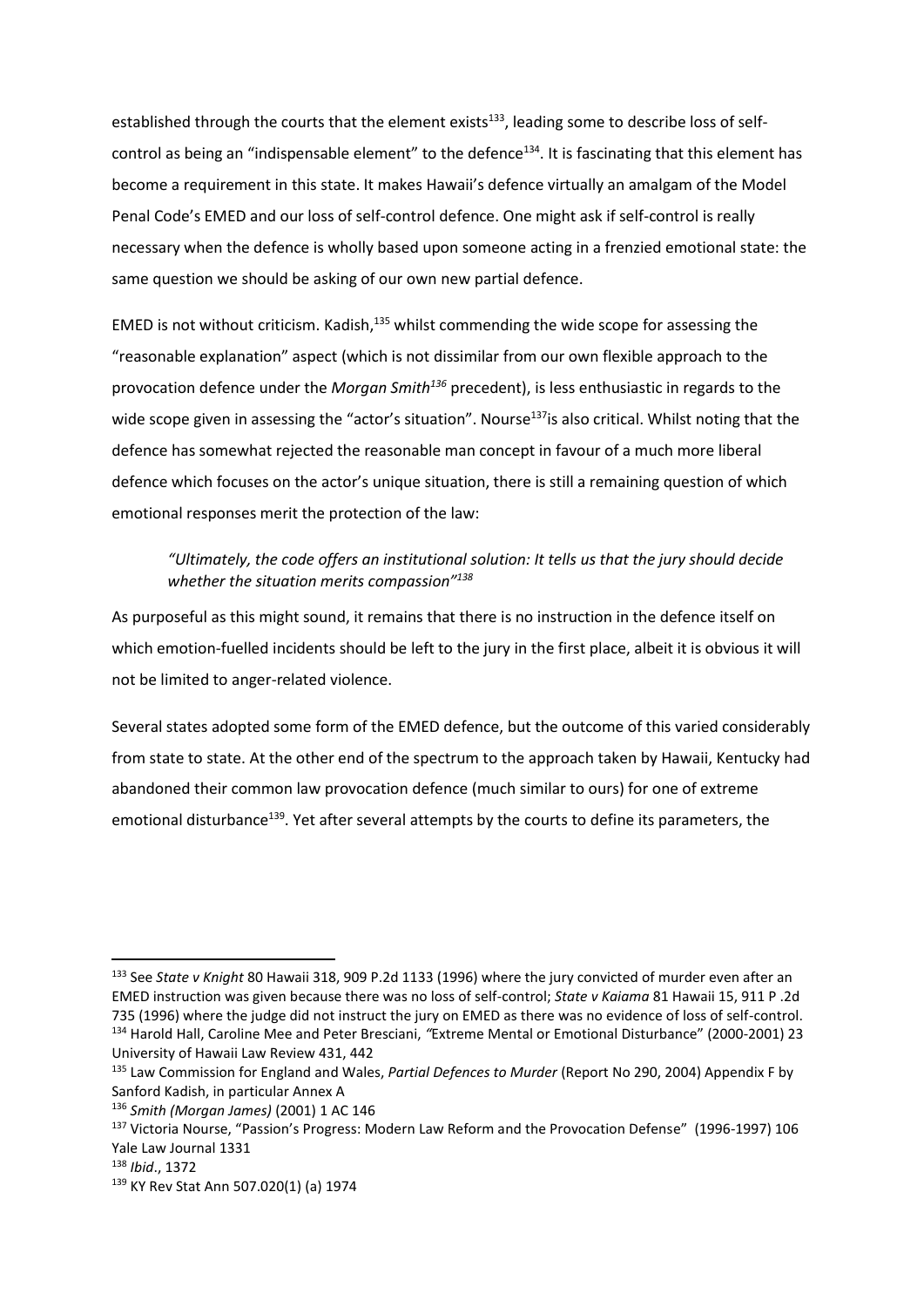defence ended up unnecessarily similar to that of insanity, merely without the requirement of a psychiatric disorder<sup>140</sup>. It was defined, in the case of *McClellan v Commonwealth,* as follows:

*"A temporary state of mind so enraged, inflamed or disturbed as to overcome one's judgement, and to cause one to act uncontrollably from the appealing force of the extreme emotional disturbance rather than from evil or malicious purposes"<sup>141</sup>*

Perhaps it is the word 'uncontrollable' that does not belong here, and makes this defence more akin to insanity than provocation. Regardless, it is a very restricted view of the type of situation which would make for a successful plea, and the word 'enraged' suggests the only acceptable emotion involved would be anger. Battered women in this state might have been more easily accommodated under the old common law.

The partial defence of EMED best reflects the circumstances of battered women who kill; recognising a level of culpability and choice, albeit a very difficult choice as Dressler noted,<sup>142</sup> whilst allowing a lenient sentence if necessary. Stretching self-defence to include these cases, particularly in non-confrontational situations, creates an inaccurate representation of the defence itself and justification in a case where excuse is much more fitting.

#### *D. Australia*

Australia's approach is slightly different again, with a much more relaxed take on the traditional provocation doctrine.<sup>143</sup> There are eight territories all with their own jurisdiction and statutory or common law crimes and defences. Yet the way each has dealt with the issue of battered women killing their abusers has made it the "trend-setter" on the law in this area<sup>144</sup>. Most states have reformed to eliminate the imminence requirement of self-defence<sup>145</sup>. Both Tasmania and Victoria abolished the provocation defence<sup>146</sup>, although in varying ways. Whilst Tasmania's approach was to rely mostly on sentencing discretion, Victoria enacted a new crime of defensive homicide with no minimum sentence<sup>147</sup>. It is important to bear in mind that these states had this luxury afforded to

<sup>140</sup> See Eric Y Drogin, *"*To The Brink Of Insanity: *'*Extreme Emotional Disturbance" in Kentucky Law" (1999) 26 Northern Kentucky Law Review 99, 100

<sup>141</sup> *McClellan v Commonwealth* 715 S W 2d 464 (ky 1986) 468

<sup>142</sup> See (n.59) p256

<sup>143</sup> Aya Griber. 'A Provocation Defense' (2014) 103 California Law Review 273, 280

<sup>144</sup> Forrell (n.107) p49

<sup>145</sup> See *Secretary* 131 F.L.R 124 a case of a woman killing her husband as he slept. It was held that all that was required was a continuing threat of future harm rather than imminent danger, at 132. See also Crimes (Homicide) Act 2005 9AH (Vict.), where circumstances of 'family violence 'can render the conduct necessary even without the threat of immediate harm.

<sup>146</sup> Victoria – Crimes (Homicide) Act 2005, Tasmania – Criminal Code Amendment (Abolition of Defence of Provocation) Act 2003

<sup>&</sup>lt;sup>147</sup> Crimes (Homicide) Act 2005 No 77/2005 4.9 AD (Austl), later repealed.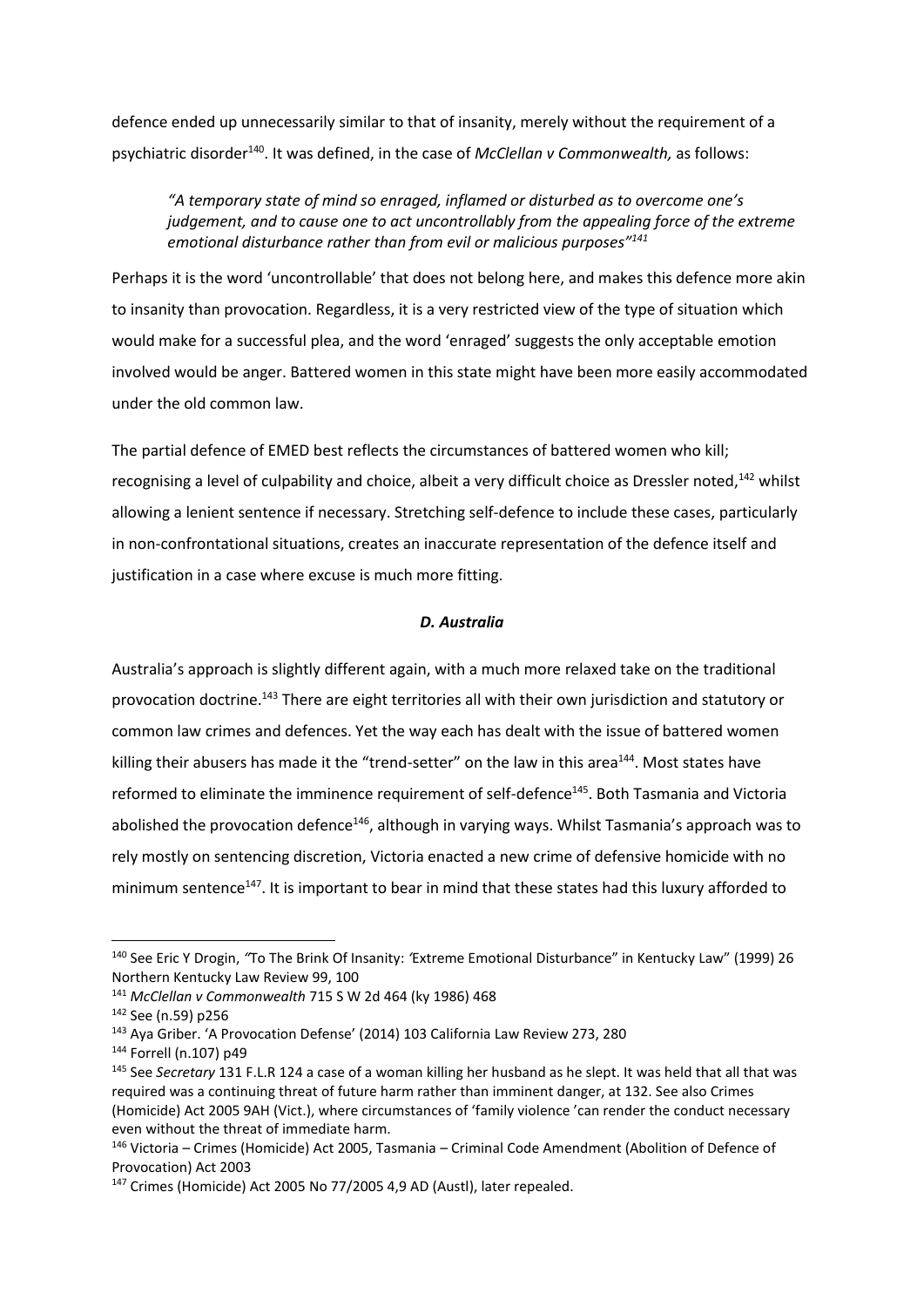them through the process of abolishing the mandatory minimum sentence for murder<sup>148</sup>. Attractive as this seems, it is important to bear in mind that this scenario cuts juries out of the equation. It would be difficult to call this a step in the right direction.

The movement to amend self-defence law rules rather than seeking a modified partial defence to accommodate them seems somewhat idealistic, and does not address the pre-emptive and sometimes premeditated actions taken. Western Australia has extended self-defence so that the defendant can act to protect themselves or another against a harmful act which is not imminent, as long as they have a belief based on reasonable grounds that it is necessary.<sup>149</sup> If it is unreasonable then excessive force self-defence might apply. As suggested earlier, the problem with self-defence is its speculative nature – we can never say with certainty if the force used was in fact necessary to thwart an attack, as there is always the possibility of an intervening act<sup>150</sup>. It might not be likely that something will happen to prevent the attack from happening, but if it is conceivable then it must be questionable whether or not the retaliatory attack was necessary. This is an extremely important question is cases of non-confrontational actions. What we are in fact asking is if we should give the aggressor the benefit of the doubt that he would have changed his ways. In the famous *Susan Falls* case,<sup>151</sup> Applegarth J said that in a case of a battered woman, there would continue to be violence, so the risk is ever present.<sup>152</sup> In the Northern Territory case of *Secretary v The Queen<sup>153</sup>,* it was decided by Mildred J that as long as the person making a threat has the ability to carry it out, there is no need for fear <sup>154</sup>of immediate violence. It is an ability to effect a purpose, having knowledge of the facts. This seems to suggest that there need only be a relationship with a dangerous nature where a serious attack could and would happen in the near future.<sup>155</sup>

#### *E. The Queensland Approach*

Queensland's take on the situation has been extremely distinctive, and they have dealt with the dilemmatic choices presented in a bespoke manner to their territorial counterparts. They have created a partial defence specifically to deal with the battered women issue. It was borne out of realisation that self-defence is very difficult to apply to non-confrontational homicide cases of

<sup>148</sup> Sentencing Act 2002, Section 102

<sup>149</sup> Criminal Code 1913 (WA) s248

<sup>&</sup>lt;sup>150</sup> See Paul H Robinson, "Justification Defences in Situations of Unavoidable Uncertainty: A Reply To Professor Ferzan" (2005) 24 Law and Philosophy 775

<sup>&</sup>lt;sup>151</sup> *Susan Falls and others* (supreme court of Queensland, Applegarth J, 26<sup>th</sup> May 2010)

<sup>152</sup> See (n.42) p471

<sup>153</sup> (1996) SNTLR 96

<sup>154</sup> *Ibid*, 104

 $155 (n.42) n476$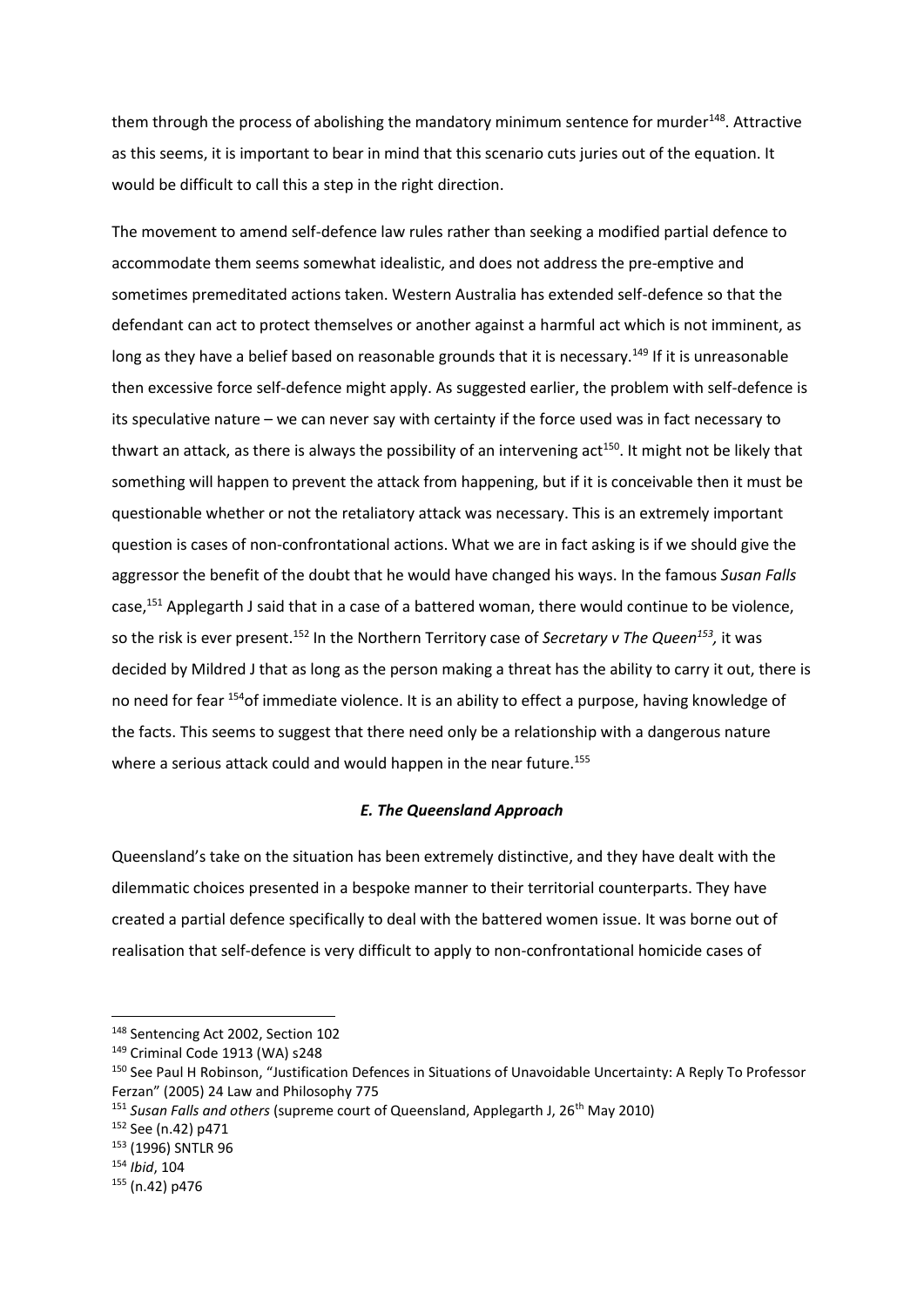battered women killing their abuser.<sup>156</sup> Since Queensland, much like English law, have a mandatory life sentence, an accessible route to mitigation was required.<sup>157</sup> As opposed to trying to extend selfdefence recently, a level of culpability is retained:

*304B Killing for preservation in an abusive domestic relationship*

- *(1) A person who unlawfully kills another (the deceased) under circumstances that, but for the provisions of this section, would constitute murder, is guilty of manslaughter only, if –*
	- *(a) The deceased has committed acts of serious domestic violence against the person in the course of an abusive domestic relationship; and*
	- *(b) The person believes that it is necessary for the person's preservation from death or grievous bodily harm to do the act or make the omission that causes death; and*
	- *(c) The person has reasonable grounds for the belief having regard to the abusive domestic relationship and all the circumstances of the case<sup>158</sup>*

The explanatory notes accompanying this addition to homicide law asserted that the partial defence is to apply to killings which are committed out of both fear and desperation, when the defendant genuinely believes there is no other course of action to escape the impending danger.<sup>159</sup> The unique element to this defence is that the focus is on what is reasonable to that defendant based upon the whole history of the abusive relationship, and it is to be applauded. The law must explore a battered woman's reality in order to accurately assess her culpability.<sup>160</sup>

This new route to manslaughter for battered women who kill their abuser came into force just a few months before English law's partial defence of loss of control. It is not restricted to battered women, but will equally cover family, informal care and intimate relationships, including same-sex.<sup>161</sup> Comparing this template to the provisions of the new English partial defence of loss of control contained in the Coroners and Justice Act 2009 proves instructive: it is evident that Queensland's perspective is far more enlightened, and we should learn from comparative precepts. It is tailored closely to the predicament of battered women, without need for what a reasonable person might do or even a reasonable battered woman might do. Yes, she must have reasonable grounds for believing that causing the abuser's death was necessary in order to avoid death or serious injury herself, but this is having regard only to her relationship's background and the specific details of this

<sup>156</sup> Queensland Law Reform Commission, *A Review of the Excuse of Accident and the Defence of Provocation*  (Report No 64, 2008) 313

<sup>157</sup> Criminal Code Act 1899 (Qld) section 305

<sup>158</sup> Criminal Code Act 1899 (Qld) section 304B, as amended

<sup>&</sup>lt;sup>159</sup> Explanatory Memoranda, Criminal Code (Abusive Domestic Relationship Defence and Another Matter) Amendment Bill 2009 (Qld) 2

<sup>160</sup> Forell and Matthews (n.74) 168

<sup>161</sup> Michelle Edgely and Elena Machetti, *"*Women Who Kill Their Abusers: How Queensland's New Abusive Domestic Relationships Defence Continues To Ignore Reality" (2011) 13 Flinders Law Journal 125, 127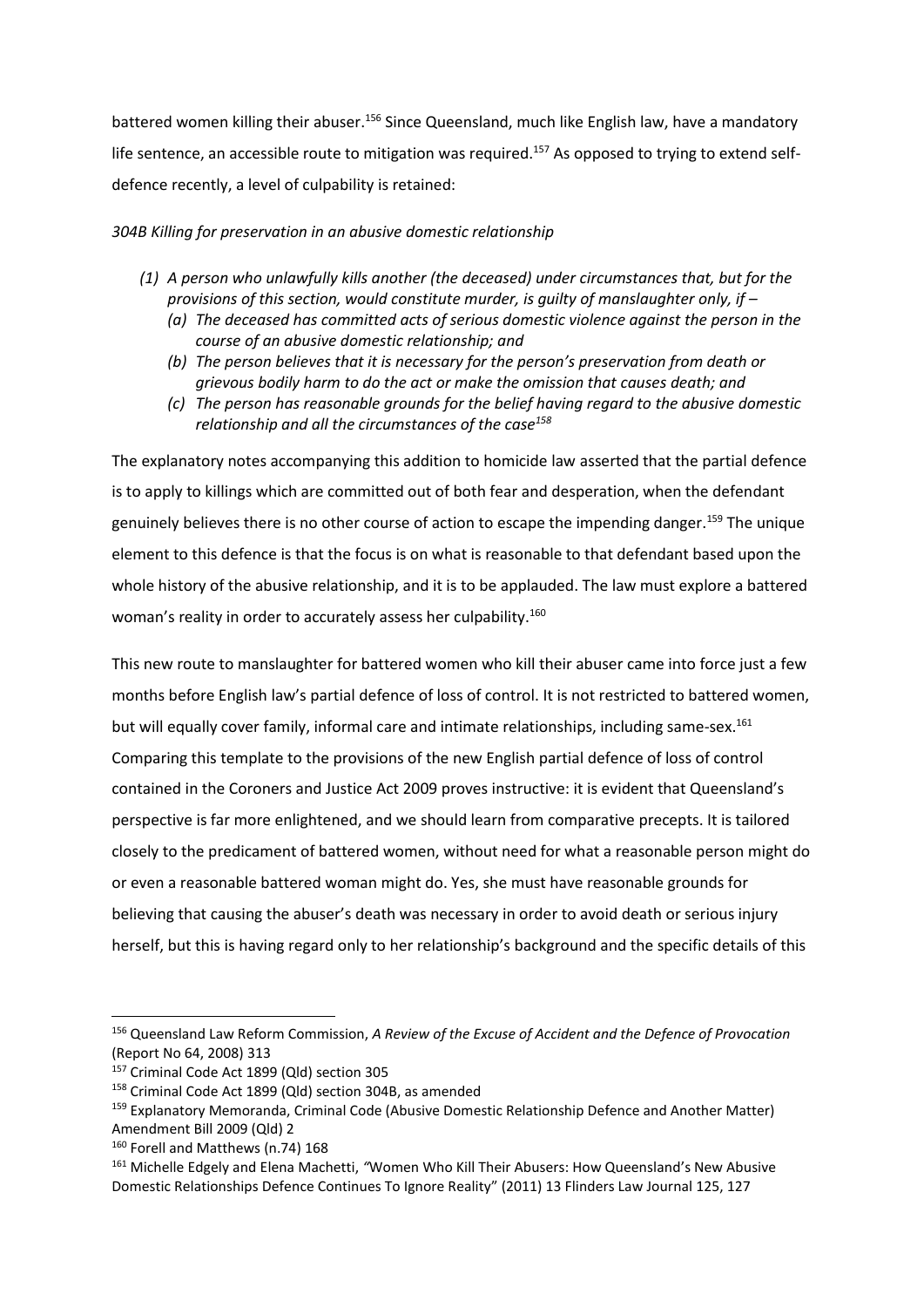case.<sup>162</sup> This defence does not concern itself with what a battered woman might have done in this situation. It is concerned with the defendant, her unique knowledge of her partnership, and how this explains her perception of danger. Also note there is no loss of self-control needed; no frenzied attack, and no spontaneous eruption. The fundamental requirement is merely a woman acting in self-preservation.<sup>163</sup>

Queensland's solution to the problem does not go as far as the United States strive to, as the charge is reduced only for murder to manslaughter rather than an acquittal; the grounds for this being that the act was wrongful and not justified, but excused in part. This is due to the lack of triggering assault, and many states in the U.S. would do well to take note. We must remember that the sleeping abuser still has rights; but he violates her rights every day, and this may well be why no triggering assault or immediate danger is deemed necessary.<sup>164</sup> With other territories also accepting self-defence pleas and acquitting women in this position,<sup>165</sup> the decision to retain a partial defence aimed at such cases has not been universally popular. Some academics have claimed that if there has been a history of extreme abuse, even a non-confrontational homicide should be justified based on her 'reasonably-grounded belief' that she had no other option.<sup>166</sup> It has also been pointed out that this has led to Queensland's self-defence doctrine being left unaltered, with the imminence requirement still intact,<sup>167</sup> but was reform necessary? In non-confrontational circumstances, the woman can use the new defence to seek a manslaughter conviction, acknowledging that some level of culpability is necessary. If there was confrontation, the traditional self-defence rules would suffice.

What if there was some kind of triggering assault? It is possible that both self-defence and this partial defence could be raised. If this happens, are the jury likely to acquit rather than convict her of manslaughter?<sup>168</sup> In 2010, the first case to see this partial defence in action has all but quashed that notion. Susan Falls<sup>169</sup> bought a gun, and two weeks later she drugged her husband and shot him in the head. She had been subjected to physical and emotional abuse throughout her relationship, and her husband would frequently make threats towards her family and their children. He had killed nine

<sup>&</sup>lt;sup>162</sup> See Anthony Hopkins and Patricia Easteal, "Walking in Her Shoes: Battered Women Who Kill in Victoria, Western Australia and Queensland" (2010) 35 Alternative Law Journal 132

<sup>163</sup> Ewing n(60) 79; Celia Wells, *"*Battered Woman Syndrome and Defences To Homicide: Where Now?*"* (1994) 14 Legal Studies 266, 273

<sup>&</sup>lt;sup>164</sup> The abused woman is not only subject to violence but also made to suffer in other ways, such as degrading treatment. Judy Norman was forced to eat dog food from a bowl on the floor, *State v Norman* 324 N.C. 253, 378 S.E. 2d 8, 1989

<sup>165</sup> For example, the New Zealand case *Wang* (1990) 2 NZLR 529

<sup>166</sup> Hopkins and Easteal (n.162)

<sup>167</sup> Hopkins and Easteal (n.162) p135

<sup>168</sup> See Edgely and Machetti (n.161)

<sup>169</sup> *Susan Falls and others* (supreme court of Queensland, Applegarth J, 26th May 2010)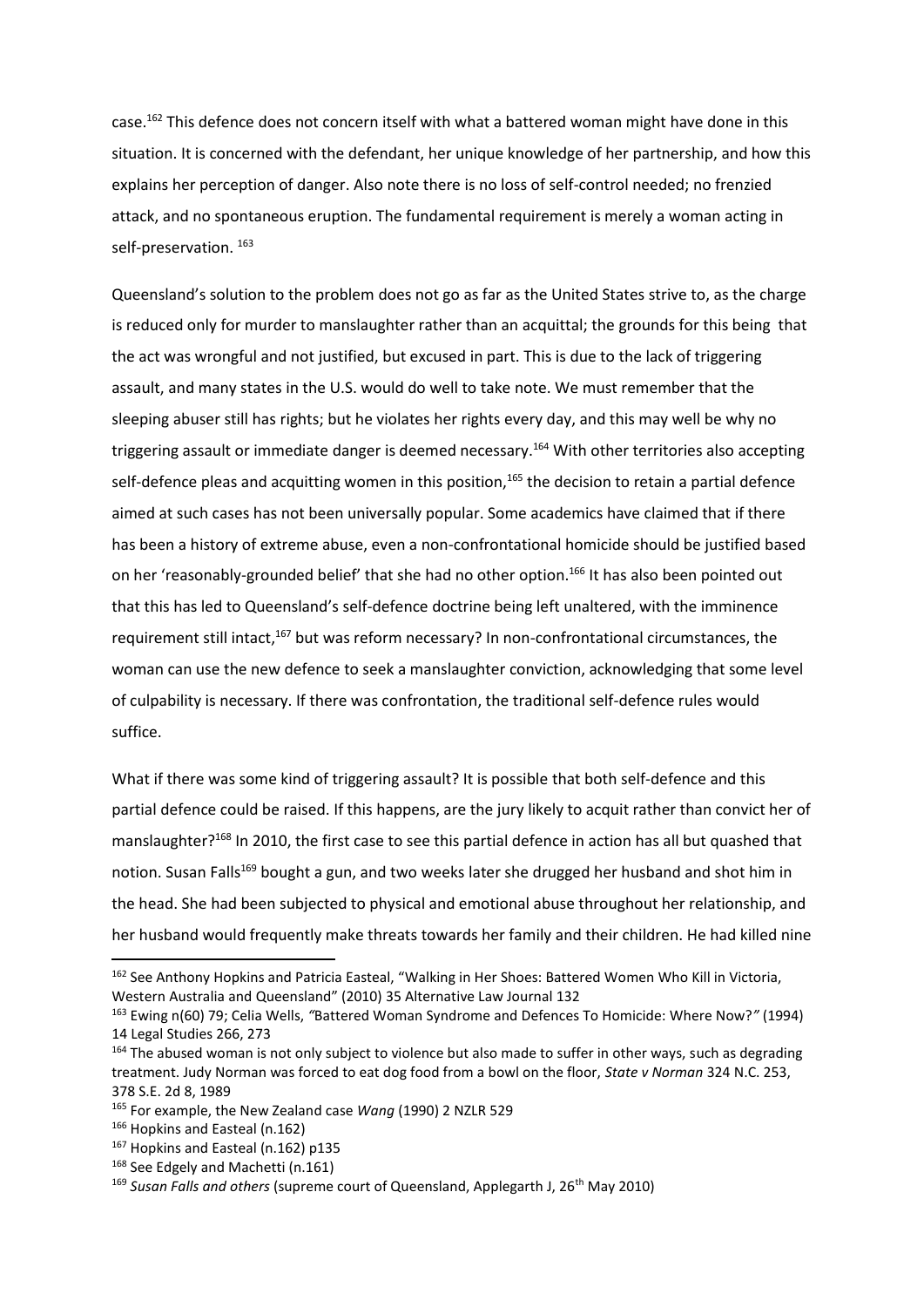pet dogs throughout their relationship. The defendant had tried to seek assistance from the police on more than one occasion, but found them to be unhelpful. On the day of the fatal act, the deceased had told the defendant that he would kill one of their children if her mother came to visit. She was due to arrive a few days later, and the defendant had not been able to deter her from visiting. The deceased told the defendant he would kill their infant son and make it look like cot death, and she truly believed him. The jury were instructed on both self-defence and the new partial defence, with Applegarth J advising them to take into account the history of the relationship. After hearing the evidence of domestic abuse, the jury were sympathetic to her circumstances. The defendant was acquitted on grounds of self-defence, rather than being convicting of manslaughter by reason of preservation in an abusive relationship, even though a considerable amount of premeditation was present.

This case certainly seems to negate any suggestion that Queensland's abusive relationship defence will deny battered women an acquittal,<sup>170</sup> but it continues to be a concern to some. Enactment of the partial defence does not give consideration to how lenient a jury may be after the facts of the case have been communicated,<sup>171</sup> and it has been referred to as the "second best solution".<sup>172</sup> The sole fact that Susan Falls was acquitted despite the strict self-defence rules in Queensland (hence the need for the partial defence) should bring comfort to such concerns.

#### *F. The Demise of Excessive Force Self-Defence*

As stated earlier, excessive force in self-defence was, for a time at least, accepted in Australian common law. The partial defence was first recognised in the case of *Howe<sup>173</sup>*, where Mayo J held that if a defendant is found to have used more force than reasonably necessary in self-defence, the defendant will be guilty of manslaughter $174$ . However, this doctrine was changed by a Privy Council decision in the Jamaican case of *Palmer<sup>175</sup>*, with the courts refusing to recognise the partial defence and stating that the complete defence of self-defence would either succeed or fail<sup>176</sup>. This would not prove to be the end for excessive force self-defence, as it was yet again recognised when the High Court held that not only that Privy Council decisions would no longer be binding, but that *Howe* was good law<sup>177</sup>. This would mean that juries would be instructed on excessive force self-defence as an

1

<sup>173</sup> *Howe* (1958) S.A.S.R.95, 121

<sup>&</sup>lt;sup>170</sup> Edgely and Machetti (n.161) p173

<sup>171</sup> (n.42) p481

 $172$  (n.16) p1

<sup>174</sup> *Ibid*., 122

<sup>175</sup> *Palmer v The Queen* (1971) 2 W.L.R 831

<sup>176</sup> At that time Privy Council decisions (Australian or not) were binding on all courts, including the Australian high court. This was reaffirmed in the case *Edwards v R* (1973) A C 648

<sup>177</sup> *Viro* (1978) 141 C.L.R 88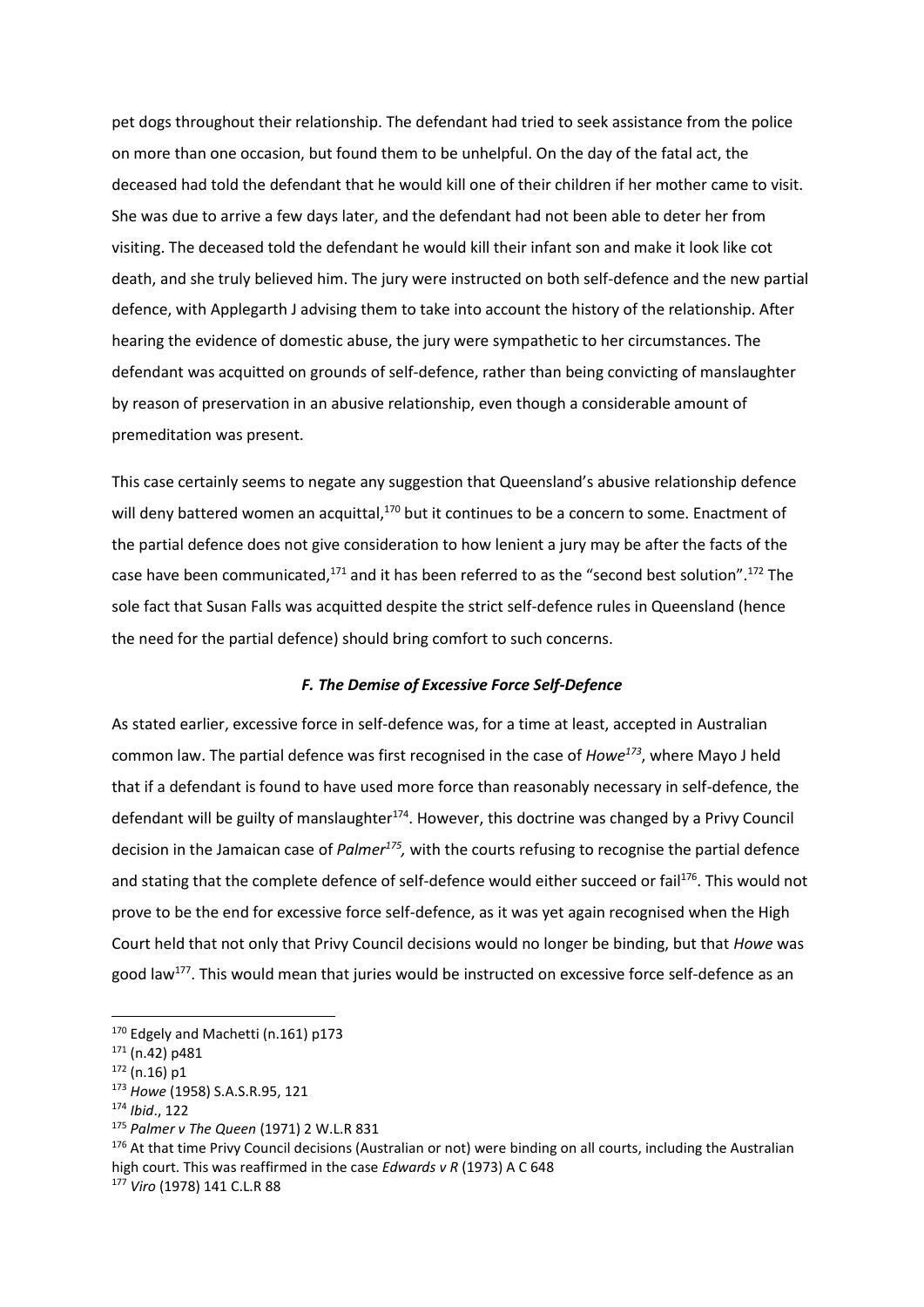option in self-defence cases. This position seemed like a solution which should be embraced, with the partial defence filling a gap that the provocation defence had never managed to cover. It was, therefore, astonishing that the partial defence would yet again be retired from common law, rejected by the High Court in the case of *Zecevic<sup>178</sup> .* The reasoning given for this unexpected decision was that the partial defence not only lacked the support of solid precedents, but was also difficult for juries to comprehend<sup>179</sup>. Yeo speculates<sup>180</sup> that the problem was merely how the partial defence was being presented to juries, pointing out that the Irish Supreme Court had accepted excessive force self-defence since approving the *Howe* decision without any comprehension problems for juries $^{181}.$ 

#### *G. New Zealand*

New Zealand have abolished their provocation defence altogether, $182$  leaving it to a mitigating factor at the sentencing stage, in similar vein to the Australian territory of Tasmania.<sup>183</sup> Without a mandatory life sentence for murder, abolished in New Zealand in 2002,<sup>184</sup> this may seem like an attractive option. It has merely relegated the issues associated with the defence of provocation to the sentencing hearing. This option for reform does not promote fair labelling of the crime which suits the diminished culpability of the defendant. The New Zealand Law Commission had concluded that the benefits of abolishing provocation outweighed any negative connotations,<sup>185</sup> but this solution to the provocation dilemma is superficial. The mitigating factors in the case still need to be discussed, and the appropriate place for doing so is in front of the trial judge and jury.

The Law Commission's argument was that battered women would be better served by selfdefence, with provocation not benefiting such situations enough to warrant its retention.<sup>186</sup> Having studied cases in Auckland and Wekkington from 2001 to 2005, they found only one case where a battered woman had successfully used the provocation defence, affording them the opportunity to call such scenarios 'rare'. Another study conducted over a ten year period from 2000 to 2010 showed ten cases of battered women who had killed their abuser, with

<sup>178</sup> *Zecevic v DPP* (Victoria) (1987) 71 A.L.R 641

<sup>179</sup> *Ibid*., 461

<sup>180</sup> Stanley Yeo, "The Demise of Excessive Self-Defence in Australia" (1988) 37 International and Comparative Law Quarterly 348

<sup>181</sup> *People v Dwyer* (1072) I.R. 416

<sup>182</sup> Crimes (Provocation Repeal) Amendment Act 2009 No64, Section 4

<sup>183</sup> Criminal Code Amendment (Abolition of Defence of Provocation) Act 2003

<sup>184</sup> Sentencing Act 2002, Section 102

<sup>185</sup> New Zealand Law Commission, *Some Criminal Defences With Particular Reference to Battered Defendants*  (NZLR R73,2001) [116]

<sup>186</sup> *Ibid*., [121]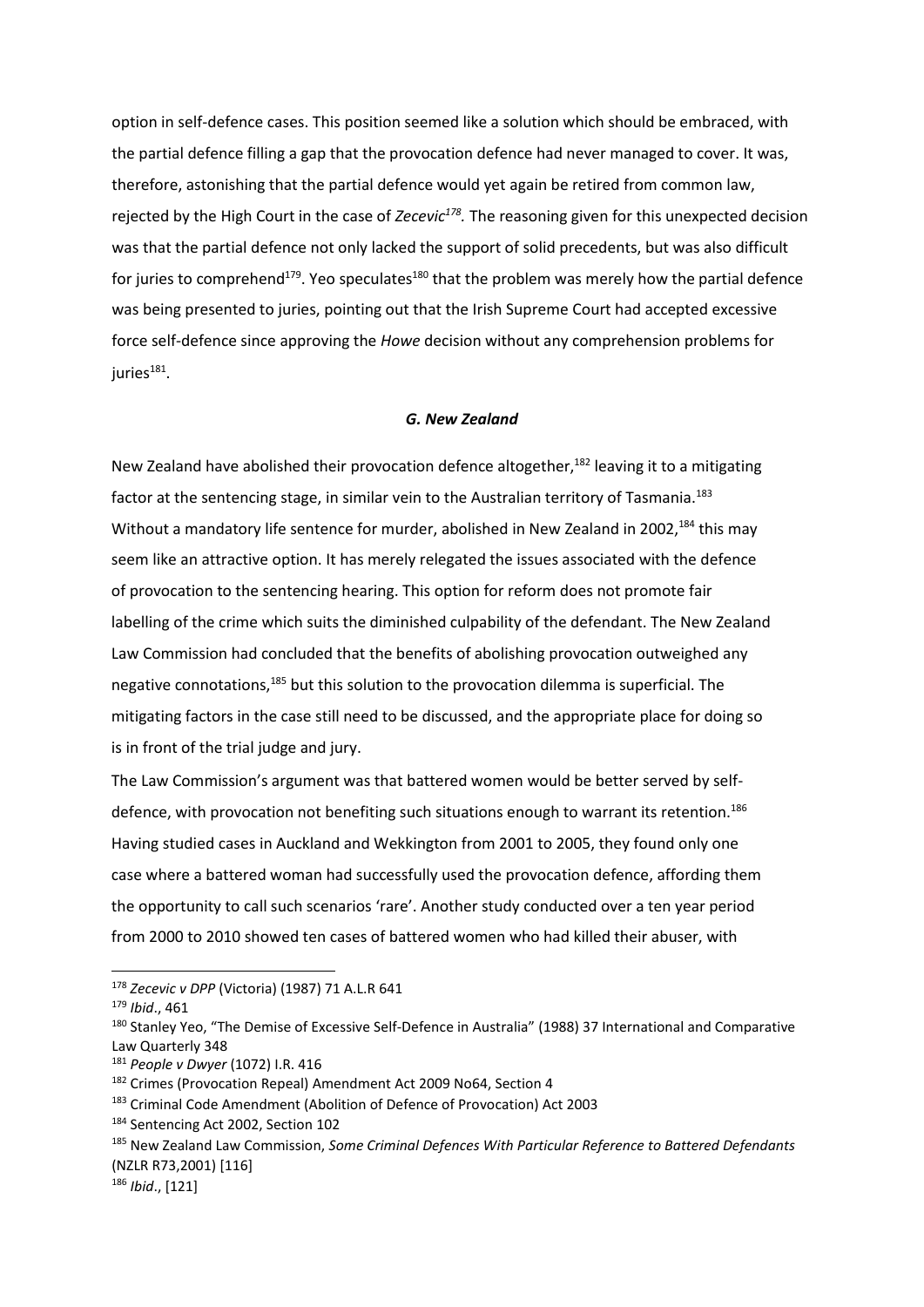three cases where provocation was successful and a further two where provocation may have been the basis of a guilty manslaughter plea.<sup>187</sup>

There has recently been much debate in New Zealand over reintroducing a partial defence to fill the gap left by provocation, or amending the self-defence plea to encompass cases of family violence. The controversial nature of the provocation plea reached the attention of the media after the case of Clayton Weatherston<sup>188</sup> attempted to raise the partial defence after murdering his girlfriend, with it seeming as though the victim was the person on trial. On closer inspection, it might have been the way the courts have applied the law rather than inept legal rules which should have received such negative press. The kneejerk reaction to abolish the partial defence altogether without replacing it has eventually been realised, with the New Zealand Law Commission eventually releasing an Issues Paper,<sup>189</sup> leading to a report in May 2016.<sup>190</sup>

This New Zealand Law Commission widely recognises the issues faced not only by battered women who kill, but also other kinds of family violence. They refer to family violence as being a 'gendered phenomenom' in need of attention.<sup>191</sup> The commission articulate that the types of homicide within their terms of reference account for only two per cent of homicides in New Zealand, $192$  but this does not mean there is not an obvious gap left by the lack of partial defences in New Zealand.<sup>193</sup> This hole cannot be filled by mere sentencing mitigations, with the murder conviction stigmatism remaining, $194$  so there is a significant need for reduced culpability. The Commission have also noted that such mitigations are not always functional: *"Sentencing outcomes have been harsher than was intended for victims of family violence who kill their abuser".<sup>195</sup>*

The New Zealand Law Commission had reflected on recent changes on England and Wales, Queensland, Canada and Ireland, but their conclusion is that reform overseas 'discloses no best practice', merely demonstrating that there are a number of avenues to investigate.<sup>196</sup> One thing they do note is that while provocation is 'notorious', most jurisdictions have subscribed

 $187$  (n.42) p483

<sup>188</sup> Clayton Weathrston v The Queen (2011) SC 81

<sup>189</sup> New Zealand Law Commission, '*Victims of Family Violence Who Commit Homicide'* (2015)

<sup>190</sup> New Zealand Law Commision, *'Understanding Family Violence: Reforming the Criminal Law Relating to Homicide'*, Report 139 12<sup>th</sup> May 2016

<sup>191</sup> I*bid*., 2.14

<sup>192</sup> *Ibid*., 2.63

 $193$  At present, there are only two partial defences, those of infanticide and suicide pact.

<sup>&</sup>lt;sup>194</sup> The mitigations are listed Sentencing Act 2002 s9(2) (a) – (g), including conduct of the deceased, remorse shown and previous good character.

<sup>195</sup> (n.190) 5.35

<sup>196</sup> (n.190) 5.37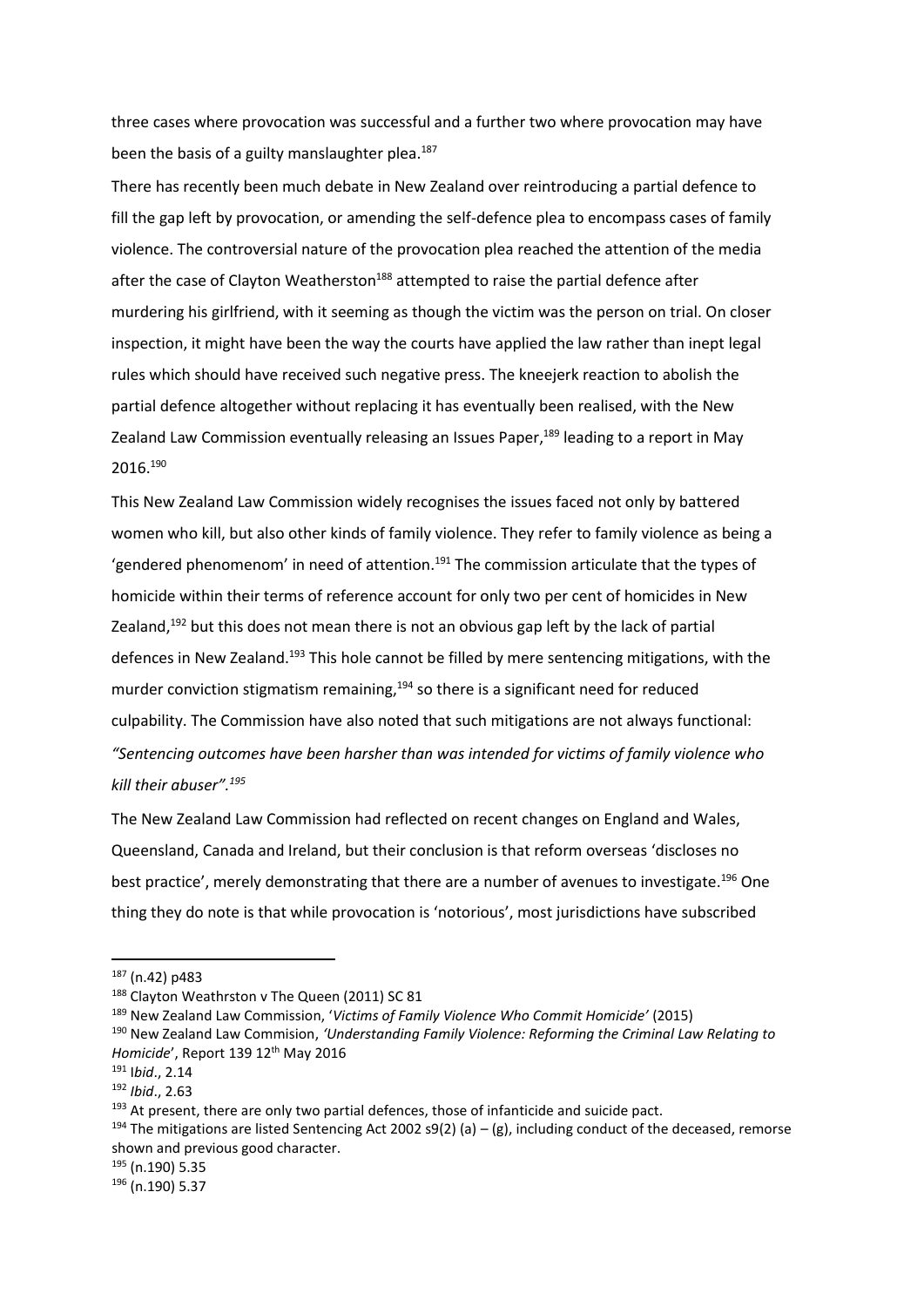to it at some point.<sup>197</sup> Their overall conclusion is that reform should take the shape of either a new partial defence, such as excessive force self-defence, loss of control, diminished responsibility or self-preservation, which would once again allow the jury to take part in assessing the level of culpability, $198$  or the creation of a new homicide offence.<sup>199</sup> The Commission do note that no solution would be likely to cover all scenarios of intimate homicides.<sup>200</sup>

#### *H. Canada*

Although Canadian law has very traditional provocation defence and self-defence requirements, the way in which the law has been applied is much more progressive.<sup>201</sup> The provocation partial defence reduces murder to manslaughter if committed in the heat of passion due to sudden provocation, which would deprive the ordinary person of self-control.<sup>202</sup> However, Canada's concept since the early 1990s has been to consider battered woman syndrome a mental state which a normal woman might possess, not only in regards to provocation claims, but also for self-defence.<sup>203</sup> This is to be preferred over the English approach in the early 1990s, which often deemed such women as 'inherently abnormal and impaired'.<sup>204</sup> In *Lavallee*, the courts held that it was not the presence of battered woman syndrome which provided a defence for the defendant, rather that it was a tool for the jury to assess the context of the violence.<sup>205</sup> Although provocation has proved problematic for battered women who kill in Canada at times,<sup>206</sup> and the self-defence statute itself is limiting,<sup>207</sup> the application of self-defence has been relaxed in recent years. Canadian law is not without problems in this area, but the modern approach to the traditional doctrines is refreshing.

Canadian law allows for discretionary sentencing for a manslaughter conviction,<sup>208</sup> but the mandatory sentence for murder remains rigid, at twenty-five years before parole for first

1

<sup>204</sup> *Ibid*., 271

<sup>197</sup>(n.190), 6.41

 $198$  (n.190)  $8.18 - 8.31$ 

<sup>199</sup> (n.190) 8.32 – 8.38

<sup>200</sup> (n.190) 8.41

 $^{201}$  The provocation provisions have been described as 'distinctly traditional and masculine', Forell (n.107) p46 <sup>202</sup> Criminal Code RSC ch C-34 215(1) (2) (1970) (Can)

<sup>203</sup> R v *Lavallee* (1990) 1 S.C.R 852, Alexanda L Wannop, "Battered Woman Syndrome and the Defense of Battered Women in Canada and England" (1995) 19 Suffolk Transnational Law Review 251, 267

<sup>205</sup> R v *Lavallee* (1990) 1 S.C.R 852, 889-890

<sup>206</sup> *R v Whynot*, 9 C.C.C. 3d 449 (Can N.S. Ct App 1983)

 $207$  Criminal Code RSC ch C-34 34(2) (1970) (Can) self-defence is justified if the fatal act is committed under reasonable apprehension of death of grevious bodily harm, and the defendant believes on reasonable and probable grounds they cannot otherwise preserve themselves from such harm.

<sup>208</sup> Canadian Criminal Code RSC ch C46 236(a), (b), with a minimum four year term for use of a firearm, but no minimum for other methods.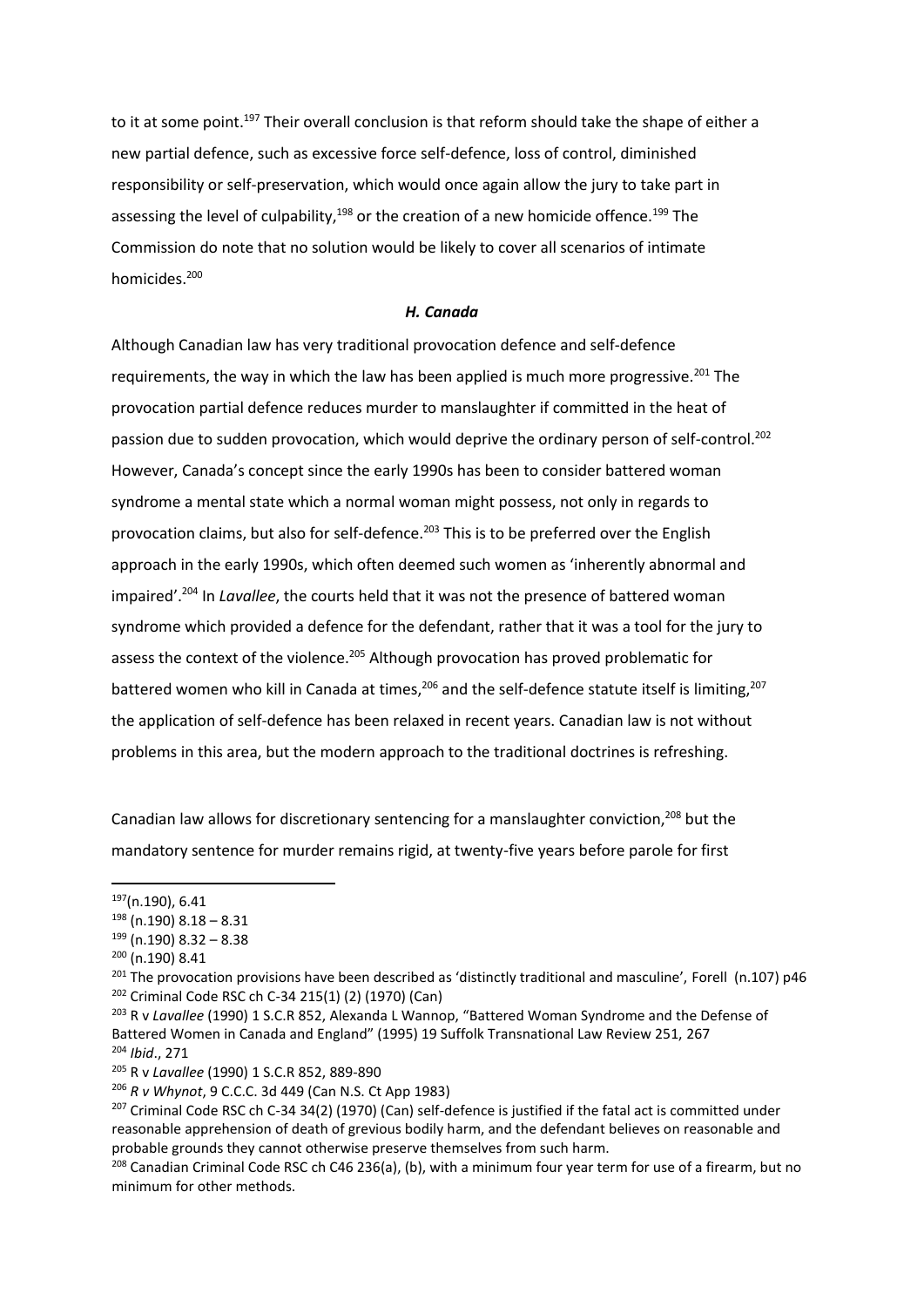degree murder, and ten for second degree.<sup>209</sup> This makes the inclusion of a partial defence vital to accessing justice in this area, with such extreme differences in the sentencing regimes for murder and manslaughter. Currently, there seems to be a disparity from sentencing judges between the punishment for men who kill in a jealous rage and battered women who kill. In a recent case study, it was determined that men pleading provocation typically receive a sentence of six to twelve years, whilst women are likely to get a maximum of two years down to a suspended sentence.<sup>210</sup> This really shows the judicial system to be making decisions based on the merits of the case, ensuring the punishment fits the crime, after a string of cases causing a negative public reaction when provocation was successfully raised in cases of male jealousy.<sup>211</sup>

#### **VIII. Ahluwalia v Thornton – Fear of Violence v Justifiable Sense of Being Wronged**

There are two limbs of the English partial defence of loss of control which a battered woman might rely on, having killed her abuser. Which option should she choose? We often group similar cases together into a particular category of homicides, such as 'battered women who kill', but the disparity between such cases can be vast. The case might be a confrontational homicide, during an episode in which the deceased is violent towards the defendant, but not serious life-threatening violence which might provide a successful plea of self-defence. It could be a non-confrontational homicide, committed when the defendant is sleeping or eating at the dinner table. The history of the relationship might include physical, sexual, mental or emotional violence, or a combination of these. It could involve threats of violence or actual violence to a third party, such as the defendant's children, brothers, sisters or parents. For this reason, presuming that only the first qualifying trigger applies to such vast a category of cases as battered women who kill their abuser is a mistake.

Casting aside the loss of control element, which is problematic for battered women in most situations, the circumstances might fit adequately into the fear of serious violence limb in the majority of cases, but in others a justifiable sense of being seriously wronged might be more appropriate. The fear of serious violence concept seems to have been developed for cases such as battered women killing their abuser, but it is not necessarily the only qualifying trigger for which they meet the criteria. This might seem as if the battered women now have more choices than ever before of avenues they can pursue to defend their actions against a charge of murder. Still, no

<sup>209</sup> Criminal Code 2003 section 745.6

<sup>&</sup>lt;sup>210</sup> Department of Justice Canada, 'Report on Sentencing for Manslaughter Cases Involving Intimate Relationships' (2003)

<sup>211</sup> *R v Stone* (1999) SCR 290, *R v Thibert* (1996) SCR 37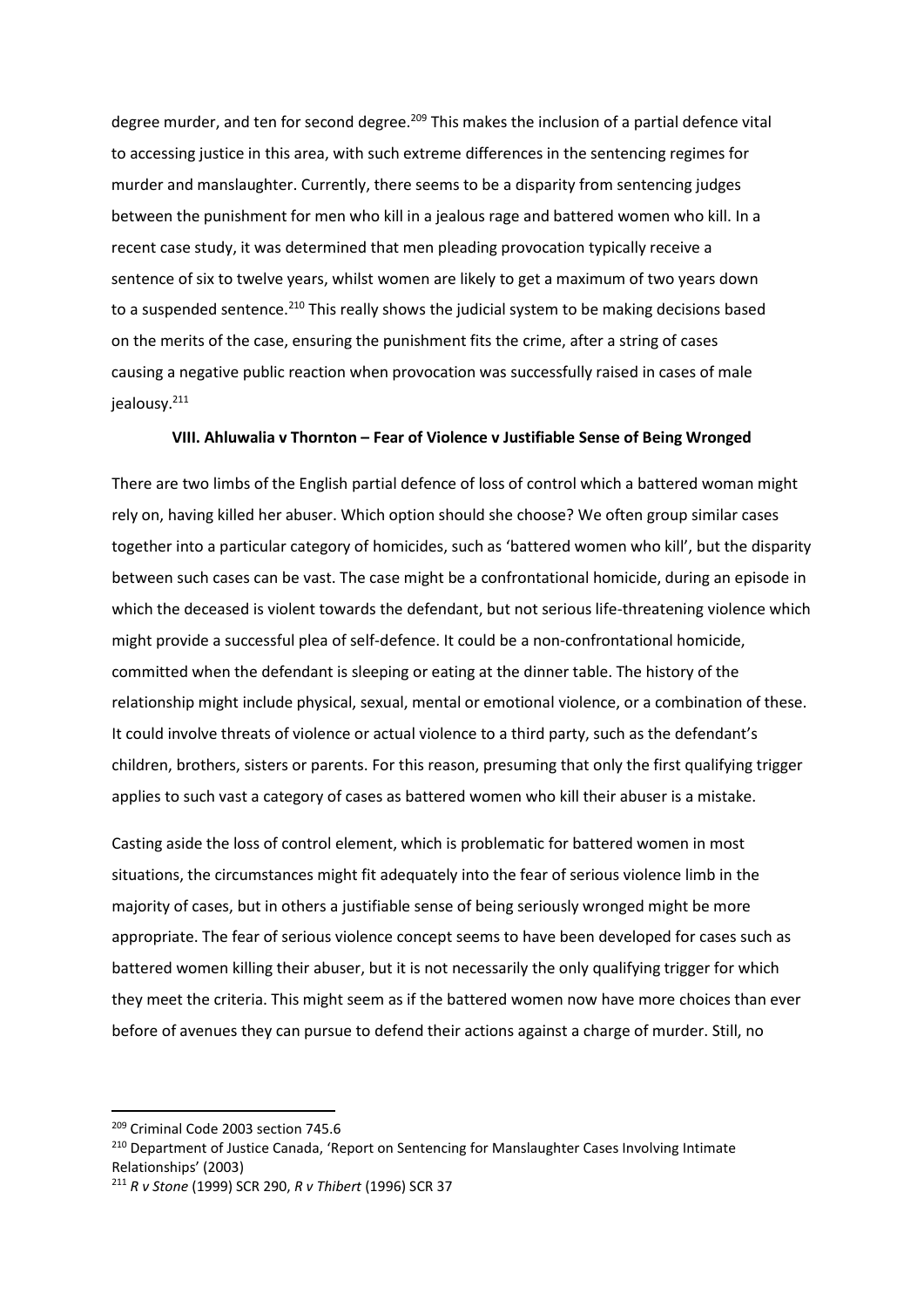matter which qualifying trigger they put forward, they must have caused a loss of self-control, which is instantly problematic, as discussed earlier.<sup>212</sup>

As stated, it is not necessary; nor is it accurate, to group all battered women together.<sup>213</sup> Most cases have their similarities, but they have their differences too. At first glance, it would appear the fear of serious violence qualifying trigger has been created for battered women who kill, but do not meet the criteria for self-defence, while the 'seriously wronged' trigger is aimed at situations fuelled by anger<sup>214</sup>. Then again, it would be very unfair to say that battered women are not allowed to act out of anger, and even further from the truth to declare that they do not have a justifiable sense of being wronged after years of abuse and suffering. If this history of abuse is indeed grave enough in character, surely this will go a long way towards satisfying the objective test<sup>215</sup>.

Looking back at previous cases, it might be possible to adduce which of the two qualifying triggers they would have been most likely to plead successfully, if we were to remove the loss of control element.<sup>216</sup> In the case of *Ahluwalia*<sup>217</sup>, her husband beat her brutally and advised her that he would do so again later. When he went to the bedroom to sleep, she was desperate to think of a way to prevent that from happening, because she simply could not take any more. She took some petrol upstairs and poured it over his feet, then set it alight. She claimed her intention was not to kill him, merely to prevent him running after her:

## *"I'll do something to his feet when he is asleep so that he gets a scar for life, so that he can't run after me."*<sup>218</sup>

This is a case of a woman fearing for her safety acting in self-preservation, and rather than her plan being to kill him, it was merely to fight back in a way which would end his reign of terror and allow her to live without constant fear of his attacks. Sara Thornton's biography tells a much different tale .<sup>219</sup> She suffered similar beatings, and also constantly feared her partner's violent outbursts, but her reaction was much more of righteous indignation. Her breaking point came when she couldn't be a

 $212$  Clough (n.3); Edwards (n.63) p89

<sup>213</sup> Just briefly looking at the cases of *Thornton* (No2) [1996] 2 All ER 1023, *Ahluwalia* [1992] 4 All ER 889, *Rossiter* [1994] 2 All ER 752, and *Humphreys* [1995] 4 All ER 1008 shows the disparity between the cases. Some were confrontational, some non-confrontational, and some were somewhere in between with a trivial incident at that very time setting off the fatal act.

<sup>&</sup>lt;sup>214</sup> Remembering that sexual infidelity is now excluded from forming a qualifying trigger –Coroners and Justice Act 2009, s55(6)(c)

 $215$  Herring (n.105) p 67

<sup>216</sup> Norrie (n.2)

<sup>217</sup> *Ahluwalia* [1992] 4 All ER 889

<sup>&</sup>lt;sup>218</sup> See Ahluwalia and Gupta (n.86) 200 Ahluwalia insists she only wanted to prevent further beatings, and she believed her husband would wake up and put out the fire, saving his life but causing him the kind of pain he regularly subject her to.

<sup>219</sup> *Thornton* (No2) [1996] 1 WLR 1174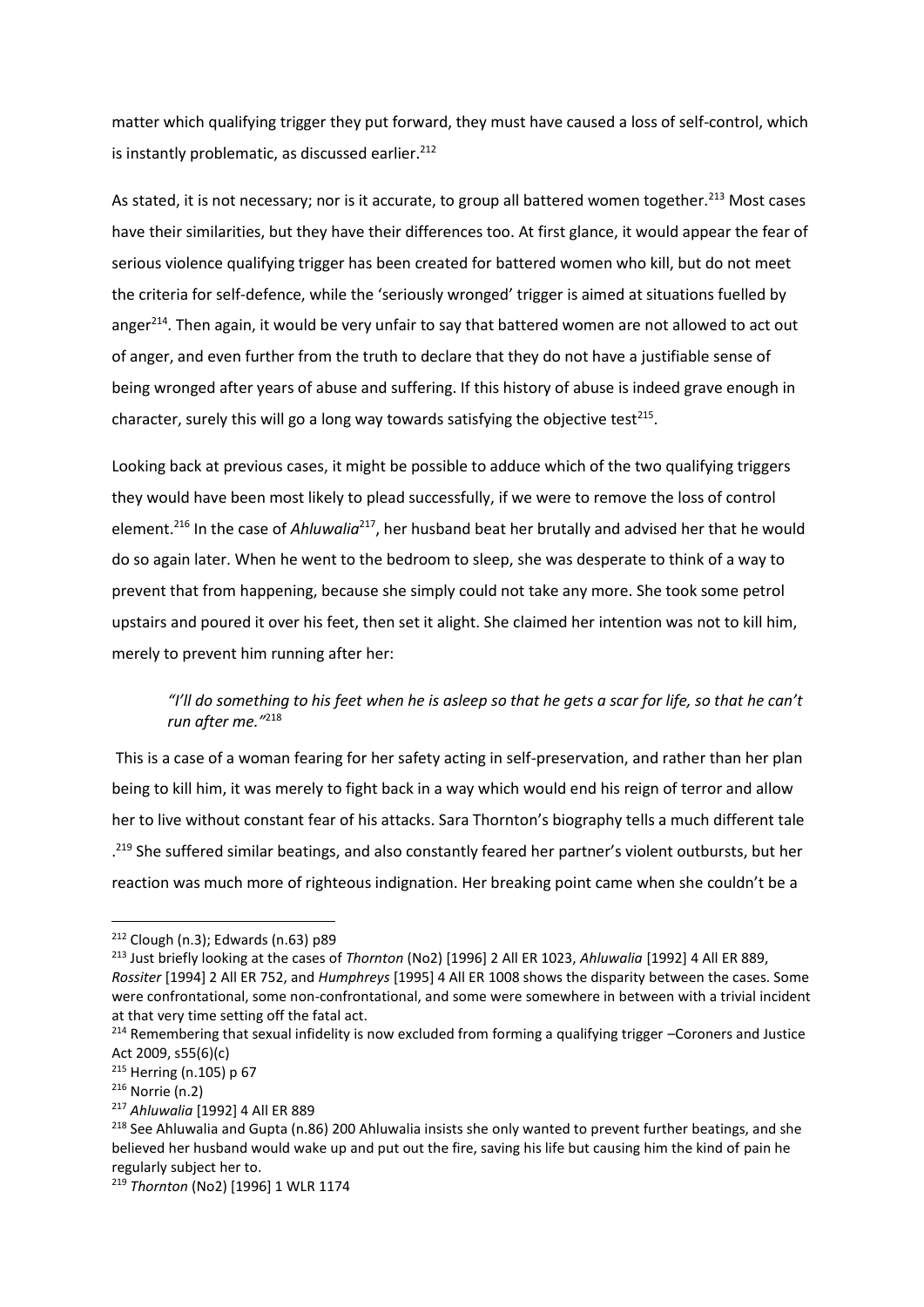victim any longer, and she realised that she was the only one who could save herself from this dreadful situation of violence and abuse. Her case would have been much more likely to succeed as circumstances of an extremely grave character leading her to feel she had been seriously wronged, and justifiably so.<sup>220</sup> It might not seem like an important point to make  $-$  as long as the battered woman can meet the requirements of one of the qualifying triggers she has a partial defence. What this does show is that the partial defences are not actually gendered as one might think at first glance, with the first limb being aimed towards women and the latter towards men.<sup>221</sup> Much as a man might act out of fear, a woman may act out of anger.

Bearing in mind that battered women often snap at what seems like trivial provocation, rather than a time when the abuse is at its very worst, this could suggest that these women act when they are angry and frustrated with the dire situation they are in, rather than when they are at their most scared and vulnerable.<sup>222</sup> They live in constant fear from violence, but it is not necessarily what fuels the fatal act, and shouldn't be presumed as such. Wells stated that the old provocation defence conveyed a mixed message. She questioned whether the basis for the defence was a concession to human frailty, or culpability was reduced due to wrongdoing by the victim.<sup>223</sup> Perhaps the qualifying triggers are founded upon both of these concepts, with the first qualifying trigger being established on the idea that the victim has acted in a cruel or violent manner and so contributed to his or her own demise, while the second qualifying trigger is the concession to human frailty, with no fair opportunity to act in the way society would expect due to being confronted with the most grave of situations.<sup>224</sup>

#### **IX. Opening the Floodgates**

Recently, new legislation expanded the remit of self-defence to provide access for startled householders using disproportionate force, as long as it is not grossly disproportionate.<sup>225</sup> This sudden jump to include only startled householders in the full defence is peculiar, and already causing debate including when prosecution in such cases is necessary.<sup>226</sup> There is no legal

<sup>&</sup>lt;sup>220</sup> It is her emotions and not her actions that were justified.

<sup>221</sup> Horder (n.103) p136

<sup>&</sup>lt;sup>222</sup> Wells asserted that battered women often snap over something trivial rather than at the worst of the abuse, which could signify that they are acting when they are angry at the situation rather than scared, see Wells (n.1) 89

<sup>223</sup> *Ibid*., 105

<sup>&</sup>lt;sup>224</sup> See generally, Stephen P Garvey, "Passion's Puzzle" (2005) 90 Iowa Law Review 1677

<sup>&</sup>lt;sup>225</sup> Crimes and Courts Act 2013 s43, amending Criminal Justice and Immigration Act 2008 s76

<sup>&</sup>lt;sup>226</sup> *R* (on the application of Collins) v Secretary of State for Justice [2016] 2 WLR 1303, The Cps decided not to prosecute a householder who caused serious injury to a trespasser by holding him in a headlock until the police arrived, believing a jury would likely have held the defendant to have a genuine belief such actions were necessary.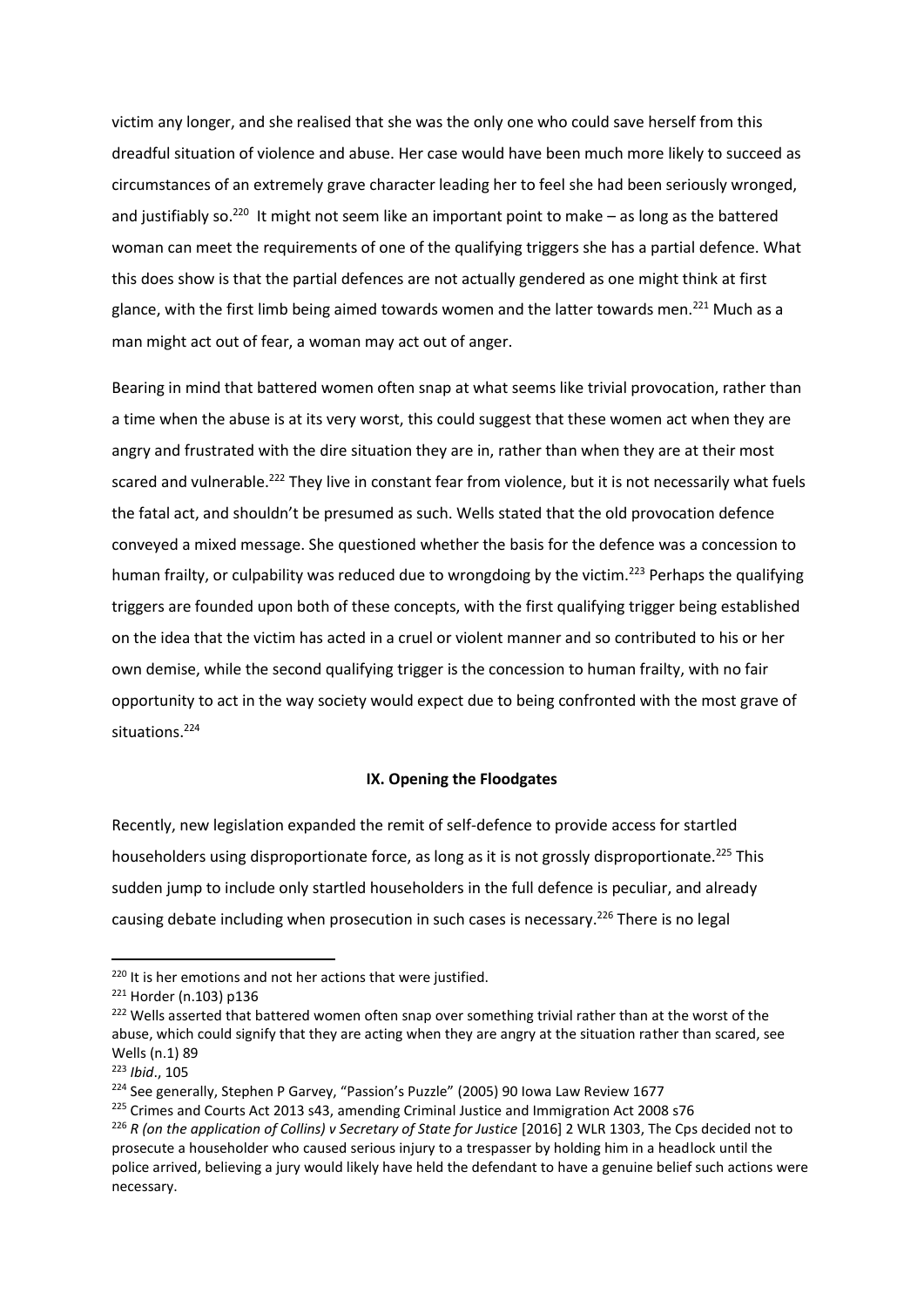justification as to why such cases should be put on a pedestal above other categories of cases as warranting justification for their actions. It is easy to speculate on the reason why this extension of self-defence was not also made available to battered women who kill their abusers. It would be seen as giving women a licence to kill in any kind of abusive relationship, and such a provision might also be claimed to represent the lessening of the criminal law as a deterrent.<sup>227</sup> In cases of battered women who kill, the defendant will often have called the ambulance or the police, admitted to the homicide freely, shown great remorse for their actions and be grieving the loss of their partner<sup>228</sup>. Having any kind of custodial sentence deterrent from a guaranteed conviction would be unlikely to have any effect upon their actions, since their actions are barely reflected on at the time.<sup>229</sup> It is also improbable that the threat of prison would have any such effect because their liberty is already severely compromised in the violent relationship:

## *"The net result for the battered woman is a life hardly worth living".<sup>230</sup>*

The reality is that the woman is acting to protect not only her physical self, but her psychological self, almost from instinct. If a battered woman acts to preserve her psychological self in the same way that a startled householder acts to protect themselves and their property, why are they not treated in the same manner when it comes to defences to murder?

## *A. Psychological Self-Defence*

The creation of a new defence of psychological self-defence is an intriguing idea. It has been suggested as both a partial defence<sup>231</sup> and as a full justificatory defence<sup>232</sup>. Earlier in this article it was made clear that in the United States, cases of battered women who kill their abuser are often acquitted on the grounds of self-defence, even in non-confrontational circumstances. Ewing's belief is that having a full defence of psychological self-defence would merely legitimise the types of cases where the jury have been granting an acquittal, not because the facts met the legal requirements of self-defence, but because they were sympathetic towards the defendant's situation, and believed the homicide was rightful retribution.<sup>233</sup> He speculates that while such a defence might be difficult to

<sup>&</sup>lt;sup>227</sup> In the unreported case of Mabel Patterson, 1983, Lord Wheatley said allowing battered women a defence would set a precedent for battered women to take the law into their own hands. See Kirsta (n.23) 196 <sup>228</sup> For example, *Rossiter* [1994] 2 All ER 752

<sup>229</sup> In the case *Brown v United States* 256 US 335.343 (1921) Justice Holmes remarked "detached reflection cannot be demanded in the presence of an uplifted knife". As explained in this chapter, battered women often feel as though they are living with a knife over their head.

<sup>230</sup> Ewing (n.72) p78

<sup>231</sup> Wake (n.45)

<sup>232</sup> Ewing (n.72)

<sup>&</sup>lt;sup>233</sup> James R Acker and Hans Tock, "Battered Women, Straw Men, and Expert Testimony: A Comment on State v Kelly" (1985) 21 Criminal Law Bulletin 125, 147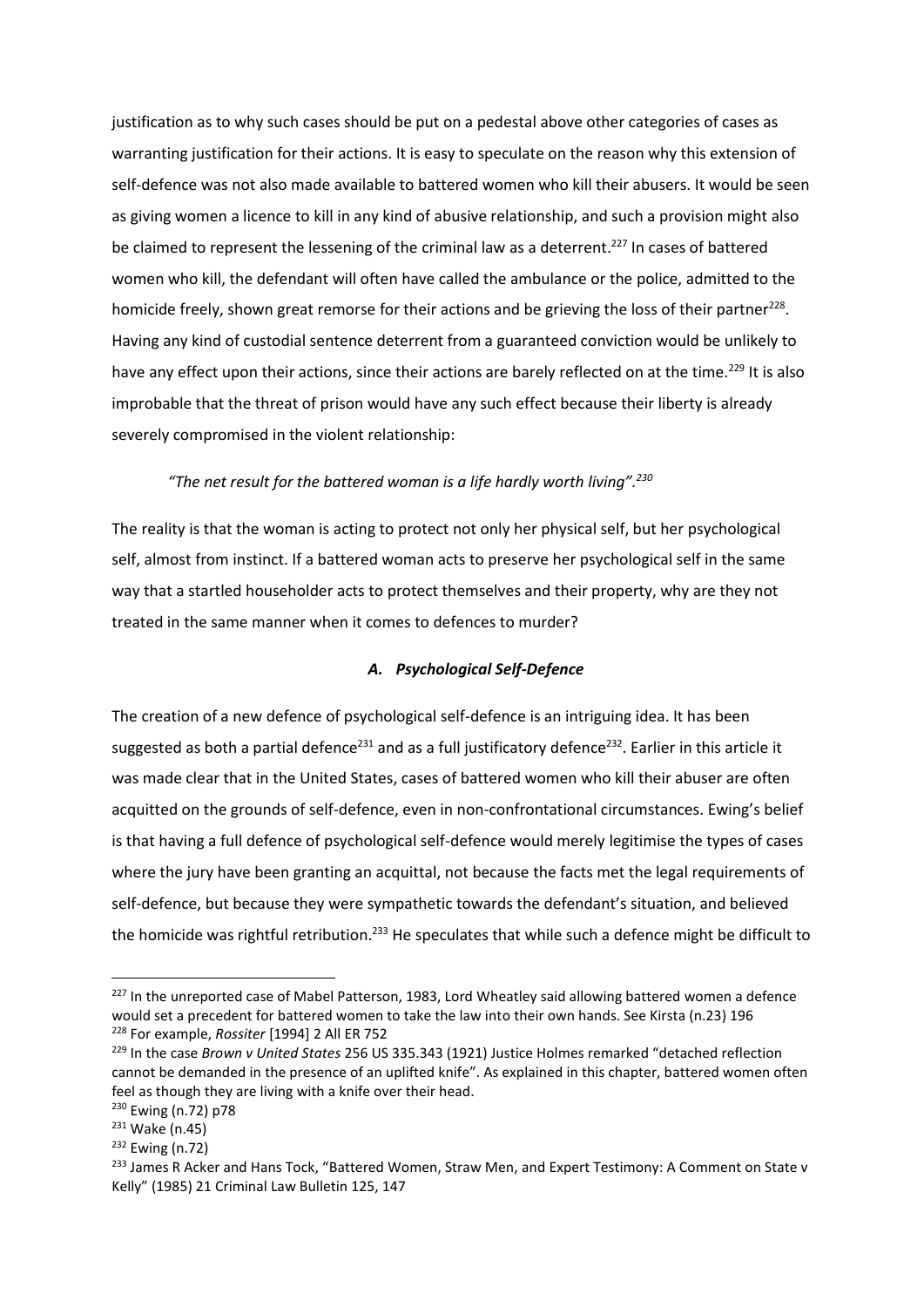implement fairly, and would be open to abuse, this could be remedied by having the burden of proof be placed upon the defendant to minimise risk.<sup>234</sup>

Domestic law has made such a provision for startled householders, but considering this premise as a partial defence, as Wake has endorsed, is a much more practical option.<sup>235</sup> Given that grossly disproportionate force is more likely, particularly in the case of an abuser being killed when sleeping or off-guard, this lack of proportionality regarding a present threat does warrant some level of culpability. Whether as a complete or partial defence, the proposal of a psychological self-defence is a sound and attractive suggestion. It would certainly acknowledge the plight of battered women on a symbolic level. There is no plausible reason why 'self' should apply only to one's physical being or body, with complete disregard for psychological attributes and processes. Mental health and psychological well-being are as important to a person as a limb. Just as a person would act to protect losing an arm, a battered woman reaches a point where she must act or risk losing her 'self' altogether. It is a practical need. It is possible the reason why many battered women who ultimately kill their abuser have previously attempted to commit suicide is because they feel they have no 'self' left to speak of, or there is no hope left for their 'self'.<sup>236</sup> Speaking of battered women who kill their abuser acting in this manner, Ewing stated:

## *"They kill to prevent their batterers from seriously damaging, if not destroying, psychological aspects of the self which give meaning and value to their lives".<sup>237</sup>*

If this statement is true, it should provide an excuse to homicide. The question is, does the first qualifying trigger of the new partial defence of loss of control cover this concept adequately? Fear of serious violence is not stipulated as being 'physical' violence, so it is safe to assume that this would also include mental, emotional or psychological abuse. Wake's perception of a partial defence of psychological self-defence (or self-preservation) would equally include battered women, startled householders, and even cases like that of *Clegg<sup>238</sup> .* If the first qualifying trigger, a fear of serious violence, includes protection from either physical or psychological violence or abuse, then all three of these situations might amply be included, should the loss of self-control element be removed.

### **X. Conclusion**

With the modern day societal awareness of violence and emotional abuse within relationships, this subject is no longer taboo, and therefore needs to be acknowledged within legal concepts and rules.

<sup>234</sup> Ewing (n.72) p89

<sup>235</sup> Wake (n.45)

<sup>&</sup>lt;sup>236</sup> Walker (n.52) p42. More than a third of the 50 women in Walker's study had attempted suicide.

<sup>237</sup> Ewing (n.72) p62

<sup>238</sup> *Clegg* [1995] 1 AC 482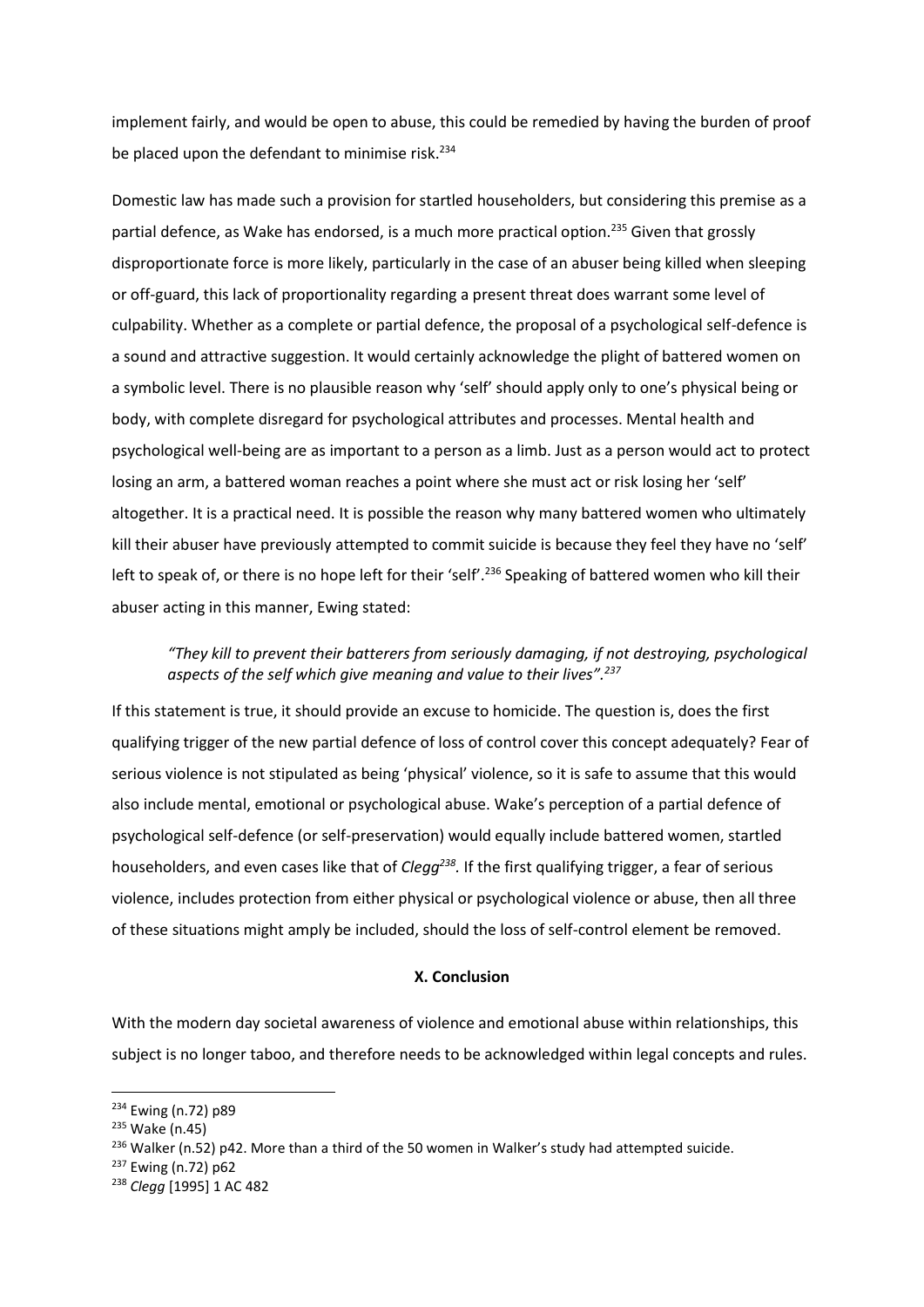A decent and thorough understanding of intimate partner violence within the criminal justice system is vital to ensure both sexes are treated equitably before the law. There have been important advancements made for battered women by the creation of this new partial defence. Firstly, by swapping the word 'characteristics' for the word 'circumstances', and most importantly, accepting a fear of serious violence as a qualifying trigger. This advancement is further enhanced by the idea that this trigger might not only include physical violence, but psychological violence too. Unfortunately, the courts are yet to define fear and terror, or how they will fit within the allimportant loss of self-control element, which must be evident for the defence to apply. This remains troublesome. The overall concept is certainly a leap forward from the old provocation defence, but we have not come quite far enough. Hopefully, the recent advancements in regards to recognising coercive control within relationships and placing such behaviour in a criminal context will extend how we see the creation of terror.<sup>239</sup>

It is now evident that battered woman syndrome does not serve these women well. It portrays a less than ideal stereotype<sup>240</sup>, and makes her an irrational being. After all, if her reaction to her situation includes a syndrome, it is unlikely it can be deemed as justifiable behaviour, or even excusable.<sup>241</sup> Justifiable behaviour is not merely tolerated, but actually encouraged<sup>242</sup>. Most unfortunate is her predicament to the point where she goes from being a victim of abuse to a victim of the state, her reactions misunderstood and the stigma of a conviction rather than acquittal to deal with $243$ . We are yet to see how the courts will define fear and terror. It is always tempting to ask, if she was so afraid of the abuser and the violence, why she did not leave? Rather than focusing on this question, which should probably be irrelevant in the circumstances, we should instead ask if she was living with "a knife held above her head"<sup>244</sup>. A violent background does not excuse offending outright<sup>245</sup>, but unfortunately, it outwardly appears as though her choosing to stay in the relationship means the domestic violence must have been minimal, or at least tolerable. In such circumstances, we could not explicitly say her fear was reasonable. This seeming 'duty' of the woman to avoid the violence before the confrontation rather than taking action with a pre-emptive strike, seems unrealistic and excessive. We would not ask a man to avoid a particular bar because it is renowned for violence, and he may become involved in an altercation. A battered woman should be afforded the right to

<sup>239</sup> S76 Serious Crimes Act 2015

<sup>240</sup> Rohit Sanghvi and Donald Nicholson, *"*Battered Women and Provocation: The Implications of R v Ahluwalia" [1993] Criminal Law Review 728

<sup>241</sup> Dressler (n.57) p464

<sup>242</sup> Paul H Robinson, *"*A Theory of Justification: Societal Harm as a Prerequisite for Criminal Liability" (1975) 23 UCLA Law Review 266, 274

<sup>243</sup> Kirsta (n.23) 208

<sup>244</sup> Nourse (n.117) p1280

<sup>245</sup> Janet Loveless, "Domestic Violence, Coercion and Duress*"* (2010) 2 Criminal Law Review 93, 107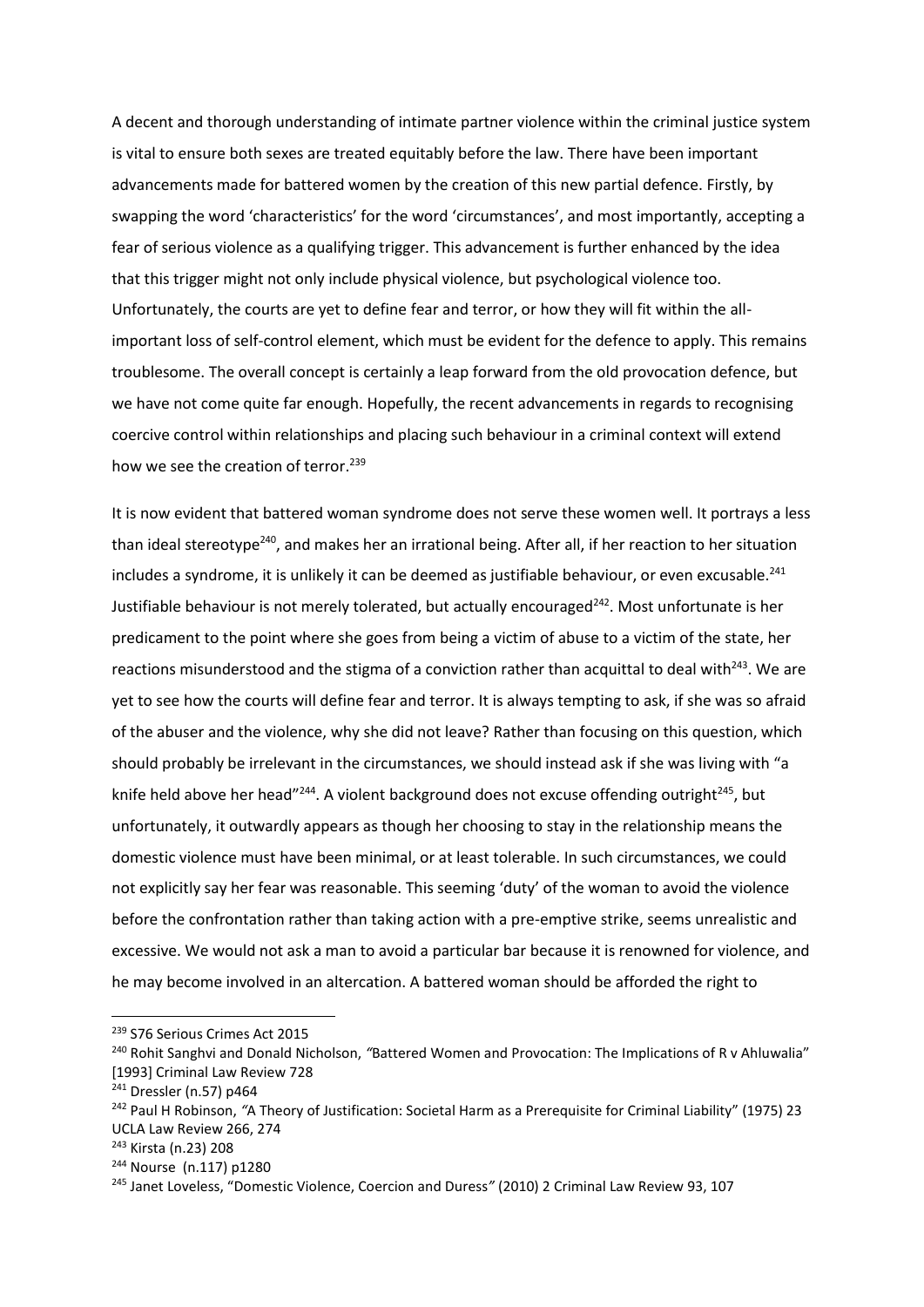protect not only her physical state, but her psychological state too, and the emotional control the abuser has over the abused in cases of domestic violence does not begin and end like a violent episode. It is continuous. Therefore, acting at any point to break free of the psychological prison a battered woman lives in might be deemed as an immediate reaction to grave conduct. Wells and Wake both promoted a theory of psychological self-defence,<sup>246</sup> based on self-preservation, to form a new partial defence to murder. This is almost certainly akin to the fear of serious violence limb we have now, but without the problematic loss of control concept.

The difficulty caused by the loss of self-control element to the new partial defence, which remains a quandary for these women, will therefore represent an obstacle to justice. As Norrie observes, the loss of self-control concept has remained, but compassion has not<sup>247</sup>. Not only this, but the concept still remains unexplained and indistinct – we are still unsure as to whether the defence operates for those who had an inability to control themselves, or merely failed to do so<sup>248</sup>. Its inclusion, at least in relation to the first limb of the new partial defence, seems redundant when considering not only that there are safeguards in place to prevent revenge killings<sup>249</sup>, but also the essence of the new law was to protect defendants acting from an emotion which *does not* tally with an instant frenzied attack. A much more relevant phrase to use with the fear of serious violence limb would be that the defendant's actions were spontaneous, but not instantaneous<sup>250</sup>. Wells argued that the attempts of battered women to convert the provocation defence to meet their needs is "paradoxical".<sup>251</sup> It appears that with the loss of self-control concept still paramount for both qualifying triggers, this has not changed. As Hemming has noted, if there is no concession for compassionate killings, why should we have one for those borne of a loss of control?<sup>252</sup>

There is much to be gained from continuously observing the reforms of other jurisdictions and their development through the courts. The Australian territories have certainly been making an effort to solve the provocation problem, albeit with several different solutions. Queensland's innovative legislation, opting to create a partial defence designed specifically for battered women who kill out

<sup>246</sup> (n.163) p273, Wake (n.45)

<sup>247</sup> Norrie (n.2) 288

<sup>&</sup>lt;sup>248</sup>Barry Mitchell and Ronnie Mackay, "Loss Of Control And Diminished Responsibility: Monitoring The New Partial Defences" (2011) 3 Archbold Review 5

<sup>&</sup>lt;sup>249</sup> Coroners and Justice Act 2009, s54(4)

<sup>250</sup> See D Thomas, *"*Sentencing: Manslaughter By Reason of Provocation – Man Stabbing Partner After Lengthy Period of Criticism and Belittling*"* (2011) 10 Criminal Law Review 801 <sup>251</sup> Wells (n.266) 272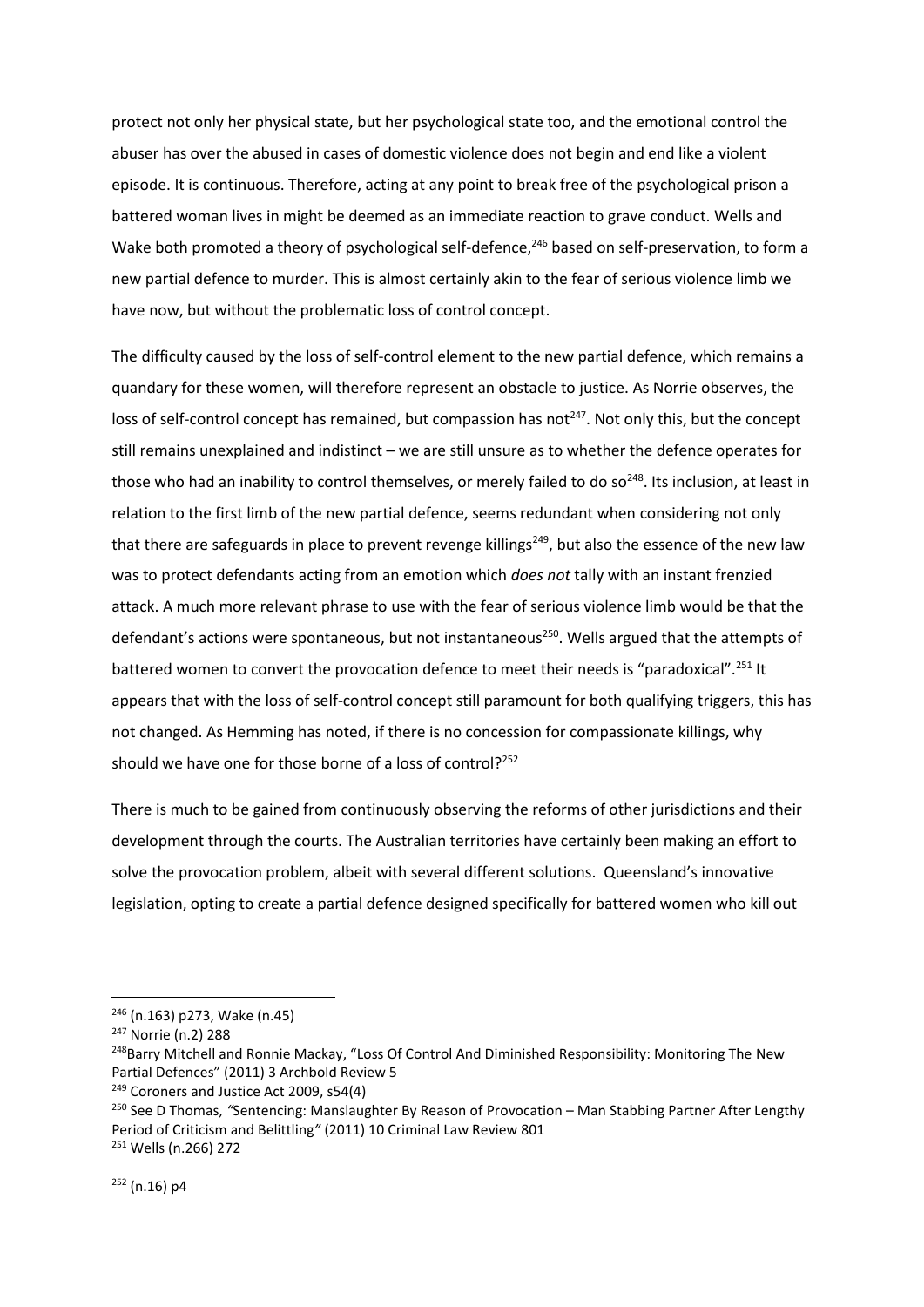of self-preservation<sup>253</sup>, is an optimal pathway for achieving successful reform and should be praised for ingenuity. It is a shame that this unique parliamentary creation is applicable to only one type of emotion-driven killing, although it should be noted that the defence of provocation also exists in this territory, meaning other emotional-response killings, such as mercy killing, also have a chance at a successful partial defence.<sup>254</sup>The American Institute Model Penal Code's notion of Extreme Mental and Emotional disturbance is fairly vague, but it embraces a wide range of emotions, and requires that only those feelings be reasonable, and not the actions they caused. For these reasons, it should be commended. The Law Commission described it as being preferable to a loss of self-control defence,<sup>255</sup> and this was also remarked by Cairns.<sup>256</sup> This partial defence is certainly a much more satisfactory way to deal with battered women who kill rather than trying to fit them into selfdefence, which often occurs,<sup>257</sup> with some States even going as far as preparing guidelines for jury instruction in such cases.<sup>258</sup>

Reed promotes extreme emotional distress as a partial defence, without a need for a loss of self-control, whilst still acknowledging that many more emotions than anger and fear would cause severe emotional turmoil:

*" The emotional narrative in terms of disproportionate angry reaction to provoking stimuli, contextualisation of sexual humiliation or breach of trust, and even extreme grief, despair and frustration attached to witnessing the pain and suffering of a cherished individual, ought to be evaluated by the jury as moral arbiters".<sup>259</sup>*

This is an attractive option for reform, recognising that trying to categorise all the emotions which might sufficiently adduce a partial defence is futile, whilst addressing the fair labelling problem adequately.

In New Zealand, the Law Commission has realised that complete abolition of the partial defence of provocation was a mistake.<sup>260</sup> It may be that if self-defence was more lenient in

<sup>&</sup>lt;sup>253</sup> Criminal Code 1899 (Qld) 304B introduced by Criminal Code (Abusive Domestic Relationship Defence and Another Matter) Amendment Act 2010 (Qld) s3

<sup>254</sup> Criminal Code 1899 (Qld) s302

<sup>255</sup> Law Commission for England and Wales, *Partial Defences to Murder* (Report No 290, 2004) [3.49]

<sup>&</sup>lt;sup>256</sup> Ilona C M Cairns, ""Feminising" Provocation in Scotland: The Expansion Dilemma" (2014) 4 Juridical Review 237, 258

<sup>257</sup> See *Bechtel v State* 840 P.2d 1,6 (Okla Crim App 1992)

<sup>258</sup> See California jury instructions – criminal 9.35.1 (2009)

<sup>&</sup>lt;sup>259</sup> Alan Reed, "Quasi-Involuntary Actions and Moral Capacity: The Narrative of Emotional Excuse and Pyschological-Blow Automatism" Chapter 7, Ben Livings Alan Reed Nicola Wake *Mental Condition Defences and the Criminal Justice System* (Cambridge Scholars Publishing, 2015) 184

<sup>260</sup> The Crimes (Provocation Repeal) Amendment Act 2009 abolished section 169 Crimes Act 1961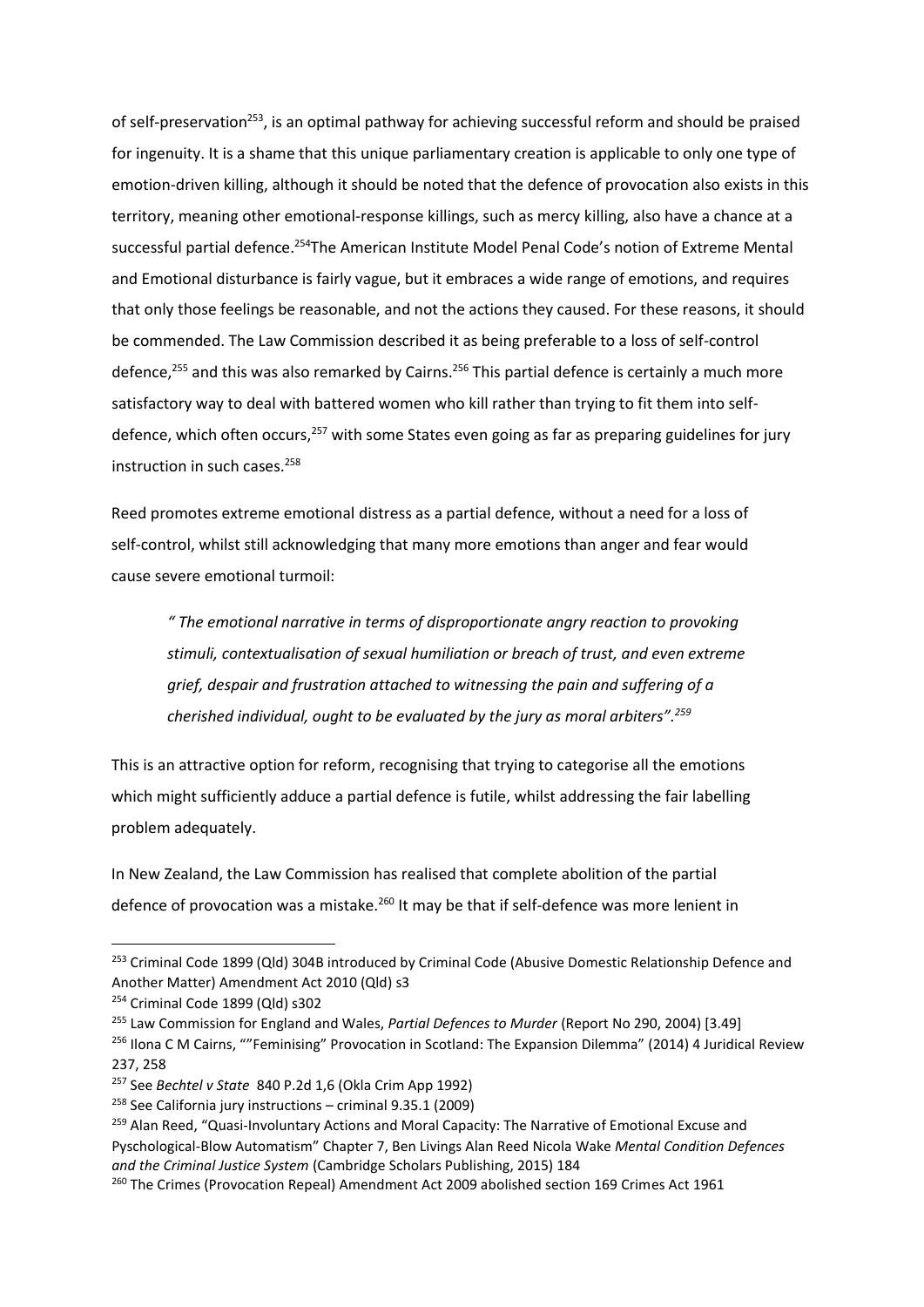New Zealand, especially in regards to the imminence requirement, this advancement would have been easier to swallow. As the decision of *Wang<sup>261</sup>* proved, where the defendant killed her violent and abusive husband while he slept, this is not the case. With the strict application of self-defence, this situation is unacceptable, and gives new appreciation for domestic reform rather than a route of abolishing provocation along with the mandatory sentence for murder. This idea seems pragmatic at first glance, however, dealing with mitigating factors only at sentencing would mean that the conviction label would not reflect culpability, as we cannot stigmatize some without stigmatizing all. Wilson cogently sums up this dual demarcation:

*"Conviction-labels are as important as justice in the distribution of punishment. They identify distinctive wrongs underscored by corresponding social obligations".<sup>262</sup>*

The only way to protect categories of defendants who are less culpable than others is through the partial defences. The place for these mitigations to be debated over is in front of a jury, not the sentencing judge. As Lacey notes, $263$  in modern society, there is a good, sound and well reasoned case not only for keeping the partial defences we have, but actually expanding them to cover the likes of mercy killing and excessive force self-defence.

We have not quite grasped the nettle as well as Queensland, who fully take into account and appreciate the reality of a battered woman's situation and reaction. However, we are on the same page as them, as opposed to other Australian territories, and the trend in the United States to allow these women an acquittal. We may be some way towards having a happy medium between the extremes of acquitting her when she did act in a way which should not be encouraged, yet still recognising the reality of human weakness, and her particular situation, by lessening the conviction from murder to manslaughter. Coupling this with lenient sentencing to reflect the circumstances is the best approach possible. Cases like these are the precise reason why the law needs 'excuses'. Sometimes we just cannot manage to act in the most rational manner when confronted with an abnormal situation. There is no fair opportunity to do so. Even more important is to bear in mind that when under the influence of strong emotions, anyone can be dangerous, even battered women<sup>264</sup>. The provocation defence was fundamentally flawed, and the partial defence of loss of self-control is by no means perfect, but it does potentially make manslaughter an available outcome

<sup>261</sup> *Wang* (1990) 2 NZLR 529

<sup>262</sup> William Wilson, "Murder and the Structure of Homicide" Chapter 2, B Mitchell and A Ashworth, *Rethinking English Homicide Law* (Oxford University Press, 2000) 34

<sup>&</sup>lt;sup>263</sup> Nicola Lacey, "Partial Defences to Homicide: Questions of Power and Principle in Imperfect and Less Imperfect Worlds" Chapter 5, B Mitchell and A Ashworth, *Rethinking English Homicide Law* (Oxford University Press, 2000) 129